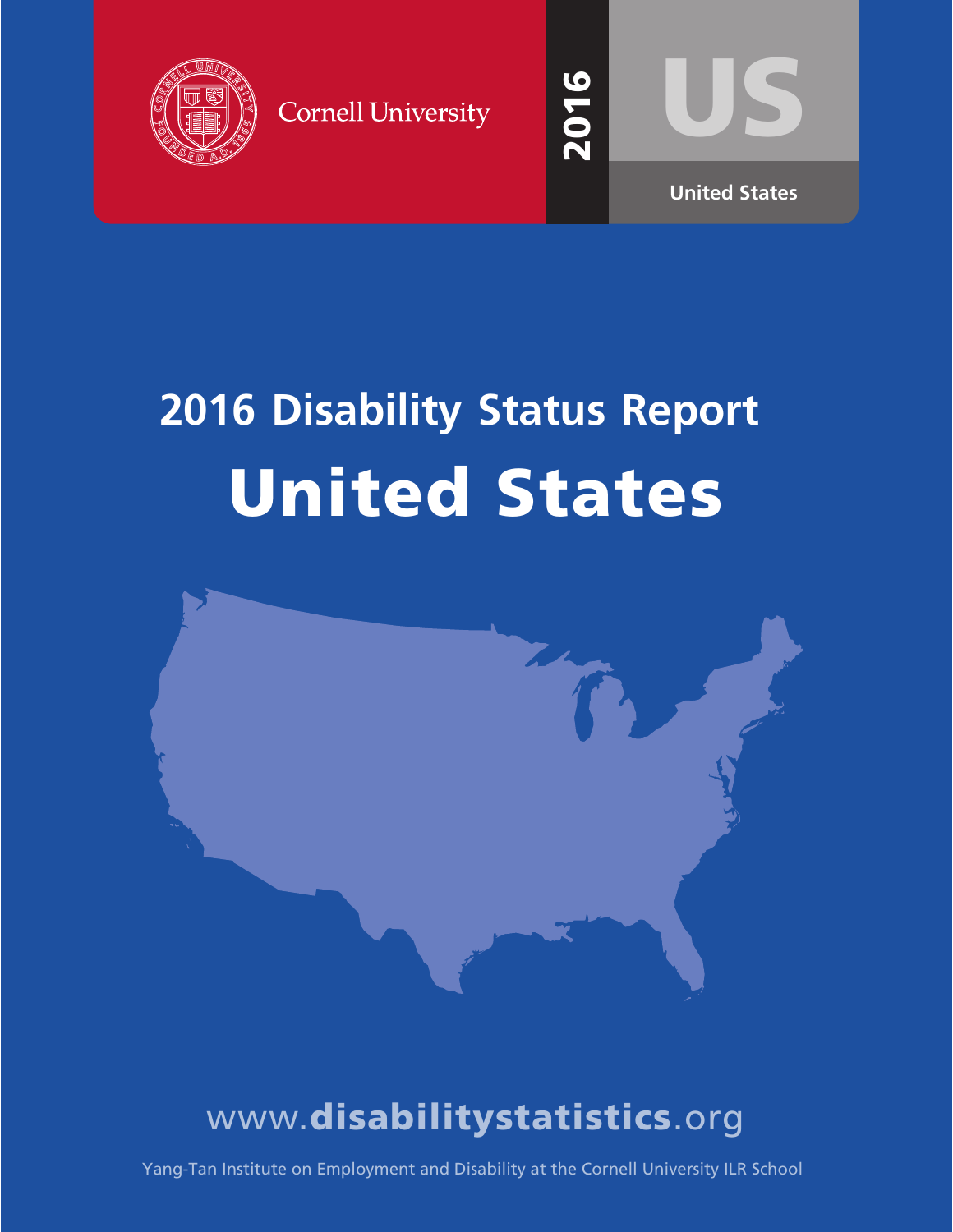## **Contents**

#### **Introduction** [2016 Annual Disability Status Report](#page-2-0) 2 [ACS Disability Questions](#page-3-0) 3 [Notes](#page-4-0) 4 **[Summary](#page-5-0)** [United States Summary](#page-5-0) 5 [Prevalence by State: Ages 21 to 64](#page-7-0) 7 [Employment by State: Ages 21 to 64](#page-8-0) 8 **Demographics** [Prevalence: All Ages](#page-9-0) 9 [Prevalence: Ages 4 and under](#page-11-0) 11 [Prevalence: Ages 5 to 15](#page-13-0) 13 [Prevalence: Ages 16 to 20](#page-15-0) 15 [Prevalence: Ages 21 to 64 \(Working-Age\)](#page-17-0) 17 [Prevalence: Ages 65 to 74](#page-19-0) 19 [Prevalence: Ages 75 and Older](#page-21-0) 21 [Prevalence: Gender and Age](#page-23-0) 23 [Prevalence: Hispanic / Latino Origin and Age](#page-26-0) 26 [Prevalence: Race](#page-29-0) 29 **Outcomes** [Employment](#page-31-0) 29 [Not Working but Actively Looking for Work](#page-33-0) 33 [Full-Time / Full-Year Employment](#page-35-0) 35 [Annual Earnings \(Full-Time / Full-Year Workers\)](#page-37-0) 37 [Annual Household Income](#page-39-0) 39 [Poverty](#page-41-0) 41 [Supplemental Security Income \(SSI\)](#page-43-0) 43 [Education: High School Diploma / Equivalent](#page-45-0) 45 [Education: Some College / Associate's Degree](#page-47-0) 47 [Education: Bachelor's Degree or More](#page-49-0) **1988** [Veterans Service-Connected Disability](#page-51-0) 51 [Health Insurance Coverage](#page-53-0) 63 and 53 [Type of Health Insurance Coverage](#page-55-0) 55 **[Glossary](#page-58-0)** 58 **[About the Disability Status Report](#page-64-0)** 64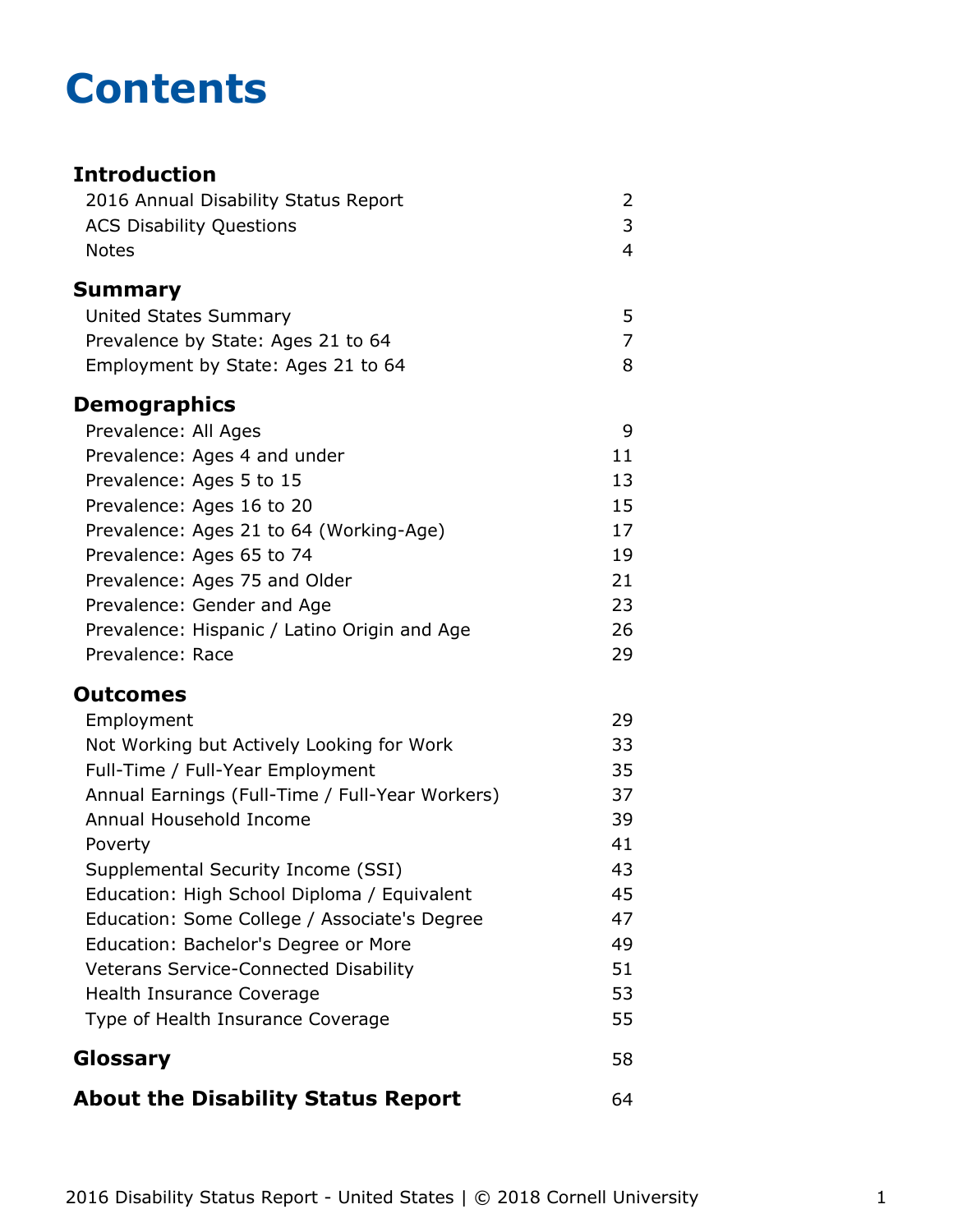## <span id="page-2-0"></span>**The 2016 Annual Disability Status Report**

The Annual Disability Status Reports provide policy makers, disability advocates, reporters, and the public with a summary of the most recent demographic and economic statistics on the non-institutionalized population with disabilities. They contain information on the population size and disability prevalence for various demographic subpopulations, as well as statistics related to employment, earnings, household income, veterans' service-connected disability and health insurance. Comparisons are made to people without disabilities and across disability types. Disability Status Reports and other statistics are available for the United States overall, each state, the District of Columbia, and Puerto Rico at [www.disabilitystatistics.org](http://www.disabilitystatistics.org).

The Status Reports primarily look at the working-age population because the employment gap between people with and without disabilities is a major focus of government programs and advocacy efforts. Employment is also a key factor in the social integration and economic self-sufficiency of working-age people with disabilities.

The information in this report is based on data from the US Census Bureau's American Community Survey (ACS) - a survey sent each year to a random sample of over 3.5 million households. For more information see the Census Bureau's ACS website <http://www.census.gov/acs/www/> and our Guide to Disability Statistics from the American Community Survey (2008 Forward): <http://disabilitystatistics.org/sources.cfm>.

The estimates in these reports are based on responses from a sample of the population and may differ from actual population values because of sampling variability and other factors. Differences observed between the estimates for two or more groups may not be statistically significant.

### **Suggested Citation**

Erickson, W., Lee, C., & von Schrader, S. (2018). 2016 Disability Status Report: United States. Ithaca, NY: Cornell University Yang-Tan Institute on Employment and Disability(YTI).

We would like to thank Sara VanLooy, Jason Criss, and Joe Williams for their assistance with editing and production of this document.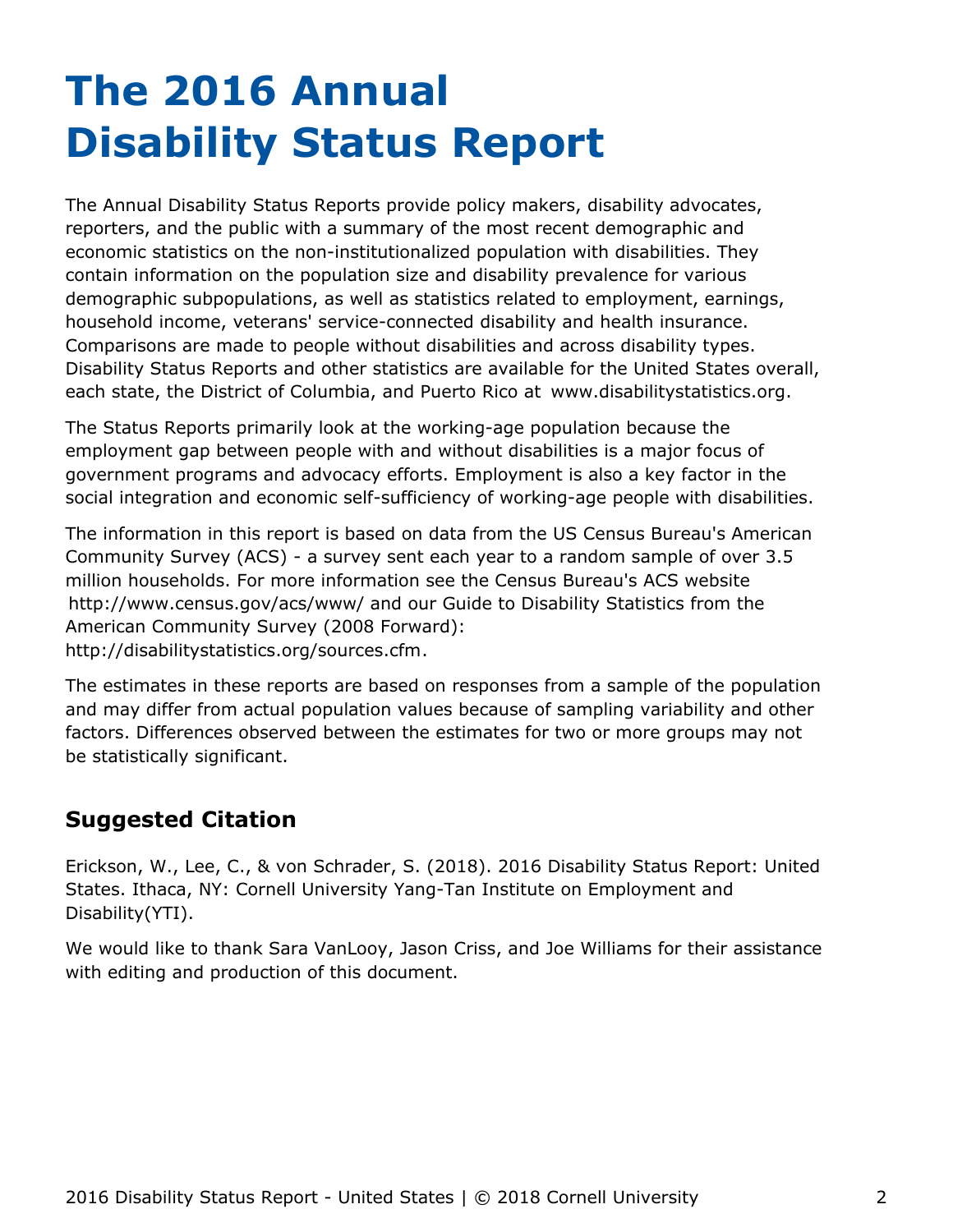# <span id="page-3-0"></span>**ACS Disability Questions**

There is no single accepted definition of disability. Different definitions and disability questions may identify different populations with disabilities and result in larger or smaller estimates.

Below are the six questions used in the ACS to identify persons with disabilities. Note that the Census Bureau refers to each of the individual types as "difficulty" while in this report the term "disability" is used.

**Hearing Disability** (asked of all ages):

Is this person deaf or does he/she have serious difficulty hearing?

**Visual Disability** (asked of all ages):

Is this person blind or does he/she have serious difficulty seeing even when wearing glasses?

**Cognitive Disability** (asked of persons ages 5 or older):

Because of a physical, mental, or emotional condition, does this person have serious difficulty concentrating, remembering, or making decisions?

**Ambulatory Disability** (asked of persons ages 5 or older):

Does this person have serious difficulty walking or climbing stairs?

**Self-Care Disability** (asked of persons ages 5 or older):

Does this person have difficulty dressing or bathing?

#### **Independent Living Disability** (asked of persons ages 15 or older):

Because of a physical, mental, or emotional condition, does this person have difficulty doing errands alone such as visiting a doctor's office or shopping?

#### **Note:**

- The "Any Disability" category used in this report includes persons who reported one or more of the individual disability types.
- Respondents could report more than one disability type.
- Some disability questions were not asked of children.
- A separate set of survey questions identify veterans with service-connected disabilities. Based on a separate set of survey questions, this report includes estimates related to veterans' service-connected disability (see page 51).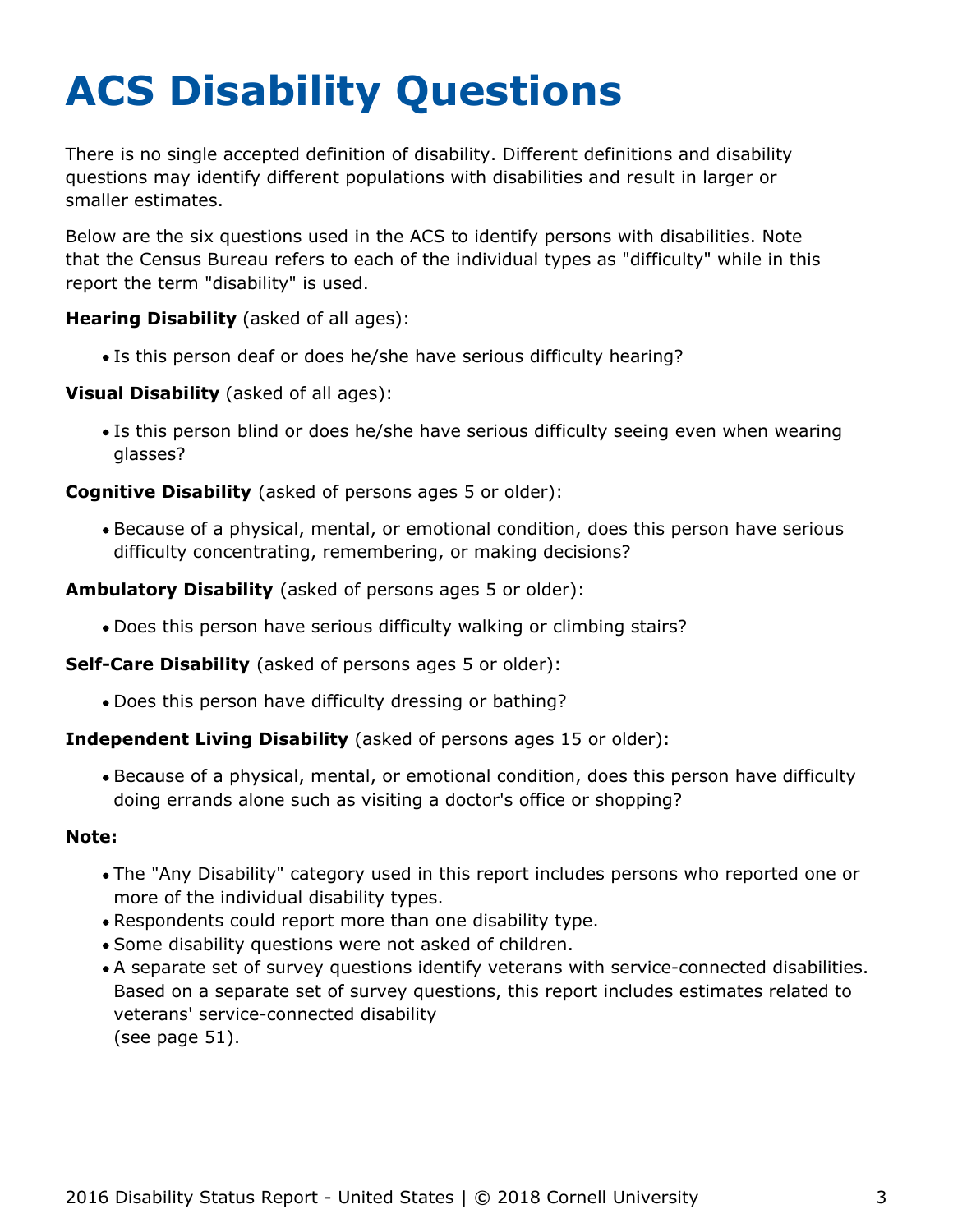## <span id="page-4-0"></span>**Notes**

**Spanish Language Reports:** Spanish language versions of the Annual Disability Status Reports for the US, all 50 states, Puerto Rico, and Washington D.C. can be downloaded at the same location as the English Status Reports. The Spanish translation was made possible through funding from the Northeast ADA Center through a grant from NIDILRR National Institute on Disability, Independent Living, and Rehabilitation Research

**Puerto Rico:** A Puerto Rico Disability Status Report, based on the parallel 2016 Puerto Rico Community Survey (PRCS), is available again this year in English as well as Spanish. However, please note that the Puerto Rico sample is not included in any U.S. population estimates included in these reports.

**Group Quarters:** In 2006, the ACS began surveying the group quarters population. We include the non-institutionalized group quarters population, but due to small state level sample sizes exclude the institutionalized group quarters population (see [glossary](#page-58-0)) in the Disability Status Reports.

**Margin of Error (MOE):** As in previous years' reports we provide the 90% MOE to better illustrate sampling variability. See the glossary entry for more information on this topic.

**Glossary:** As in previous years, we provide a comprehensive glossary at the back of this report defining the terms used in the Disability Status Report.

Note: According to the Census Bureau, estimates based on the ACS Public Use Microdata Sample (PUMS) file such as those included in this report may differ slightly from the ACS summary tables produced by the Census Bureau, because they are subject to additional sampling error and further data processing operations. Please see <http://www.disabilitystatistics.org/faq.cfm#Q4> for further information.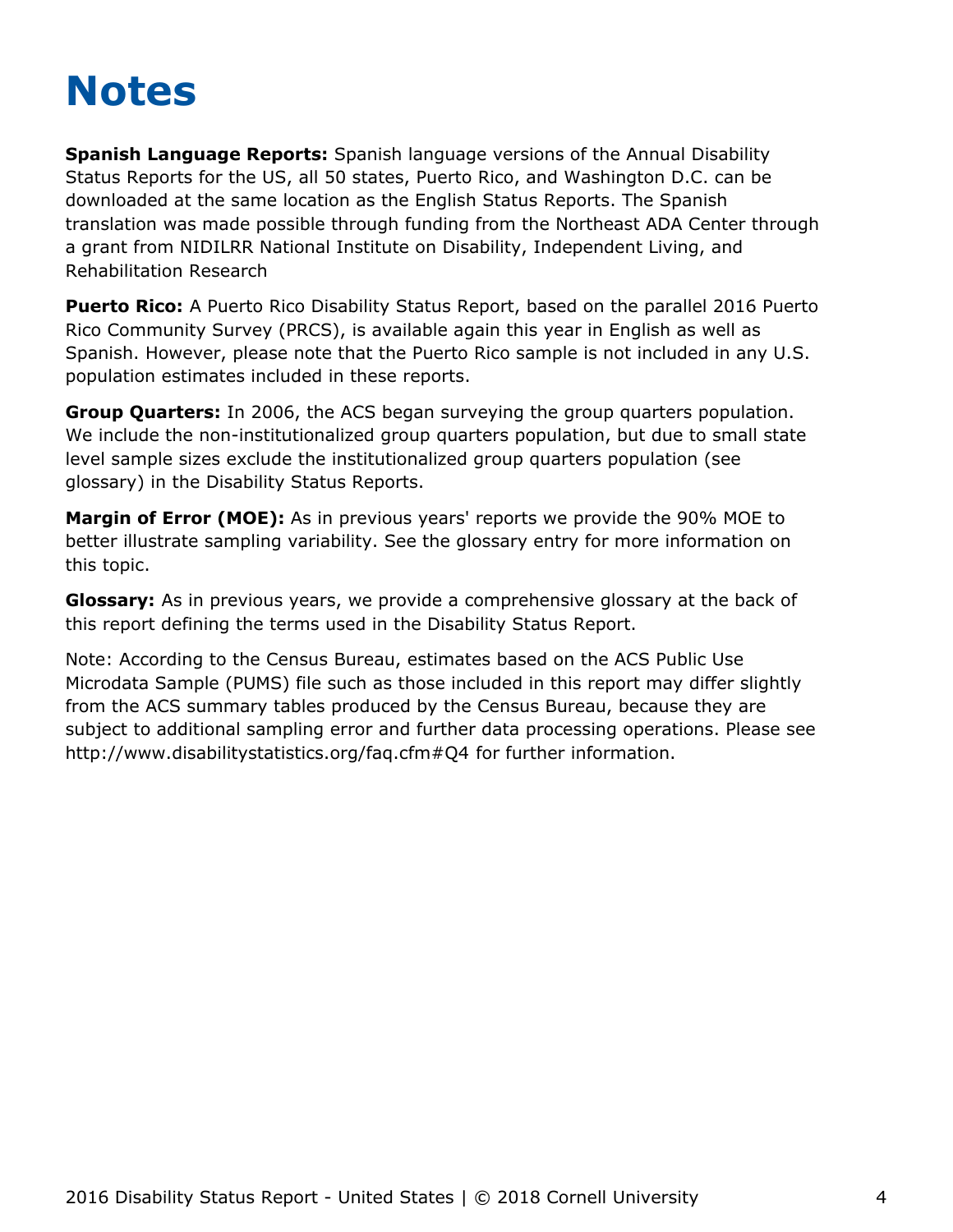# <span id="page-5-0"></span>**United States Summary**

These statistics indicate the social and economic status of non-institutionalized people with disabilities in the United States, using data from the 2016 American Community Survey (ACS).

**Age:** In 2016, the prevalence of disability in the US was:

- 12.8 percent for persons of all ages
- 0.7 percent for persons ages 4 and under
- 5.5 percent for persons ages 5 to 15
- 6.2 percent for persons ages 16 to 20
- 10.9 percent for persons ages 21 to 64
- 25.3 percent for persons ages 65 to 74
- 49.6 percent for persons ages 75+

**Disability Type:** In 2016, the prevalence of the six disability types among persons of all ages in the US was:

- 2.4% reported a Visual Disability
- 3.6% reported a Hearing Disability
- 7.1% reported an Ambulatory Disability
- 5.2% reported a Cognitive Disability
- 2.7% reported a Self-Care Disability
- 5.7% reported an Independent Living Disability

**Gender:** In 2016, 12.9 percent of females of all ages and 12.7 percent of males of all ages in the US reported a disability.

**Hispanic/Latino:** In 2016, the prevalence of disability among persons of all ages of Hispanic or Latino origin in the US was 9.1 percent.

**Race:** In the US in 2016, the prevalence of disability for working-age people (ages 21 to 64) was:

- 10.9 percent among Whites
- 14.0 percent among Black / African Americans
- 4.5 percent among Asians
- 18.1 percent among Native Americans
- 10.1 percent among persons of some other race(s)

**Employment:** In 2016, the employment rate of working-age people (ages 21 to 64) with disabilities in the US was 36.2 percent.

**Looking for Work:** In the US in 2016, the percentage actively looking for work among people with disabilities who were not working was 7.8 percent.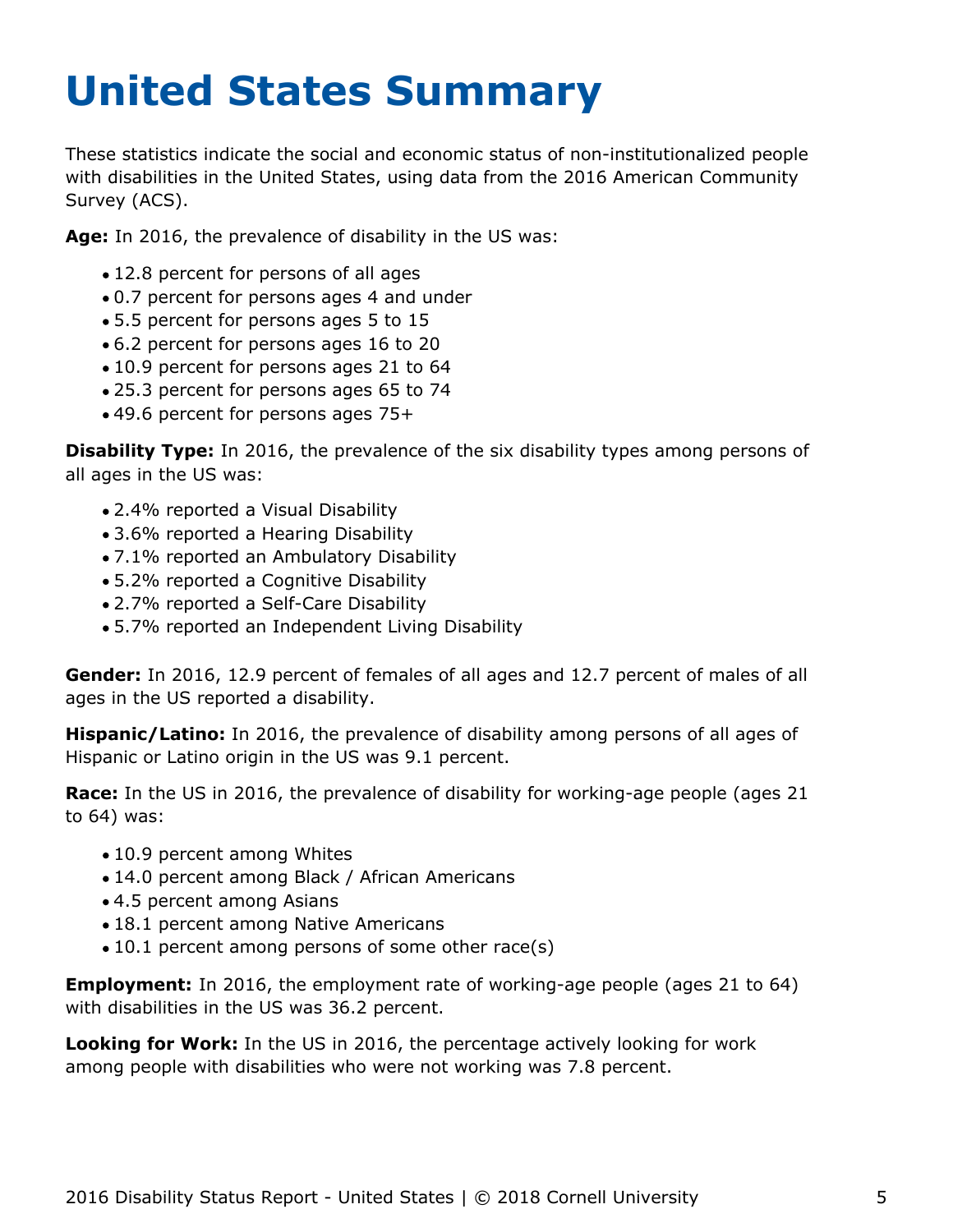**Full-Time/Full-Year Employment:** In the US in 2016, the percentage of working-age people with disabilities working full-time/full-year was 23.0 percent.

**Annual Earnings:** In 2016, the median annual earnings of working-age people with disabilities working full-time/full-year in the US was \$40,300.

**Annual Household Income:** In the US in 2016, the median annual income of households with working-age people with disabilities was \$43,300.

**Poverty:** In the US in 2016, the poverty rate of working-age people with disabilities was 26.6 percent.

**Supplemental Security Income:** In 2016, the percentage of working-age people with disabilities receiving SSI payments in the US was 19.2 percent.

**Educational Attainment:** In 2016, the percentage of working-age people with disabilities in the US:

- with only a high school diploma or equivalent was 34.1 percent
- with only some college or an associate degree was 31.5 percent
- with a bachelor's degree or more was 14.4 percent.

**Veterans Service-Connected Disability:** In 2016, the percentage of working-age civilian veterans with a VA determined Service-Connected Disability was 25.1 percent in the US.

**Health Insurance Coverage:** In 2016 in the US, 90.3 percent of working-age people with disabilities had health insurance.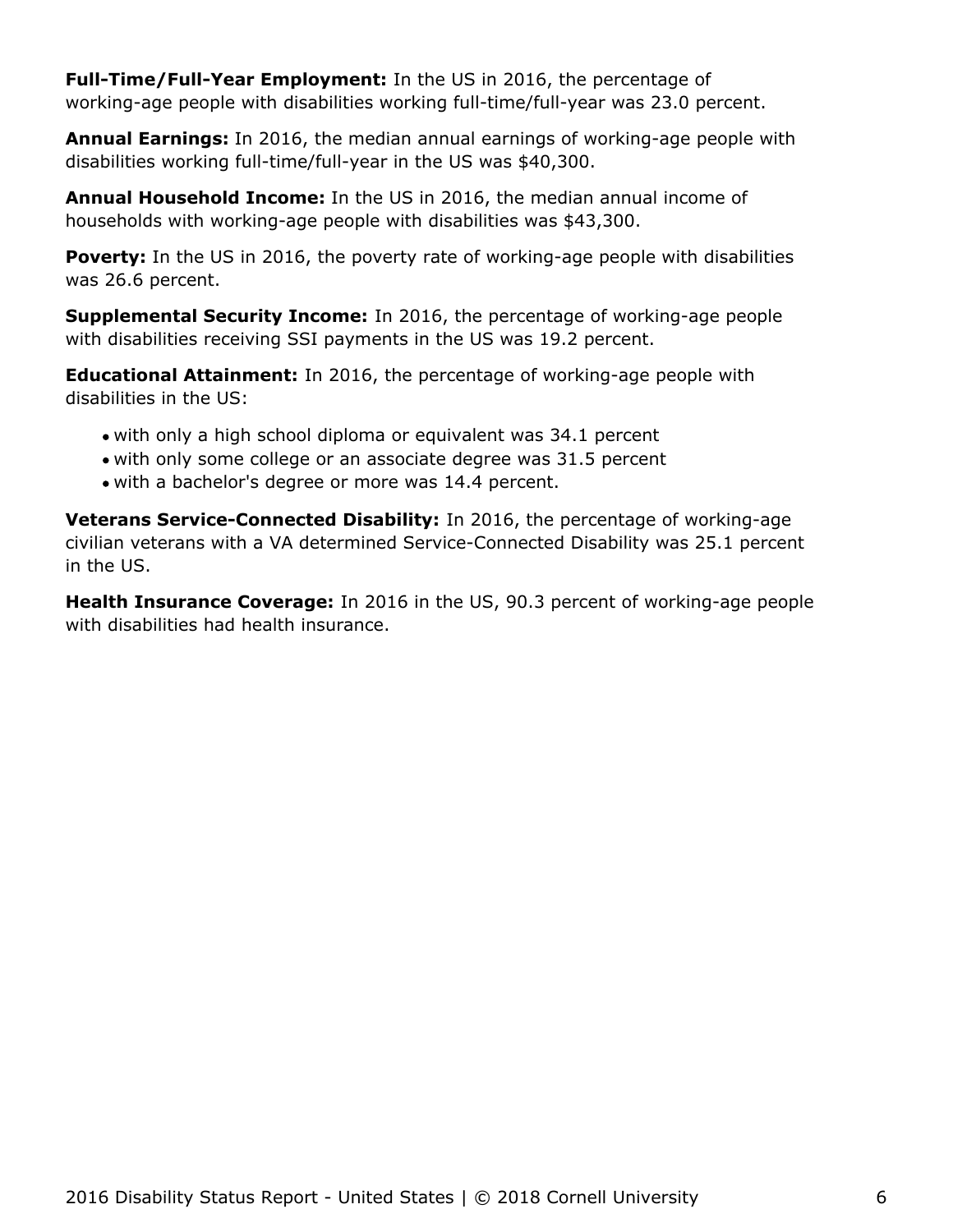## <span id="page-7-0"></span>**Prevalence: Ages 21 - 64**

This summary lists percentages by state of non-institutionalized working-age (ages 21 to 64) people with disabilities using data from the 2016 American Community Survey (ACS). The US disability prevalence rate for this population was 10.9%

| <b>Location</b>      | 2016(%) | <b>Location</b>   | 2016(%) |
|----------------------|---------|-------------------|---------|
| Alabama              | 14.7    | Montana           | 13.0    |
| Alaska               | 12.3    | Nebraska          | 10.2    |
| Arizona              | 11.3    | Nevada            | 11.4    |
| Arkansas             | 15.6    | New Hampshire     | 10.6    |
| California           | 8.5     | New Jersey        | 8.0     |
| Colorado             | 9.0     | <b>New Mexico</b> | 13.3    |
| Connecticut          | 8.7     | New York          | 9.2     |
| Delaware             | 9.8     | North Carolina    | 12.3    |
| District of Columbia | 9.7     | North Dakota      | 9.0     |
| Florida              | 10.7    | Ohio              | 12.3    |
| Georgia              | 11.5    | Oklahoma          | 15.1    |
| Hawaii               | 8.0     | Oregon            | 12.7    |
| Idaho                | 12.2    | Pennsylvania      | 12.2    |
| Illinois             | 9.0     | Puerto Rico       | 18.1    |
| Indiana              | 12.4    | Rhode Island      | 11.7    |
| Iowa                 | 10.1    | South Carolina    | 13.3    |
| Kansas               | 11.3    | South Dakota      | 10.0    |
| Kentucky             | 17.0    | Tennessee         | 14.4    |
| Louisiana            | 14.3    | <b>Texas</b>      | 10.2    |
| Maine                | 13.4    | Utah              | 9.3     |
| Maryland             | 9.1     | Vermont           | 12.0    |
| Massachusetts        | 9.3     | Virginia          | 9.8     |
| Michigan             | 13.1    | Washington        | 11.3    |
| Minnesota            | 8.9     | West Virginia     | 18.5    |
| Mississippi          | 15.1    | Wisconsin         | 9.8     |
| Missouri             | 13.2    | Wyoming           | 12.4    |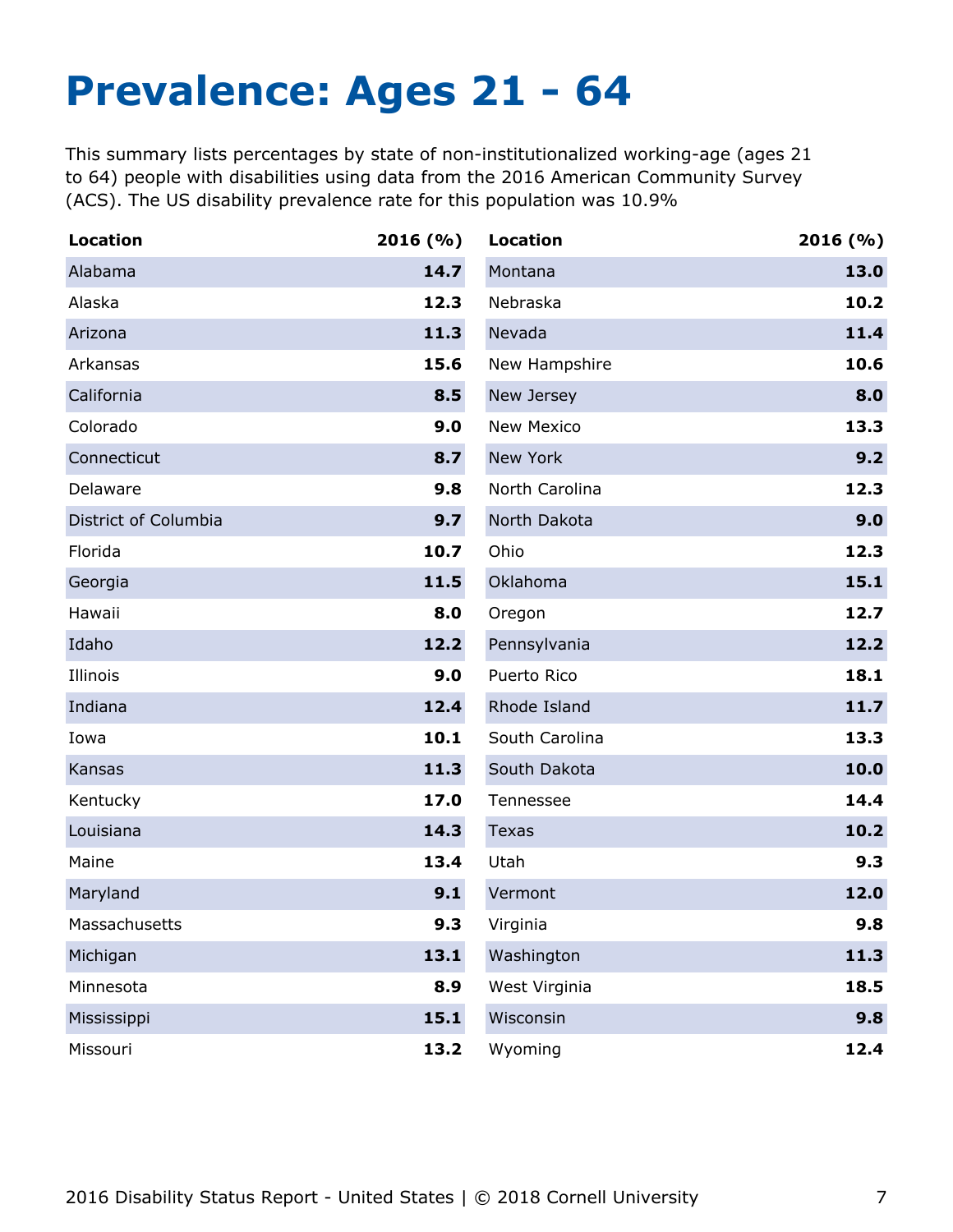# <span id="page-8-0"></span>**Employment: Ages 21 - 64**

This summary lists employment rates by state of non-institutionalized working-age (ages 21 to 64) people with disabilities using data from the 2016 American Community Survey (ACS). The employment rate in the US for this population was 36.2% for people with disabilities and 78.9% for people without disabilities.

| Location             | <b>People</b><br>with<br><b>Disabilities</b><br>2016 | <b>People</b><br>without<br><b>Disabilities</b><br>2016 | <b>Location</b>   | <b>People</b><br>with<br><b>Disabilities</b><br>2016 | <b>People</b><br>without<br><b>Disabilities</b><br>2016 |
|----------------------|------------------------------------------------------|---------------------------------------------------------|-------------------|------------------------------------------------------|---------------------------------------------------------|
| Alabama              | 27.9                                                 | 75.5                                                    | Montana           | 42.7                                                 | 80.9                                                    |
| Alaska               | 49.4                                                 | 77.6                                                    | Nebraska          | 49.8                                                 | 85.7                                                    |
| Arizona              | 35.1                                                 | 76.1                                                    | Nevada            | 42.6                                                 | 77.6                                                    |
| Arkansas             | 32.0                                                 | 77.6                                                    | New Hampshire     | 45.6                                                 | 85.2                                                    |
| California           | 35.0                                                 | 76.5                                                    | New Jersey        | 37.4                                                 | 79.7                                                    |
| Colorado             | 42.8                                                 | 81.5                                                    | <b>New Mexico</b> | 31.6                                                 | 73.9                                                    |
| Connecticut          | 39.0                                                 | 81.4                                                    | New York          | 33.0                                                 | 77.9                                                    |
| Delaware             | 36.2                                                 | 79.2                                                    | North Carolina    | 35.2                                                 | 78.3                                                    |
| District of Columbia | 33.8                                                 | 80.7                                                    | North Dakota      | 51.5                                                 | 85.4                                                    |
| Florida              | 32.7                                                 | 77.3                                                    | Ohio              | 35.7                                                 | 80.2                                                    |
| Georgia              | 34.7                                                 | 77.9                                                    | Oklahoma          | 36.5                                                 | 77.7                                                    |
| Hawaii               | 40.5                                                 | 81.2                                                    | Oregon            | 40.1                                                 | 78.5                                                    |
| Idaho                | 42.9                                                 | 77.9                                                    | Pennsylvania      | 35.2                                                 | 80.0                                                    |
| Illinois             | 35.1                                                 | 79.8                                                    | Puerto Rico       | 23.1                                                 | 58.6                                                    |
| Indiana              | 36.9                                                 | 81.2                                                    | Rhode Island      | 31.5                                                 | 80.9                                                    |
| Iowa                 | 45.8                                                 | 84.3                                                    | South Carolina    | 33.4                                                 | 78.0                                                    |
| Kansas               | 46.0                                                 | 82.5                                                    | South Dakota      | 52.0                                                 | 84.5                                                    |
| Kentucky             | 31.0                                                 | 77.6                                                    | Tennessee         | 31.4                                                 | 78.3                                                    |
| Louisiana            | 30.9                                                 | 75.4                                                    | <b>Texas</b>      | 39.7                                                 | 78.3                                                    |
| Maine                | 32.4                                                 | 81.4                                                    | Utah              | 46.2                                                 | 79.7                                                    |
| Maryland             | 42.2                                                 | 82.5                                                    | Vermont           | 41.4                                                 | 85.0                                                    |
| Massachusetts        | 38.9                                                 | 82.3                                                    | Virginia          | 39.5                                                 | 81.4                                                    |
| Michigan             | 33.6                                                 | 78.3                                                    | Washington        | 39.2                                                 | 79.0                                                    |
| Minnesota            | 48.7                                                 | 85.5                                                    | West Virginia     | 27.9                                                 | 72.6                                                    |
| Mississippi          | 29.0                                                 | 74.8                                                    | Wisconsin         | 41.6                                                 | 83.6                                                    |
| Missouri             | 34.2                                                 | 81.0                                                    | Wyoming           | 47.0                                                 | 80.6                                                    |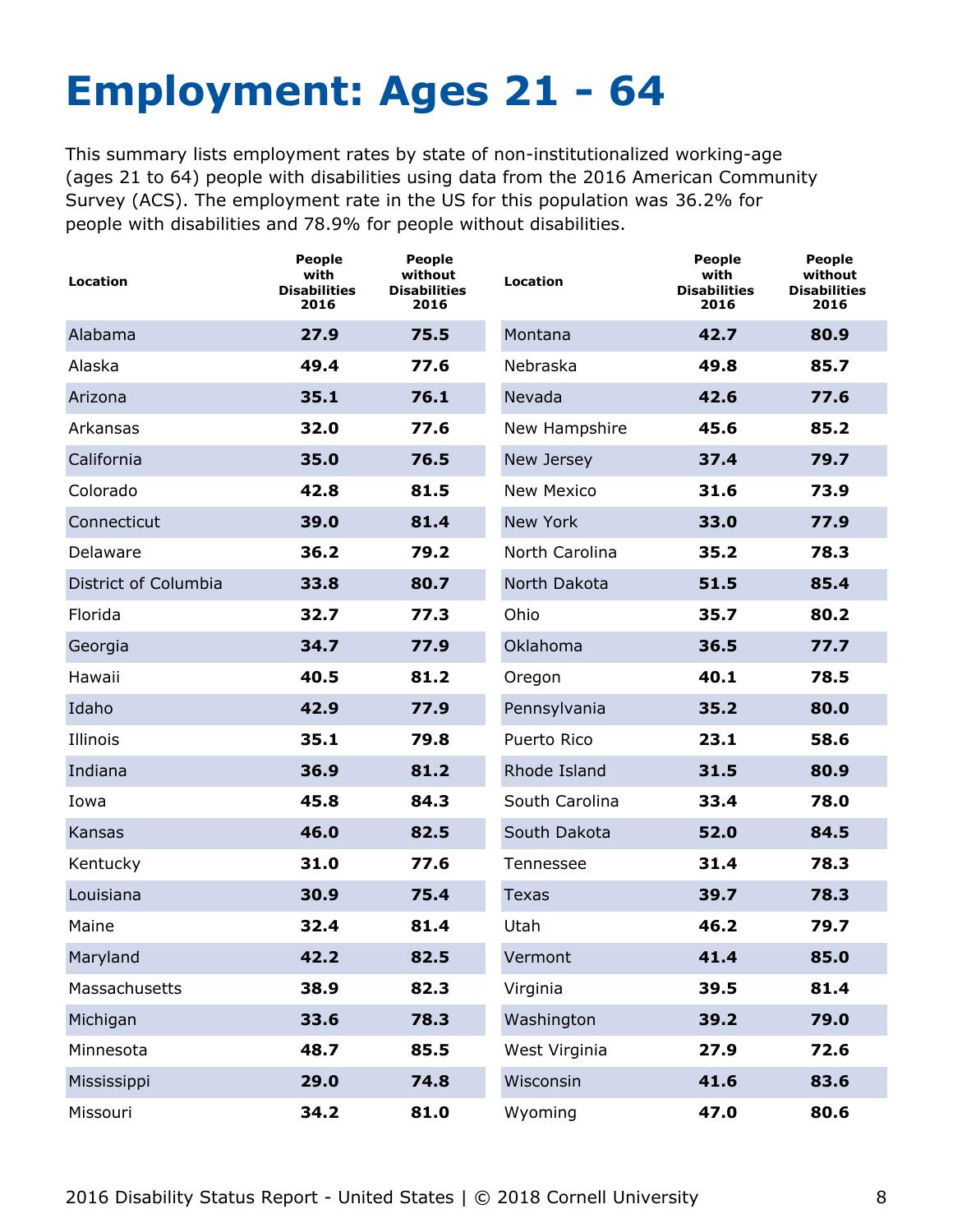## <span id="page-9-0"></span>**Prevalence**

## **All Ages**

### **Introduction**

This section addresses the prevalence of disability among non-institutionalized people of all ages in the United States, using data from the 2016 American Community Survey (ACS). For definitions of terms, see Glossary.



- In 2016, the overall percentage (prevalence rate) of people with a disability of all ages in the US was 12.8 percent.
- In other words, in 2016, 40,890,900 of the  $\bullet$ 319,215,200 individuals of all ages in the US reported one or more disabilities.
- In the US in 2016, among the six types of disabilities identified in the ACS, the highest prevalence rate was for "Ambulatory Disability," 7.1 percent. The lowest prevalence rate was for "Visual Disability," 2.4 percent.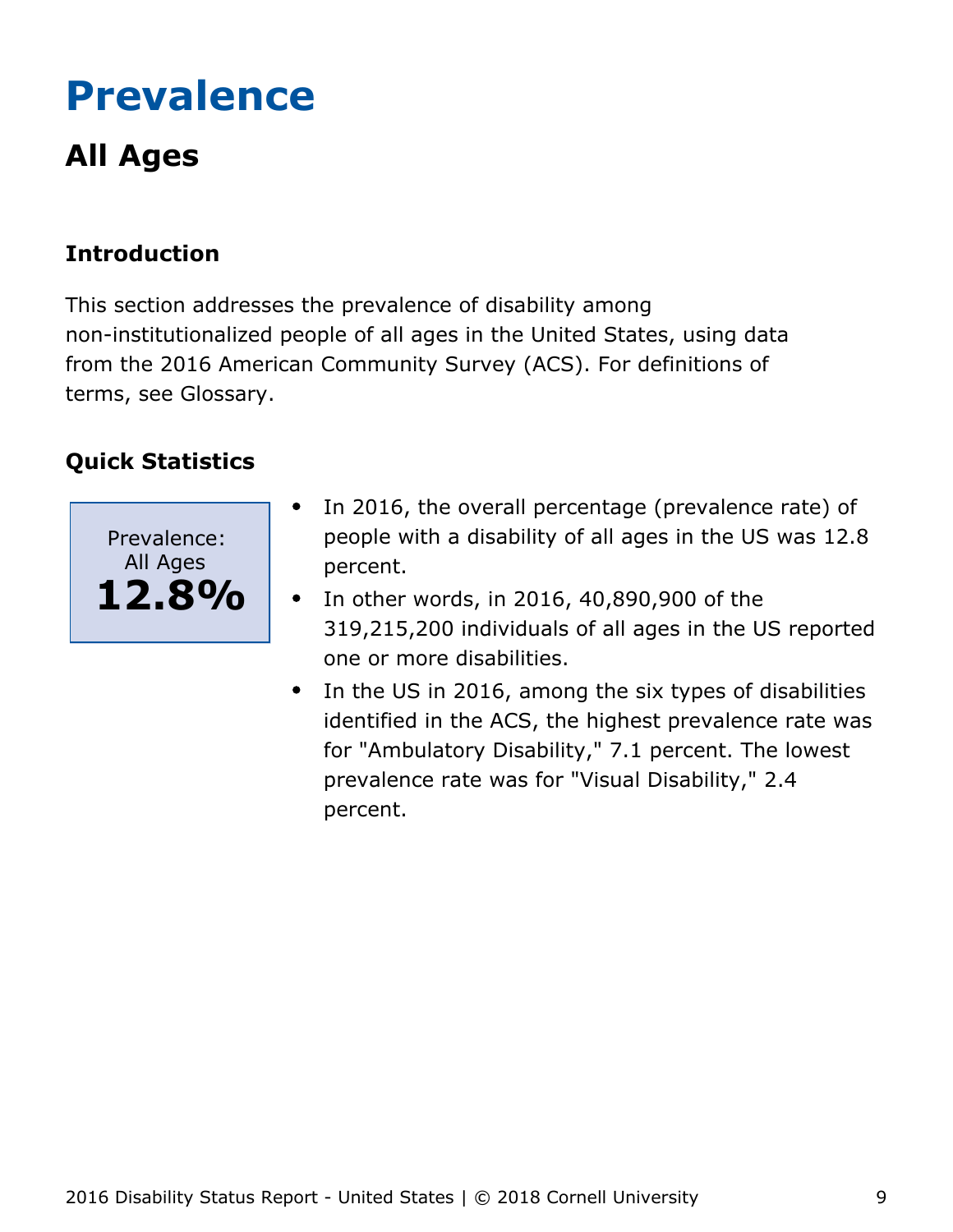#### **Prevalence of disability among non-institutionalized people of all ages in the United States in 2016\***



| <b>Disability Type</b>    | $\frac{9}{6}$ | <b>MOE</b> | <b>Number</b> | <b>MOE</b> | <b>Base Pop.</b> | <b>Sample</b><br><b>Size</b> |
|---------------------------|---------------|------------|---------------|------------|------------------|------------------------------|
| <b>Any Disability</b>     | 12.8          | 0.05       | 40,890,900    | 156,510    | 319,215,200      | 3,085,278                    |
| <b>Visual</b>             | 2.4           | 0.02       | 7,675,600     | 71,690     | 319,215,200      | 3,085,278                    |
| Hearing                   | 3.6           | 0.03       | 11,445,600    | 87,010     | 319,215,200      | 3,085,278                    |
| Ambulatory                | 7.1           | 0.04       | 21,246,400    | 116,670    | 299,489,800      | 2,923,204                    |
| Cognitive                 | 5.2           | 0.03       | 15,507,300    | 100,620    | 299,489,800      | 2,923,204                    |
| Self-Care                 | 2.7           | 0.02       | 8,134,300     | 73,740     | 299,489,800      | 2,923,204                    |
| <b>Independent Living</b> | 5.7           | 0.04       | 14,788,800    | 98,380     | 258,311,400      | 2,554,281                    |

**\* Note:** Children under the age of five were only asked about Vision and Hearing disabilities. The Independent Living disability question was only asked of persons aged 16 years old and older.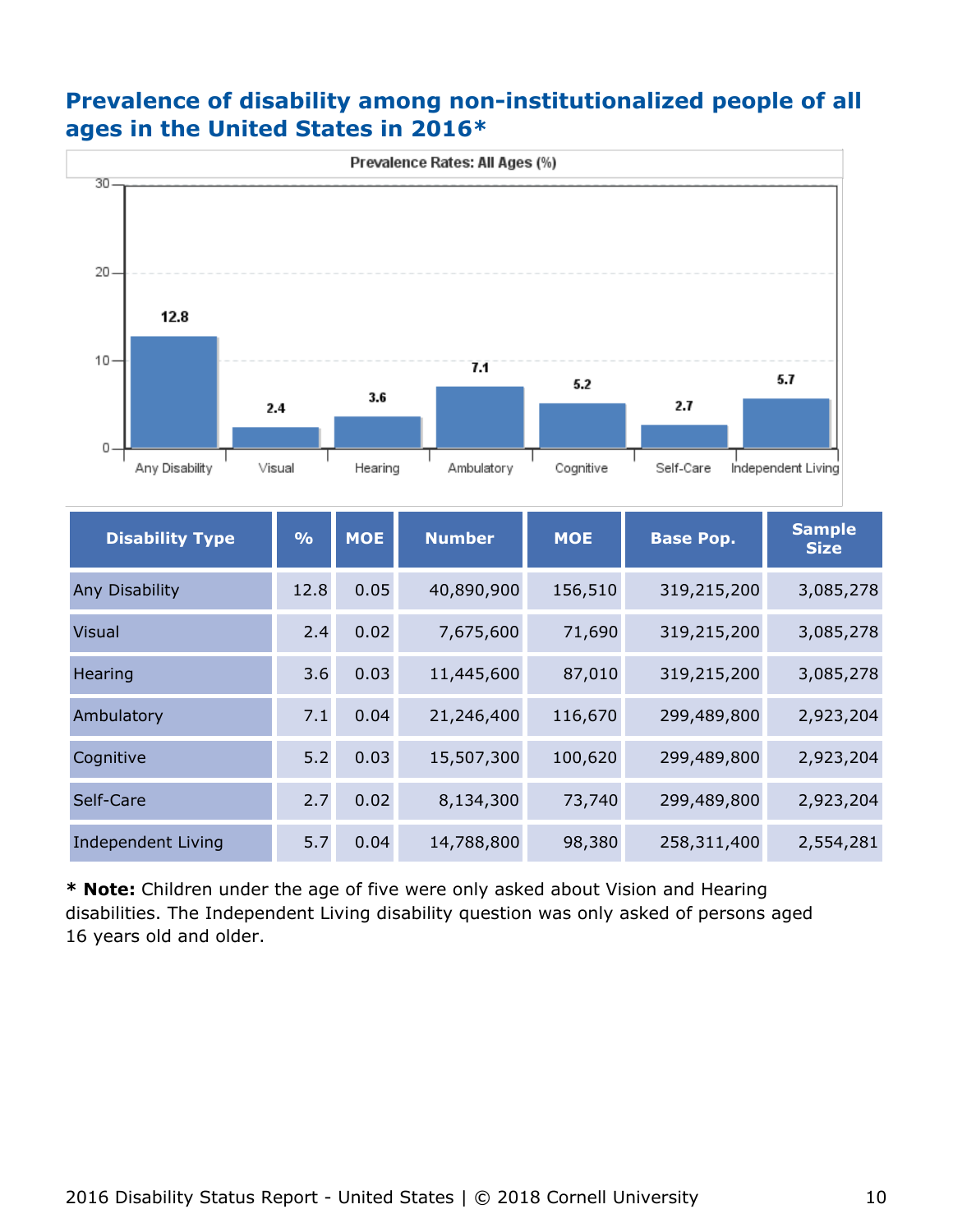## <span id="page-11-0"></span>**Prevalence**

## **Ages 4 years and under**

### **Introduction**

This section focuses on the prevalence of disability among non-institutionalized children ages 4 and under in the United States, using data from the 2016 American Community Survey (ACS). Only the two sensory disability questions were asked of this population. For definitions of terms, see Glossary.



- In 2016, the overall percentage (prevalence rate) of  $\bullet$ children with a visual and/or hearing disability ages 0 to 4 in the US was 0.7 percent.
- In other words, in 2016, 138,500 of the 19,725,400 children ages 0 to 4 in the US reported one or more disabilities.
- In the US in 2016, 0.4 percent reported a "Visual  $\bullet$ Disability"
- In the US in 2016, 0.5 percent reported a "Hearing  $\bullet$ Disability"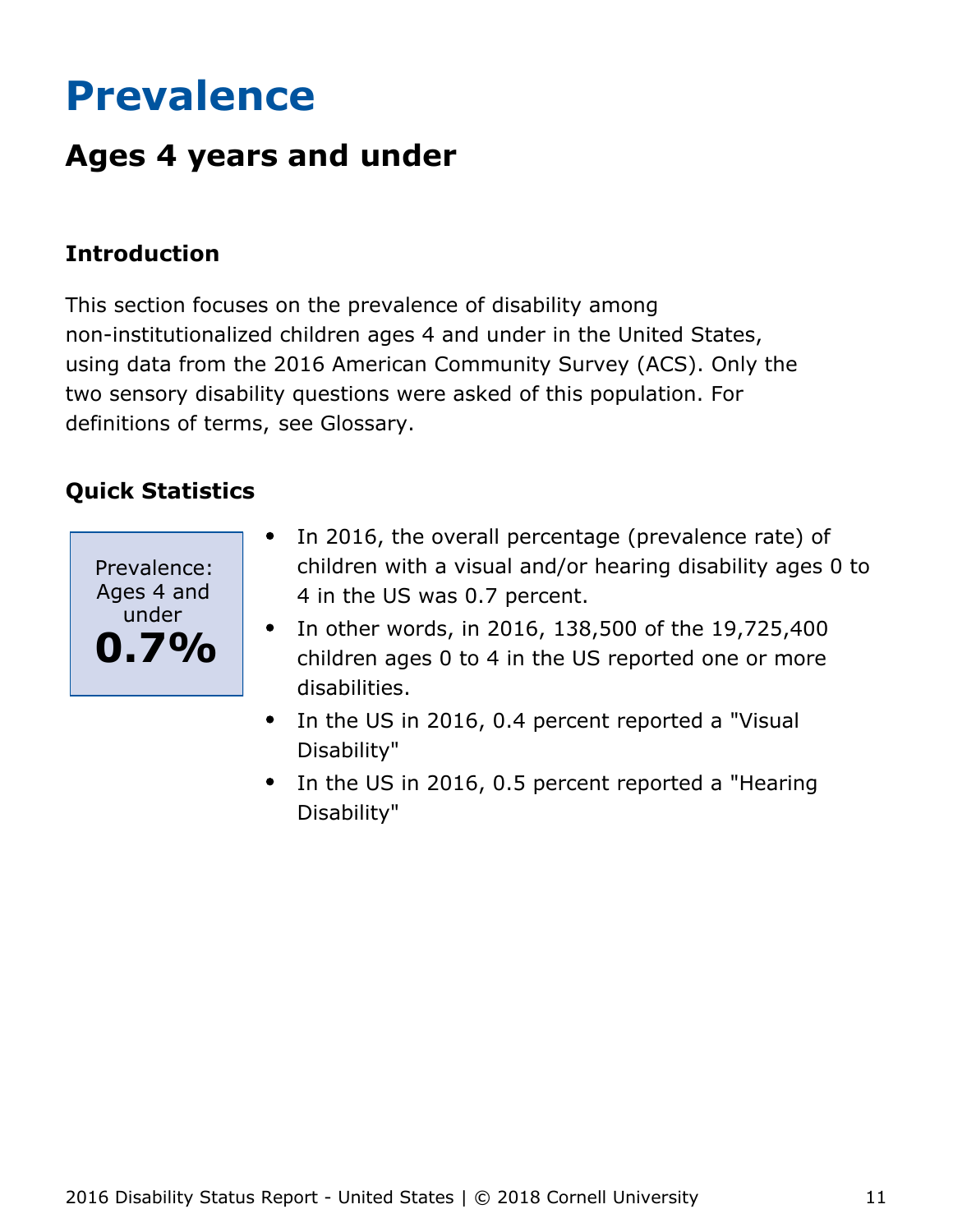#### **Prevalence of disability among non-institutionalized people ages 4 and under in the United States in 2016**



| <b>Disability Type</b> | $\frac{0}{0}$ | <b>MOE</b> | <b>Number</b> | <b>MOE</b> | <b>Base Pop.</b> | <b>Sample</b><br><b>Size</b> |
|------------------------|---------------|------------|---------------|------------|------------------|------------------------------|
| <b>Any Disability</b>  | 0.7           | 3.29       | 138,500       | 9,740      | 19,725,400       | 162,074                      |
| <b>Visual</b>          | 0.4           | 3.29       | 78,600        | 7,340      | 19,725,400       | 162,074                      |
| Hearing                | 0.5           | 3.29       | 94,400        | 8,050      | 19,725,400       | 162,074                      |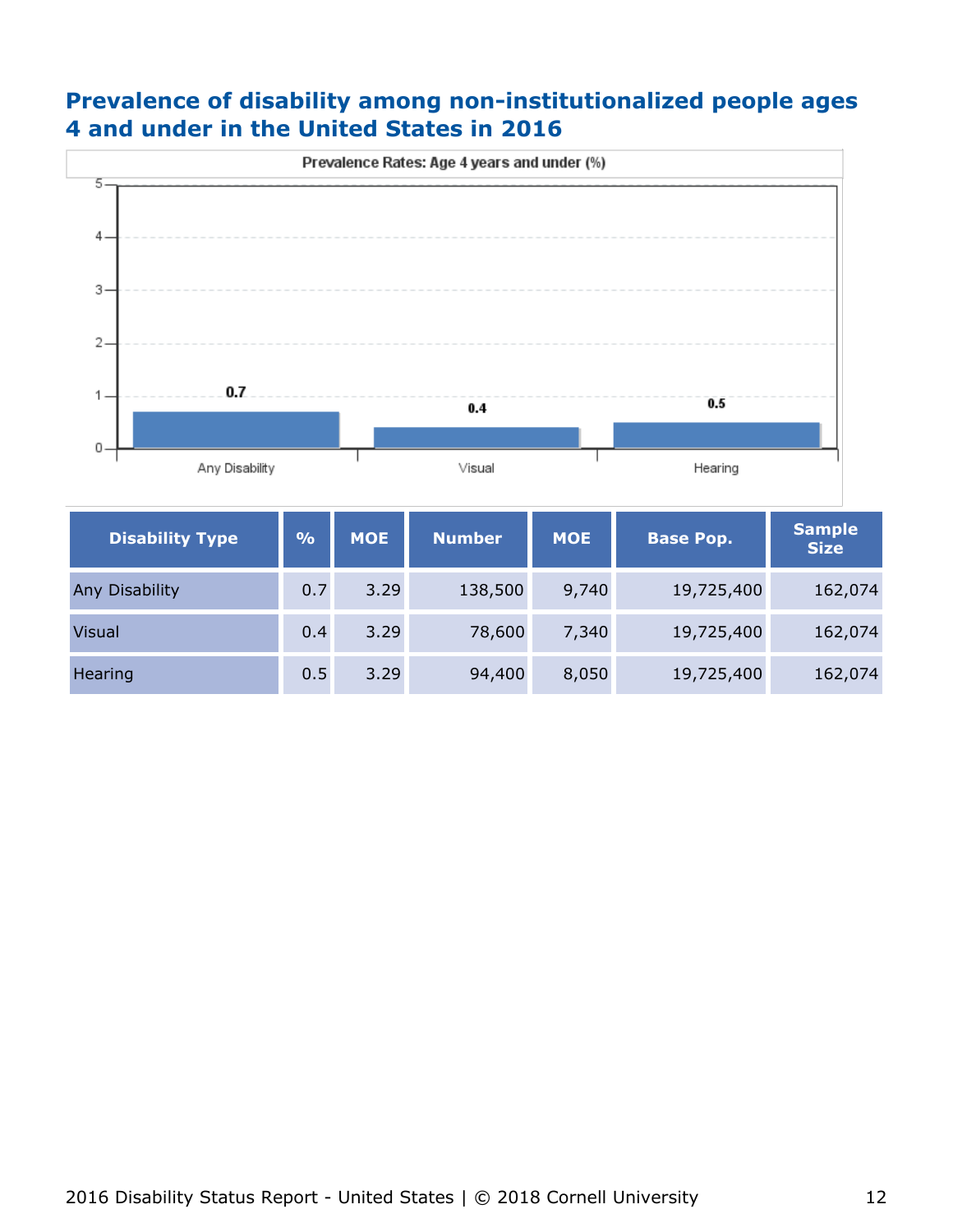## <span id="page-13-0"></span>**Prevalence**

## **Ages 5 to 15 years**

#### **Introduction**

This section focuses on the prevalence of disability among non-institutionalized children ages 5 to 15 in the United States, using data from the 2016 American Community Survey (ACS)\*. For definitions of terms, see Glossary.

#### **Quick Statistics**



- In 2016, the overall percentage (prevalence rate) of  $\bullet$ children with a disability ages 5 to 15 in the US was 5.5 percent.
- In other words, in 2016, 2,484,100 of the 45,347,200 individuals ages 5 to 15 in the US reported one or more disabilities.
- $\bullet$ In the US in 2016, among the five types of disabilities\* identified in the ACS, the highest prevalence rate was for "Cognitive Disability," 4.2 percent. The lowest prevalence rate was for "Hearing Disability," 0.6 percent.

**\* Note:** The "Independent Living Disability" question was not asked of children ages 15 years and younger.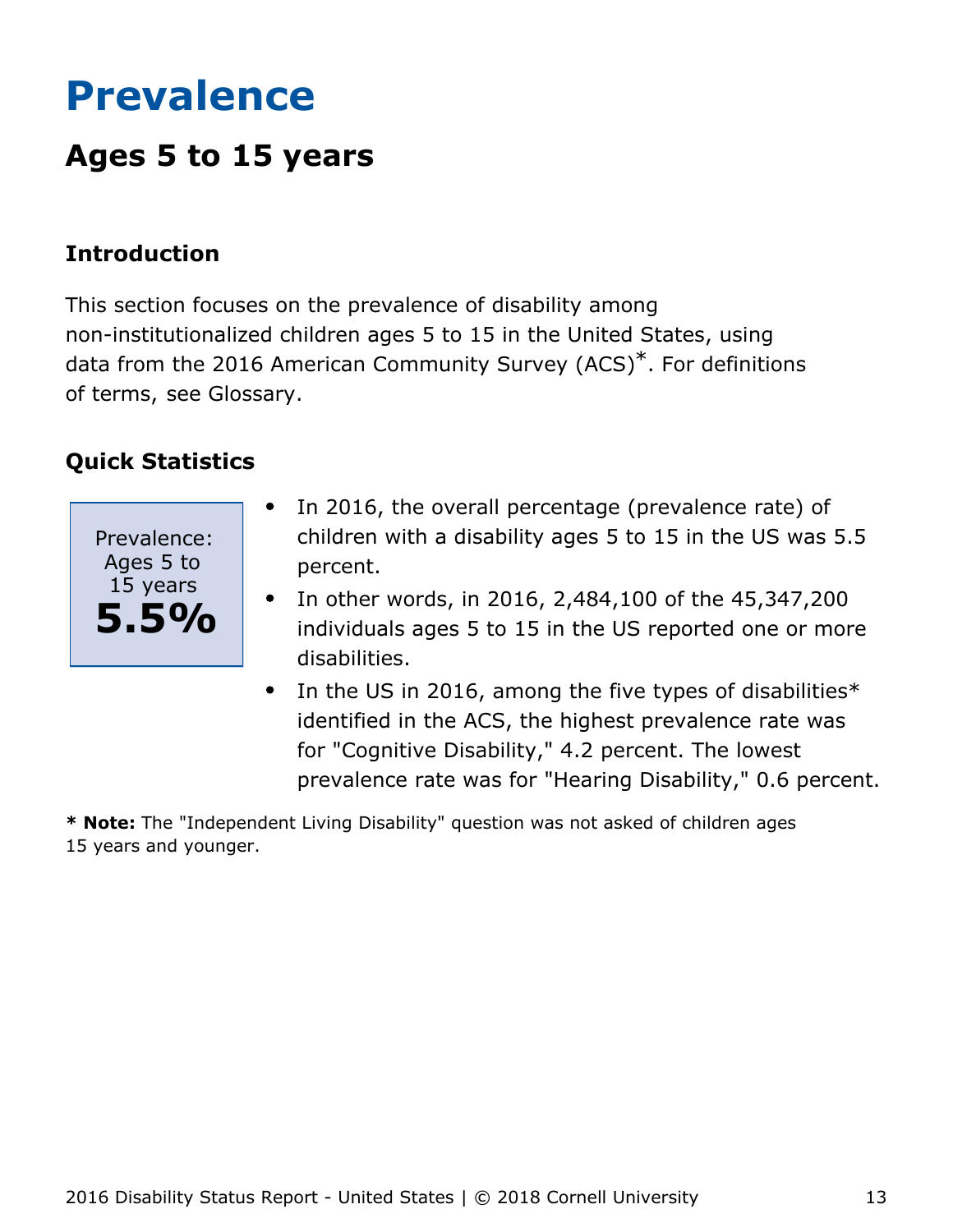#### **Prevalence of disability\* among non-institutionalized people ages 5 to 15 in the United States in 2016**



| <b>Disability Type</b> | $\frac{0}{0}$ | <b>MOE</b> | <b>Number</b> | <b>MOE</b> | <b>Base Pop.</b> | <b>Sample</b><br><b>Size</b> |
|------------------------|---------------|------------|---------------|------------|------------------|------------------------------|
| Any Disability         | 5.5           | 0.09       | 2,484,100     | 41,120     | 45,347,200       | 407,935                      |
| <b>Visual</b>          | 0.9           | 3.29       | 388,400       | 16,310     | 45,347,200       | 407,935                      |
| Hearing                | 0.6           | 3.29       | 280,300       | 13,860     | 45,347,200       | 407,935                      |
| Ambulatory             | 0.6           | 3.29       | 273,200       | 13,680     | 45,347,200       | 407,935                      |
| Cognitive              | 4.2           | 0.08       | 1,914,800     | 36,130     | 45,347,200       | 407,935                      |
| Self-Care              | 1.1           | 3.29       | 483,000       | 18,190     | 45,347,200       | 407,935                      |

**\* Note:** The "Independent Living Disability" question was not asked of children ages 15 years and younger.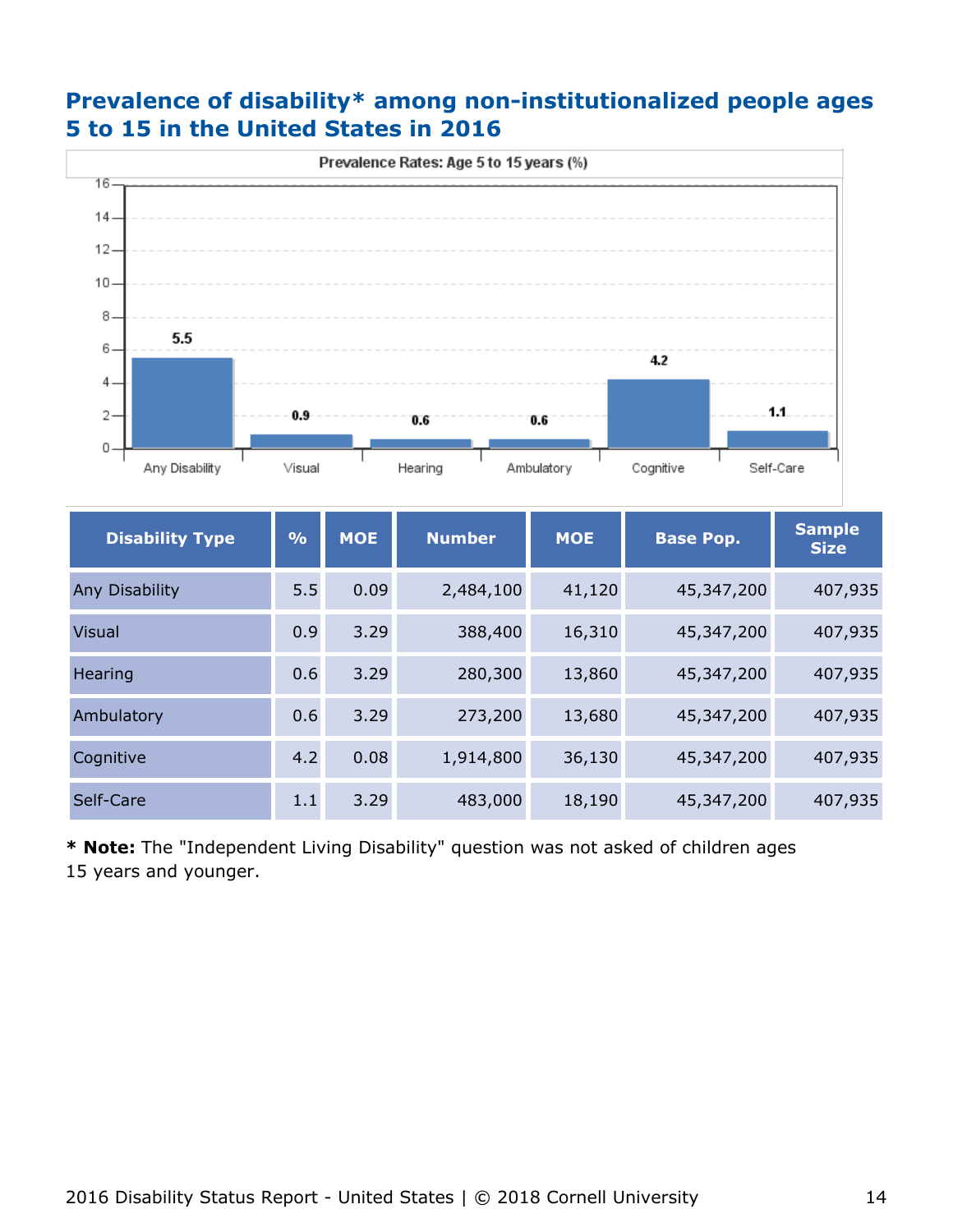## <span id="page-15-0"></span>**Prevalence**

## **Ages 16 to 20 years**

#### **Introduction**

This section focuses on the prevalence of disability among non-institutionalized people ages 16 to 20 in the United States, using data from the 2016 American Community Survey (ACS). For definitions of terms, see Glossary.



- In 2016, the overall percentage (prevalence rate) of  $\bullet$ people with a disability ages 16 to 20 in the US was 6.2 percent.
- In other words, in 2016, 1,333,400 of the 21,641,500  $\bullet$ individuals ages 16 to 20 in the US reported one or more disabilities.
- In the US in 2016, among the six types of disabilities  $\bullet$ identified in the ACS, the highest prevalence rate was for "Cognitive Disability," 4.3 percent. The lowest prevalence rate was for "Hearing Disability," 0.7 percent.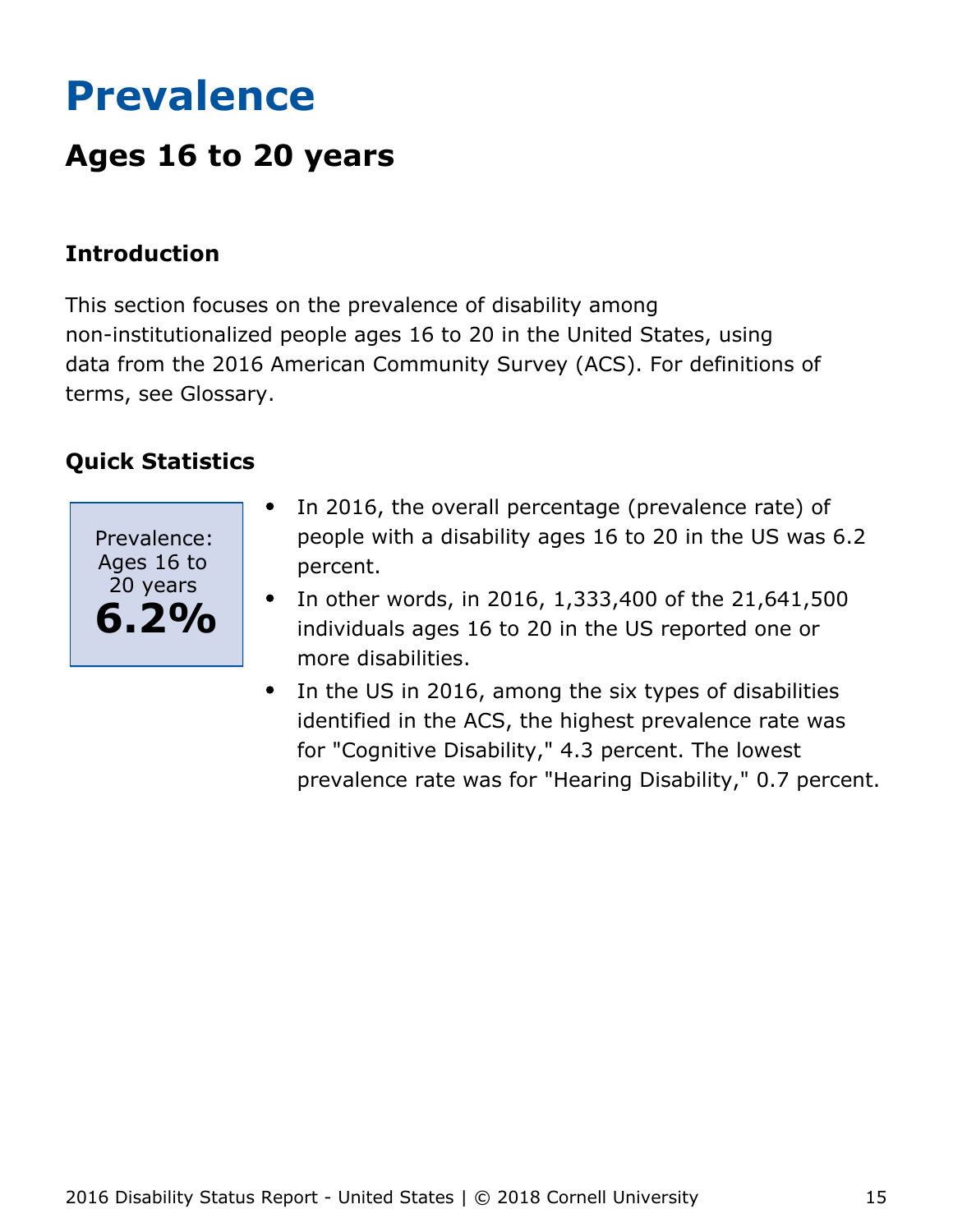#### **Prevalence of disability among non-institutionalized people ages 16 to 20 in the United States in 2016**



| <b>Disability Type</b>    | $\frac{O}{O}$ | <b>MOE</b> | <b>Number</b> | <b>MOE</b> | <b>Base Pop.</b> | <b>Sample</b><br><b>Size</b> |
|---------------------------|---------------|------------|---------------|------------|------------------|------------------------------|
| Any Disability            | 6.2           | 0.14       | 1,333,400     | 30,180     | 21,641,500       | 205,004                      |
| <b>Visual</b>             | 1.1           | 3.29       | 239,400       | 12,810     | 21,641,500       | 205,004                      |
| Hearing                   | 0.7           | 3.29       | 142,100       | 9,870      | 21,641,500       | 205,004                      |
| Ambulatory                | 0.8           | 3.29       | 178,000       | 11,050     | 21,641,500       | 205,004                      |
| Cognitive                 | 4.3           | 0.11       | 931,800       | 25,240     | 21,641,500       | 205,004                      |
| Self-Care                 | 0.8           | 3.29       | 166,900       | 10,700     | 21,641,500       | 205,004                      |
| <b>Independent Living</b> | 2.3           | 0.09       | 505,400       | 18,600     | 21,641,500       | 205,004                      |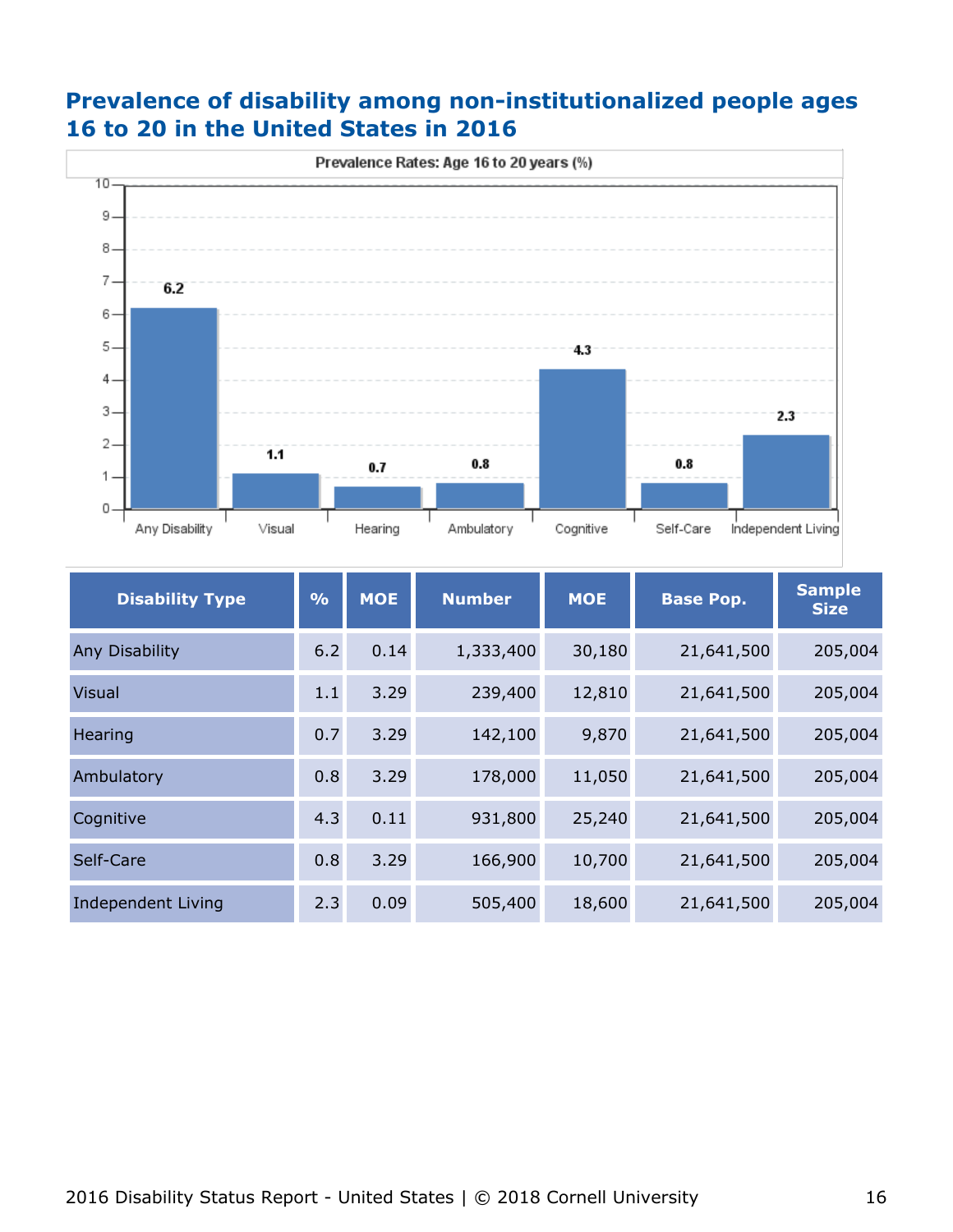## <span id="page-17-0"></span>**Prevalence**

## **Ages 21 to 64 years**

### **Introduction**

This section focuses on the prevalence of disability among non-institutionalized working-age people (ages 21 to 64) in the United States, using data from the 2016 American Community Survey (ACS). For definitions of terms, see Glossary.



- In 2016, the overall percentage (prevalence rate) of working age people (ages 21 to 64) with a disability in the US was 10.9 percent.
- In other words, in 2016, 20,062,500 of the  $\bullet$ 184,582,700 individuals ages 21 to 64 in the US reported one or more disabilities.
- $\bullet$ In the US in 2016, among the six types of disabilities identified in the ACS, the highest prevalence rate was for "Ambulatory Disability," 5.4 percent. The lowest prevalence rate was "Self-Care Disability," 1.9 percent.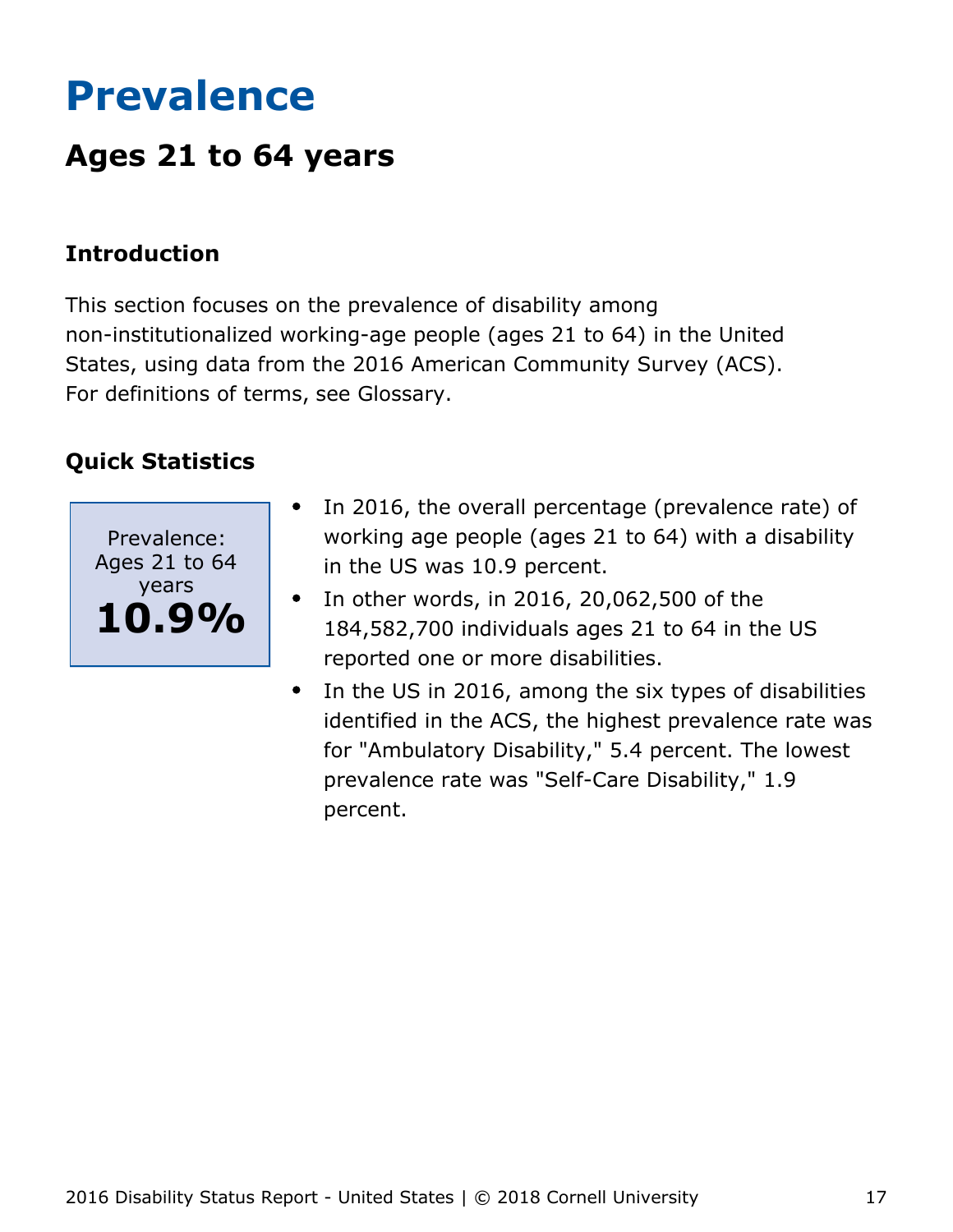#### **Prevalence of disability among non-institutionalized people ages 21 to 64 in the United States in 2016**



| <b>Disability Type</b> | $\frac{9}{6}$ | <b>MOE</b> | <b>Number</b> | <b>MOE</b> | <b>Base Pop.</b> | <b>Sample</b><br><b>Size</b> |
|------------------------|---------------|------------|---------------|------------|------------------|------------------------------|
| <b>Any Disability</b>  | 10.9          | 0.06       | 20,062,500    | 113,600    | 184,582,700      | 1,735,531                    |
| Visual                 | 2.1           | 0.03       | 3,798,200     | 50,740     | 184,582,700      | 1,735,531                    |
| Hearing                | 2.1           | 0.03       | 3,934,300     | 51,630     | 184,582,700      | 1,735,531                    |
| Ambulatory             | 5.4           | 0.04       | 10,027,900    | 81,630     | 184,582,700      | 1,735,531                    |
| Cognitive              | 4.6           | 0.04       | 8,408,200     | 74,940     | 184,582,700      | 1,735,531                    |
| Self-Care              | 1.9           | 3.29       | 3,575,900     | 49,250     | 184,582,700      | 1,735,531                    |
| Independent Living     | 3.9           | 0.04       | 7,156,600     | 69,280     | 184,582,700      | 1,735,531                    |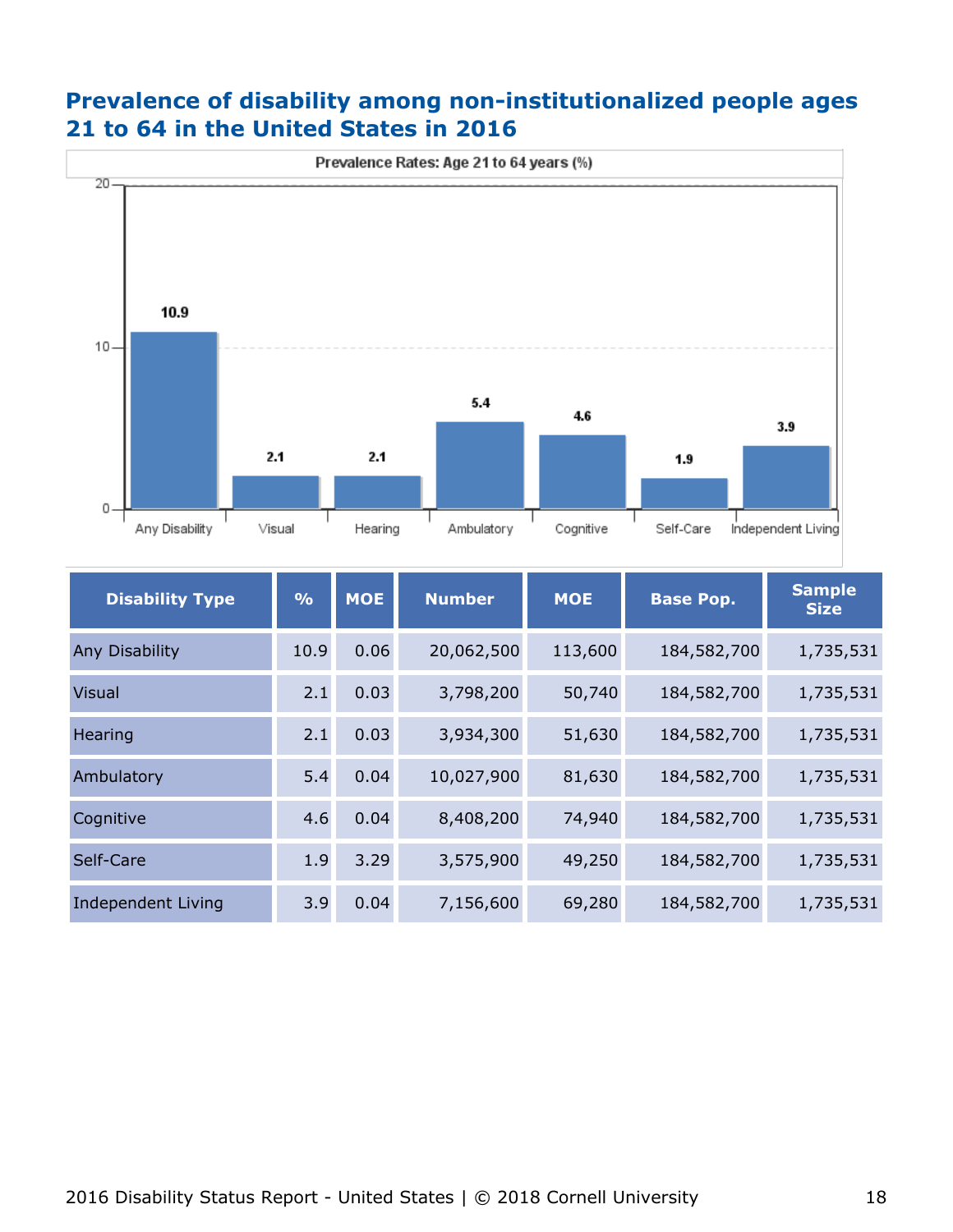## <span id="page-19-0"></span>**Prevalence**

## **Ages 65 to 74 years**

### **Introduction**

This section explores the prevalence of disability among non-institutionalized people ages 65 to 74 in the United States, using data from the 2016 American Community Survey (ACS). For definitions of terms, see Glossary.



- In 2016, the overall percentage (prevalence rate) of people with a disability ages 65 to 74 in the US was 25.3 percent.
- In other words, in 2016, 7,188,600 of the 28,387,900  $\bullet$ individuals ages 65 to 74 in the US reported one or more disabilities.
- $\bullet$ In the US in 2016, among the six types of disabilities identified in the ACS, the highest prevalence rate was for "Ambulatory Disability," 15.4 percent. The lowest prevalence rate was for "Self-Care Disability," 4.4 percent.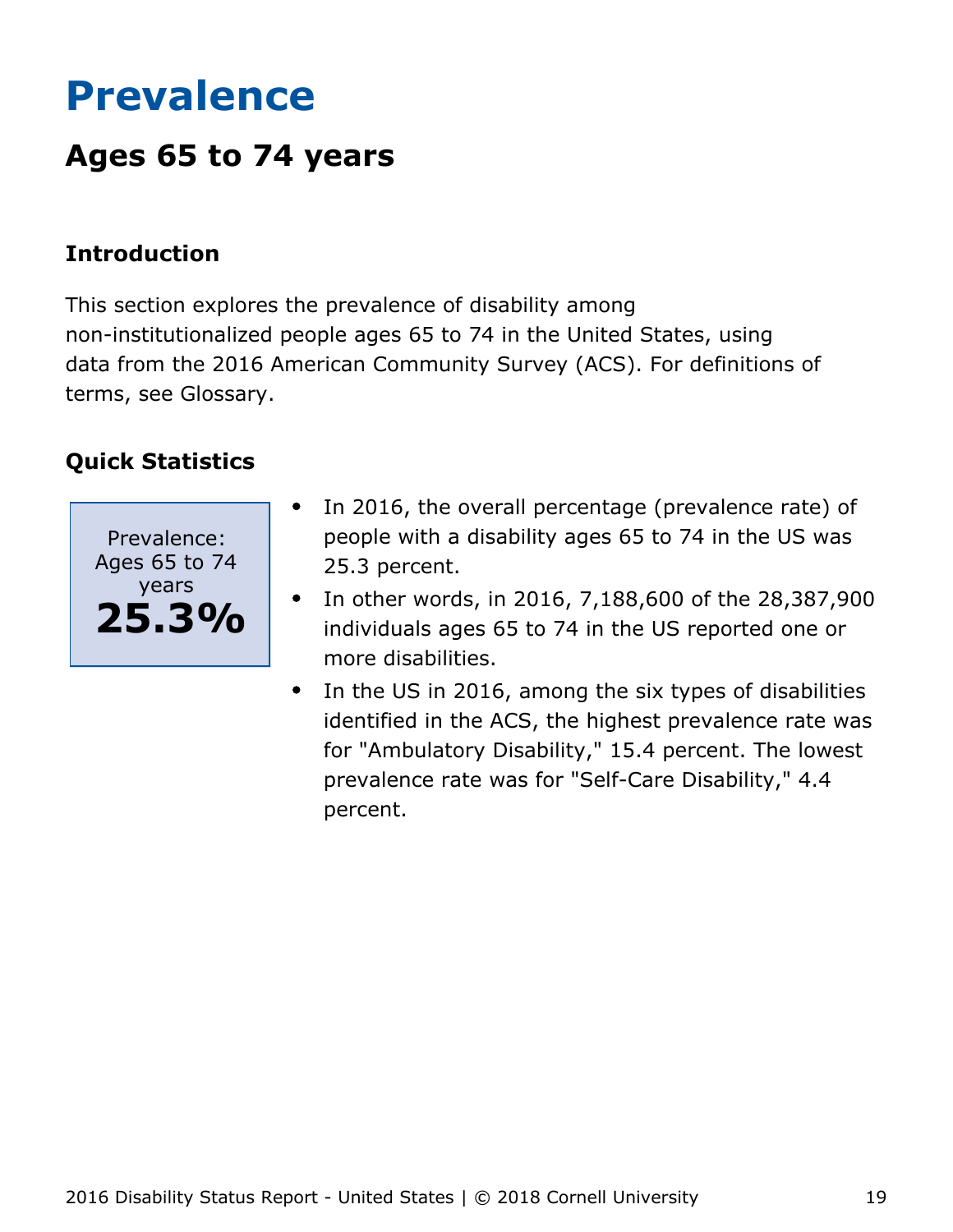#### **Prevalence of disability among non-institutionalized people ages 65 to 74 in the United States in 2016**



| <b>Disability Type</b> | $\frac{0}{0}$ | <b>MOE</b> | <b>Number</b> | <b>MOE</b> | <b>Base Pop.</b> | <b>Sample</b><br><b>Size</b> |
|------------------------|---------------|------------|---------------|------------|------------------|------------------------------|
| Any Disability         | 25.3          | 0.21       | 7,188,600     | 69,430     | 28,387,900       | 341,367                      |
| <b>Visual</b>          | 4.5           | 0.10       | 1,277,600     | 29,540     | 28,387,900       | 341,367                      |
| Hearing                | 9.2           | 0.14       | 2,623,500     | 42,240     | 28,387,900       | 341,367                      |
| Ambulatory             | 15.4          | 0.18       | 4,381,400     | 54,440     | 28,387,900       | 341,367                      |
| Cognitive              | 5.4           | 0.11       | 1,535,100     | 32,370     | 28,387,900       | 341,367                      |
| Self-Care              | 4.4           | 0.10       | 1,253,600     | 29,260     | 28,387,900       | 341,367                      |
| Independent Living     | 7.6           | 0.13       | 2,169,700     | 38,450     | 28,387,900       | 341,367                      |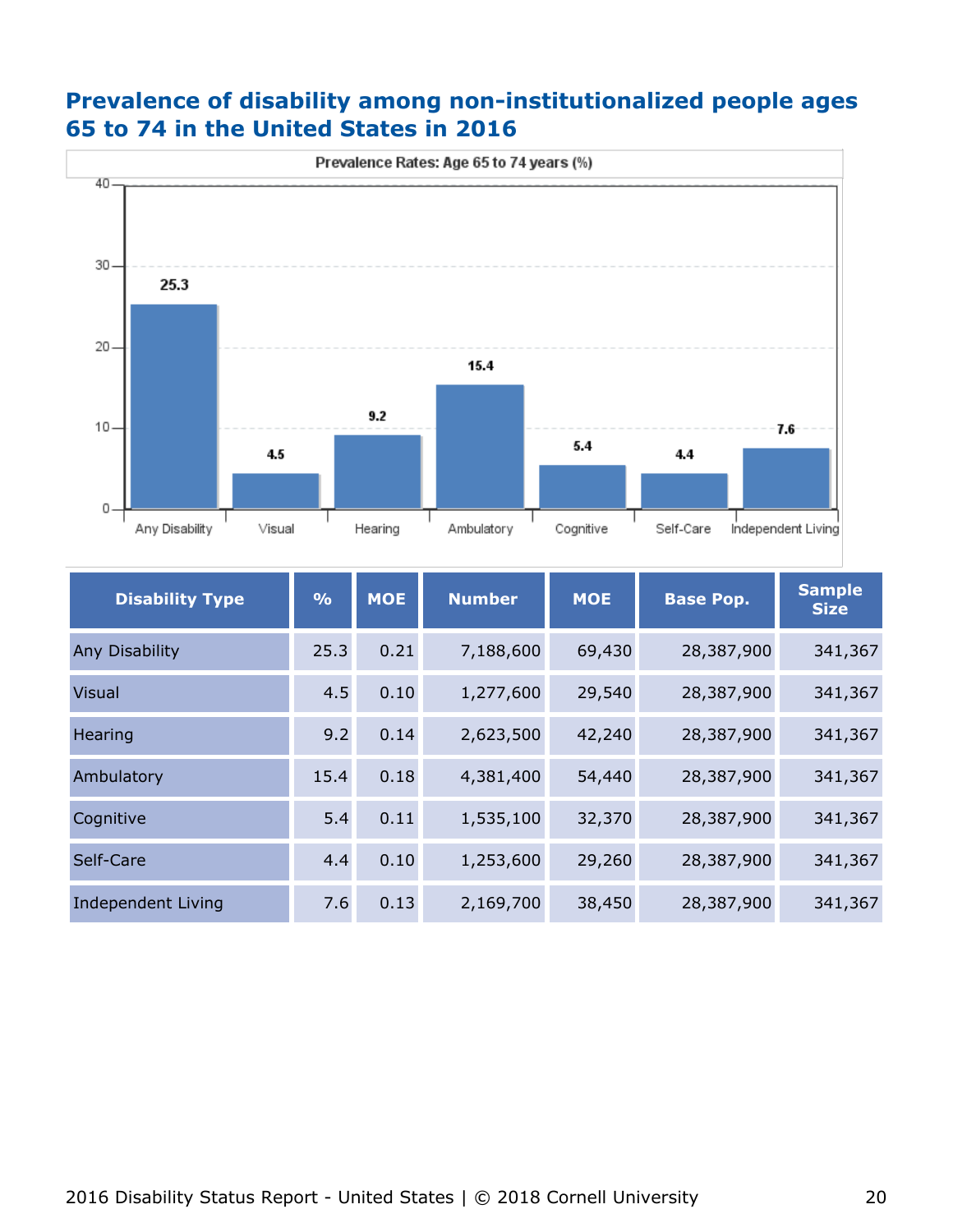## <span id="page-21-0"></span>**Prevalence**

## **Ages 75 and Older**

### **Introduction**

This section focuses on the prevalence of disability among non-institutionalized people ages 75 and older in the United States, using data from the 2016 American Community Survey (ACS). For definitions of terms, see Glossary.



- In 2016, the overall percentage (prevalence rate) of people with a disability ages 75 and older in the US was 49.6 percent.
- In other words, in 2016, 9,683,900 of the 19,530,600 individuals ages 75 and older in the US reported one or more disabilities.
- In the US in 2016, among the six types of disabilities  $\bullet$ identified in the ACS, the highest prevalence rate was for "Ambulatory Disability," 32.7 percent. The lowest prevalence rate was for "Visual Disability," 9.7 percent.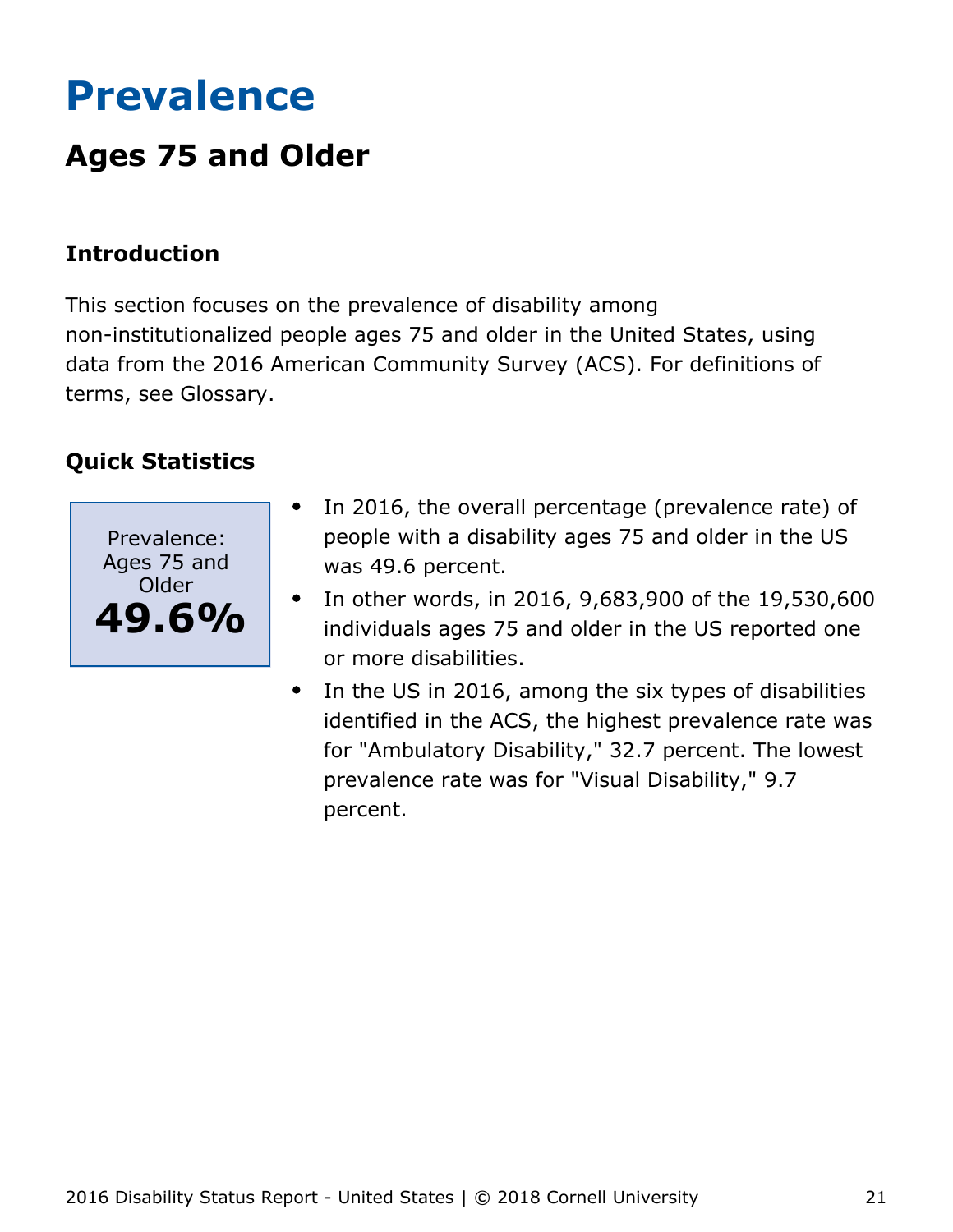#### **Prevalence of disability among non-institutionalized people ages 75 and older in the United States in 2016**



| <b>Disability Type</b> | $\frac{9}{6}$ | <b>MOE</b> | <b>Number</b> | <b>MOE</b> | <b>Base Pop.</b> | <b>Sample</b><br><b>Size</b> |
|------------------------|---------------|------------|---------------|------------|------------------|------------------------------|
| Any Disability         | 49.6          | 0.30       | 9,683,900     | 80,260     | 19,530,600       | 233,367                      |
| <b>Visual</b>          | 9.7           | 0.18       | 1,893,500     | 35,930     | 19,530,600       | 233,367                      |
| Hearing                | 22.4          | 0.25       | 4,371,000     | 54,380     | 19,530,600       | 233,367                      |
| Ambulatory             | 32.7          | 0.28       | 6,386,000     | 65,520     | 19,530,600       | 233,367                      |
| Cognitive              | 13.9          | 0.21       | 2,717,400     | 42,990     | 19,530,600       | 233,367                      |
| Self-Care              | 13.6          | 0.20       | 2,654,800     | 42,490     | 19,530,600       | 233,367                      |
| Independent Living     | 24.9          | 0.26       | 4,854,200     | 57,260     | 19,530,600       | 233,367                      |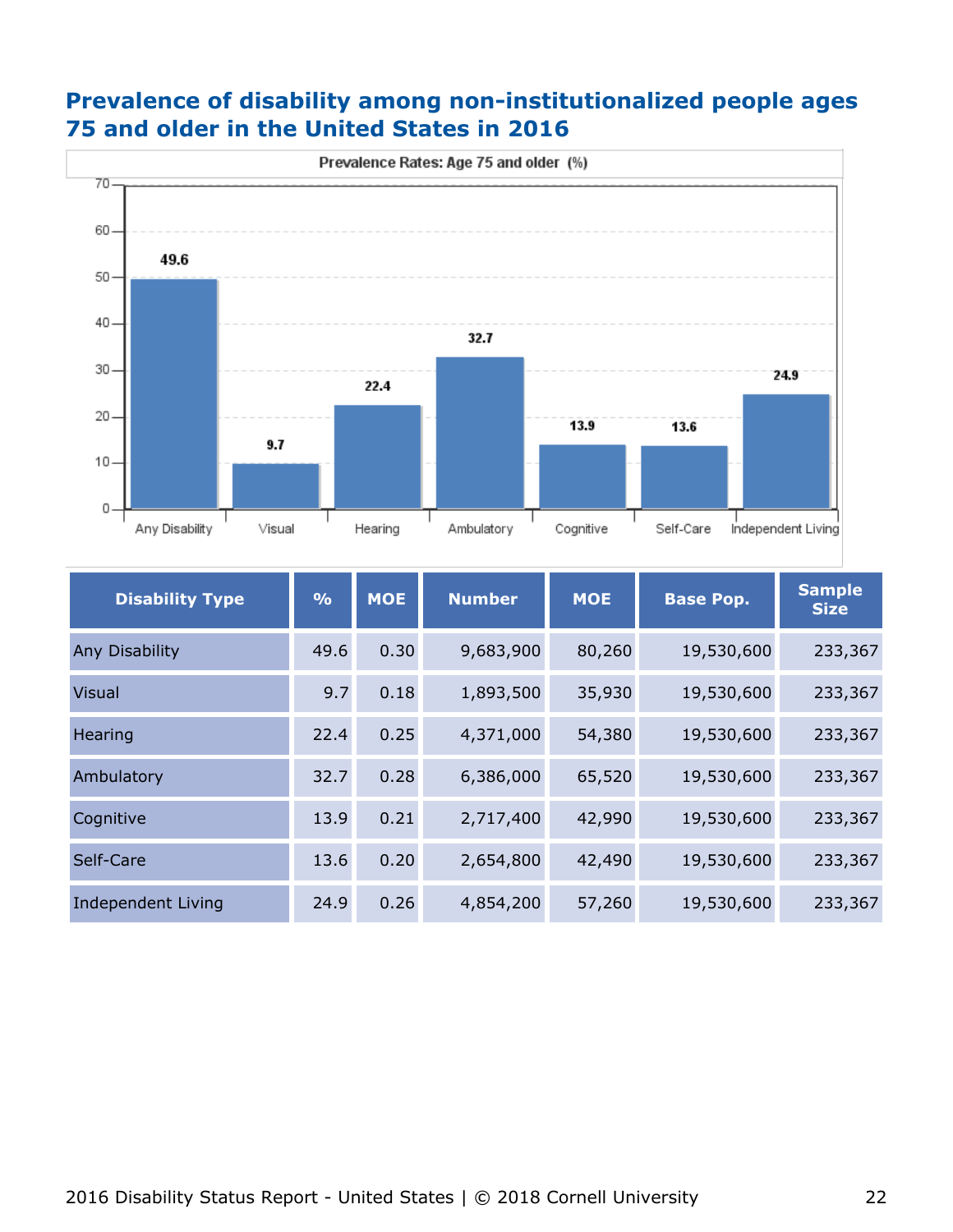## <span id="page-23-0"></span>**Prevalence**

## **Gender and Age**

### **Introduction**

This section examines the prevalence of disability among people by gender and age group in the United States, using data from the 2016 American Community Survey (ACS)\*. For definitions of terms, see Glossary.

### **Quick Statistics**



- In the US in 2016, the overall percentage (prevalence rate) of males with a disability of all ages was 12.7 percent.
- $\bullet$  In other words, in 2016, 19,803,600 of the 156,357,700 males of all ages in the US reported one or more disabilities.
- In the US in 2016, the overall percentage (prevalence rate) of females with a disability of all ages was 12.9 percent.
- In other words, in 2016, 21,087,300 of the 162,857,500 females of all ages in the US reported one or more disabilities.

**\* Note:** Children ages 0-4 were only asked about visual and hearing disabilities, children ages 5-15 were not asked the "Independent Living Disability" question.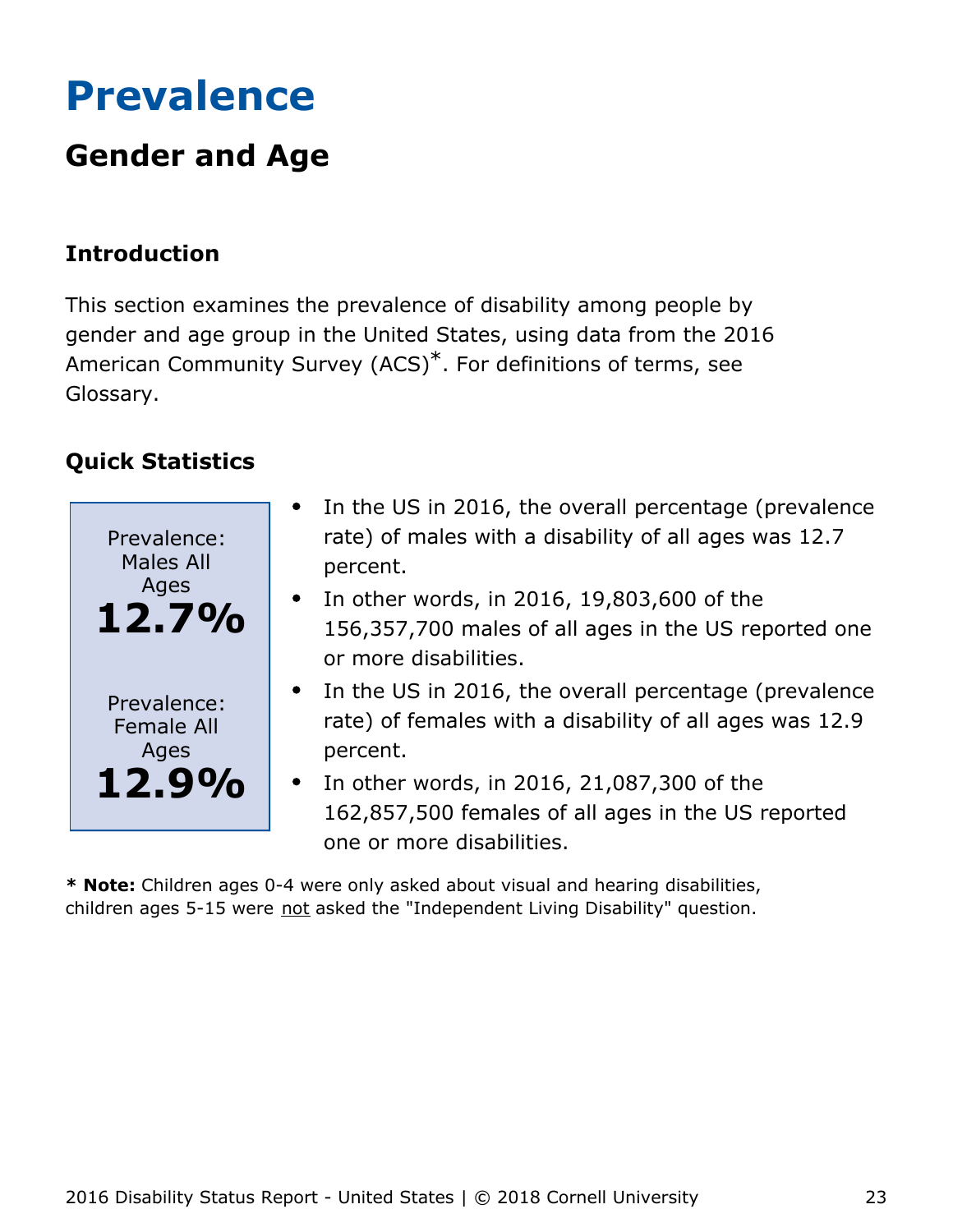#### **Prevalence of disability among non-institutionalized people by gender and age group in the United States in 2016**

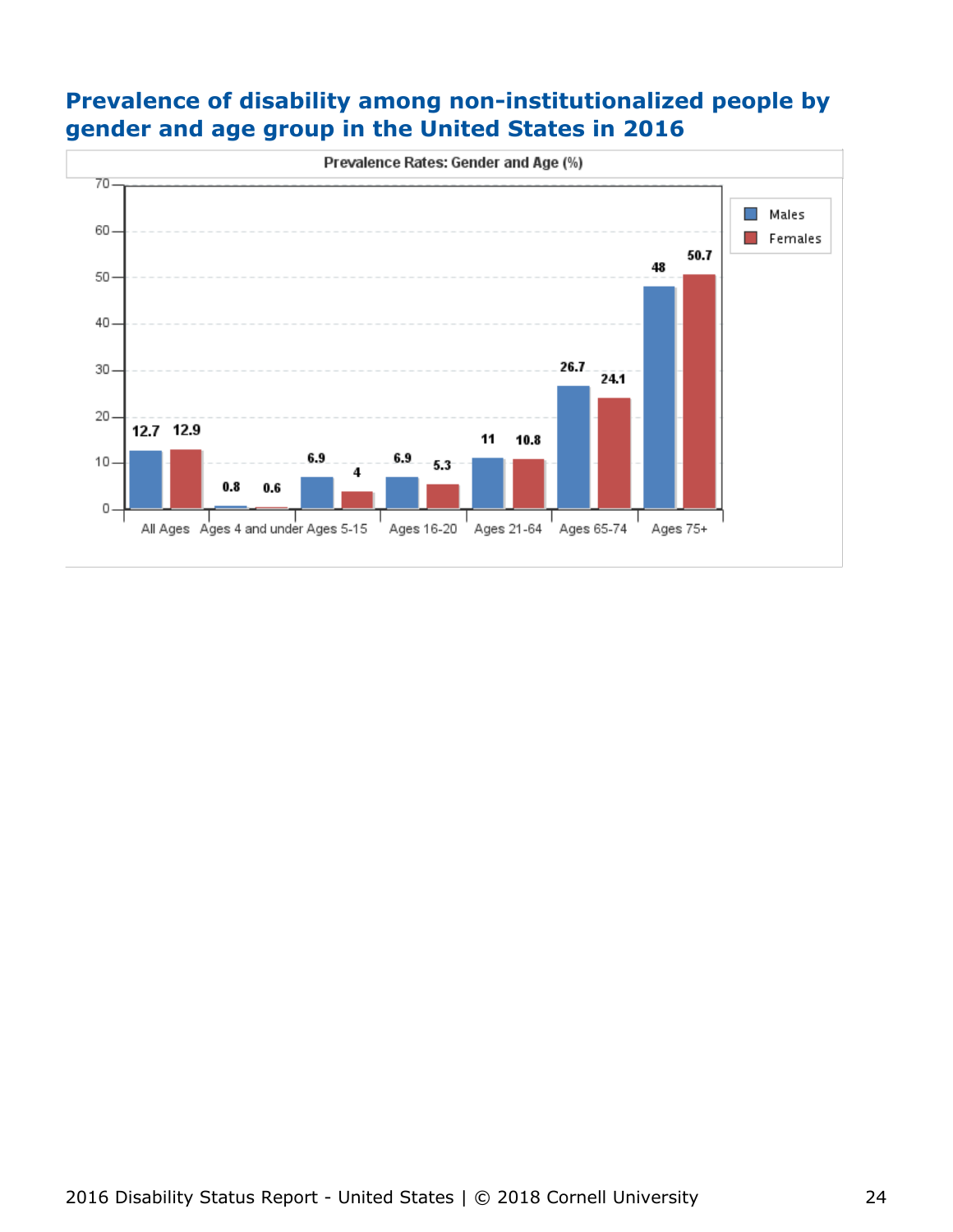| <b>Gender &amp; Age</b>   | $\frac{0}{0}$ | <b>MOE</b> | <b>Number</b> | <b>MOE</b> | <b>Base Pop.</b> | <b>Sample</b><br><b>Size</b> |  |  |  |  |
|---------------------------|---------------|------------|---------------|------------|------------------|------------------------------|--|--|--|--|
| <b>Males</b>              |               |            |               |            |                  |                              |  |  |  |  |
| Males: All Ages           | 12.7          | 0.07       | 19,803,600    | 112,910    | 156,357,700      | 1,497,200                    |  |  |  |  |
| Males: Ages 4 and under   | 0.8           | 3.29       | 78,500        | 7,340      | 10,115,000       | 83,161                       |  |  |  |  |
| Males: Ages 5-15          | 6.9           | 0.14       | 1,591,900     | 32,960     | 23,189,600       | 208,789                      |  |  |  |  |
| Males: Ages 16-20         | 6.9           | 0.20       | 766,100       | 22,890     | 11,032,400       | 103,932                      |  |  |  |  |
| Males: Ages 21-64         | 11.0          | 0.09       | 9,960,200     | 81,370     | 90,722,600       | 842,620                      |  |  |  |  |
| Males: Ages 65-74         | 26.7          | 0.32       | 3,539,300     | 49,000     | 13,241,800       | 160,174                      |  |  |  |  |
| Males: Ages 75+           | 48.0          | 0.46       | 3,867,500     | 51,190     | 8,056,300        | 98,524                       |  |  |  |  |
| <b>Females</b>            |               |            |               |            |                  |                              |  |  |  |  |
| Females: All Ages         | 12.9          | 0.07       | 21,087,300    | 116,270    | 162,857,500      | 1,588,078                    |  |  |  |  |
| Females: Ages 4 and under | 0.6           | 3.29       | 59,900        | 6,410      | 9,610,400        | 78,913                       |  |  |  |  |
| Females: Ages 5-15        | 4.0           | 0.11       | 892,200       | 24,700     | 22,157,600       | 199,146                      |  |  |  |  |
| Females: Ages 16-20       | 5.3           | 0.18       | 567,200       | 19,710     | 10,609,100       | 101,072                      |  |  |  |  |
| Females: Ages 21-64       | 10.8          | 0.08       | 10,102,300    | 81,920     | 93,860,000       | 892,911                      |  |  |  |  |
| Females: Ages 65-74       | 24.1          | 0.29       | 3,649,300     | 49,740     | 15,146,100       | 181,193                      |  |  |  |  |
| Females: Ages 75+         | 50.7          | 0.39       | 5,816,400     | 62,590     | 11,474,200       | 134,843                      |  |  |  |  |

**\* Note:** Children ages 0-4 were only asked about visual and hearing disabilities, children ages 5-15 were not asked the "Independent Living Disability" question.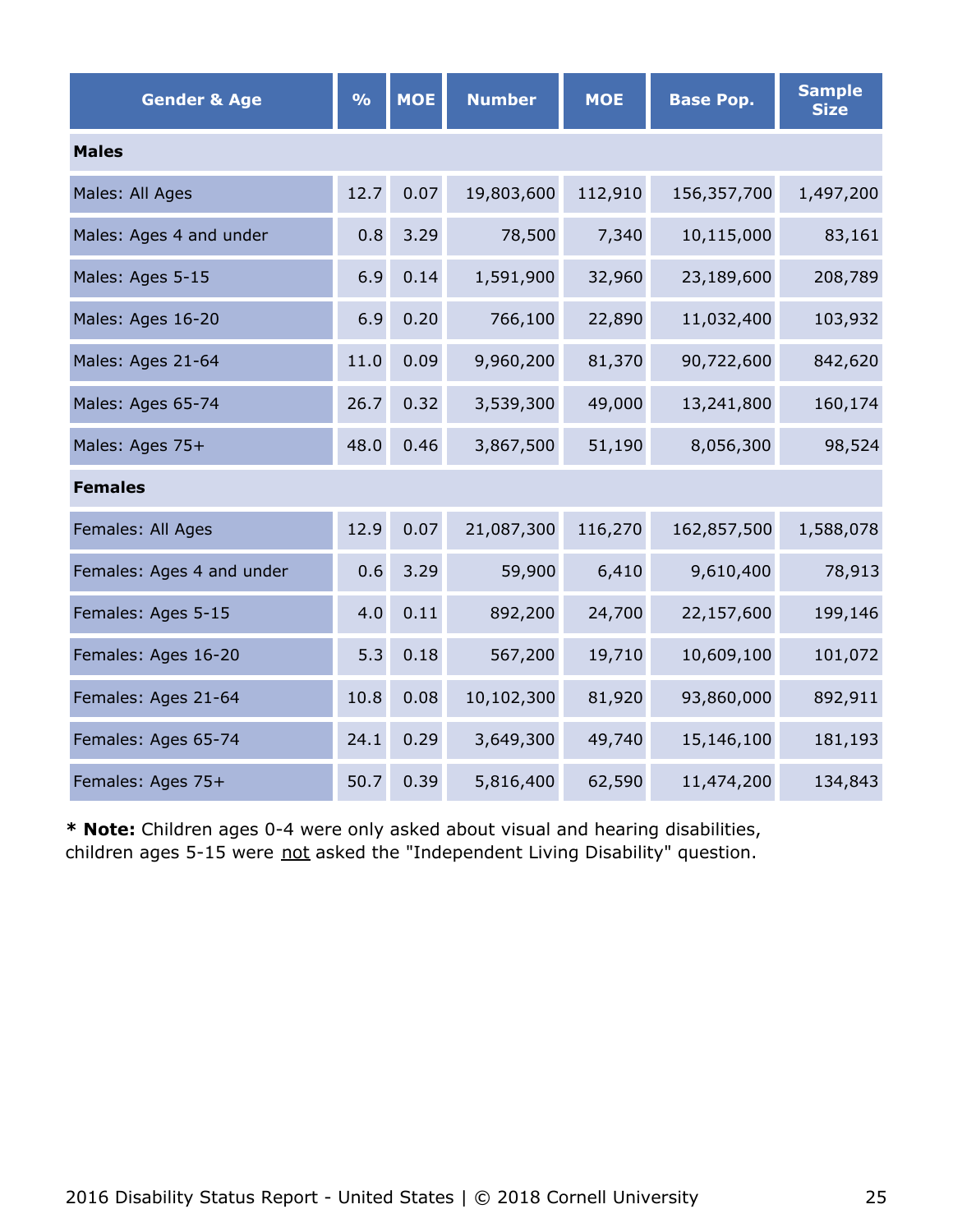## <span id="page-26-0"></span>**Prevalence**

## **Hispanic/Latino Origin and Age**

### **Introduction**

This section examines the prevalence of disability among people by Hispanic/Latino origin and age group in the United States, using data from the 2016 American Community Survey (ACS)\*. For definitions of terms, see Glossary.

### **Quick Statistics**



- In the US in 2016, the overall percentage (prevalence rate) of disability among people of Hispanic/Latino origin of all ages was 9.1 percent.
- In other words, in 2016, 5,191,500 of the 56,811,800 people of Hispanic/Latino origin of all ages in the US reported one or more disabilities.
- In the US in 2016, the overall percentage (prevalence rate) of disability among people of non-Hispanic/Latino origin of all ages was 13.6 percent.
- In other words, in 2016, 35,699,400 of the 262,403,400 people of non-Hispanic/Latino origin of all ages in the US reported one or more disabilities.

**\* Note:** Children ages 0-4 were only asked about visual and hearing disabilities, children age 5-15 were not asked the "Independent Living Disability" question.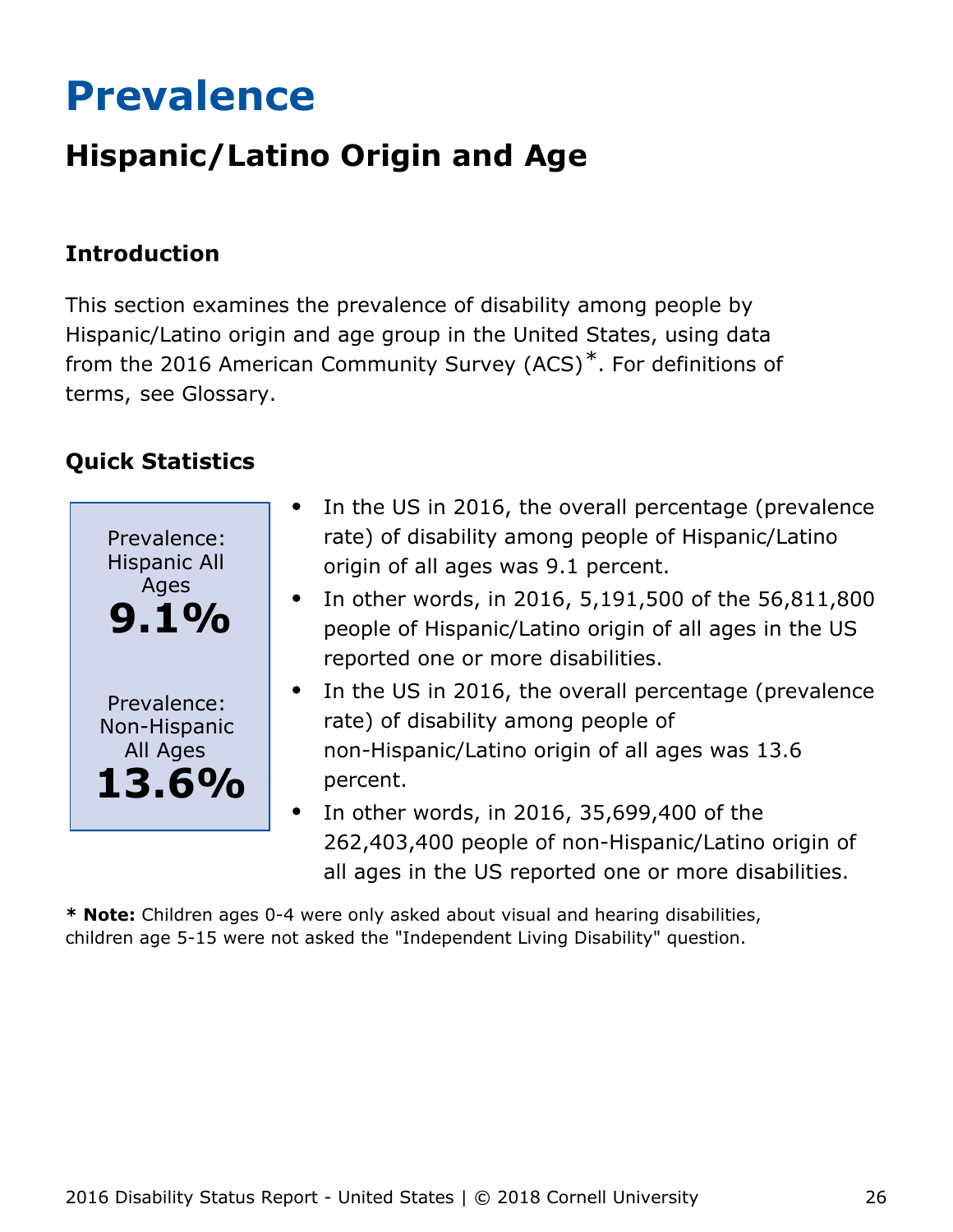### **Prevalence of disability among non-institutionalized people by Hispanic / Latino origin and age group in the United States in 2016**

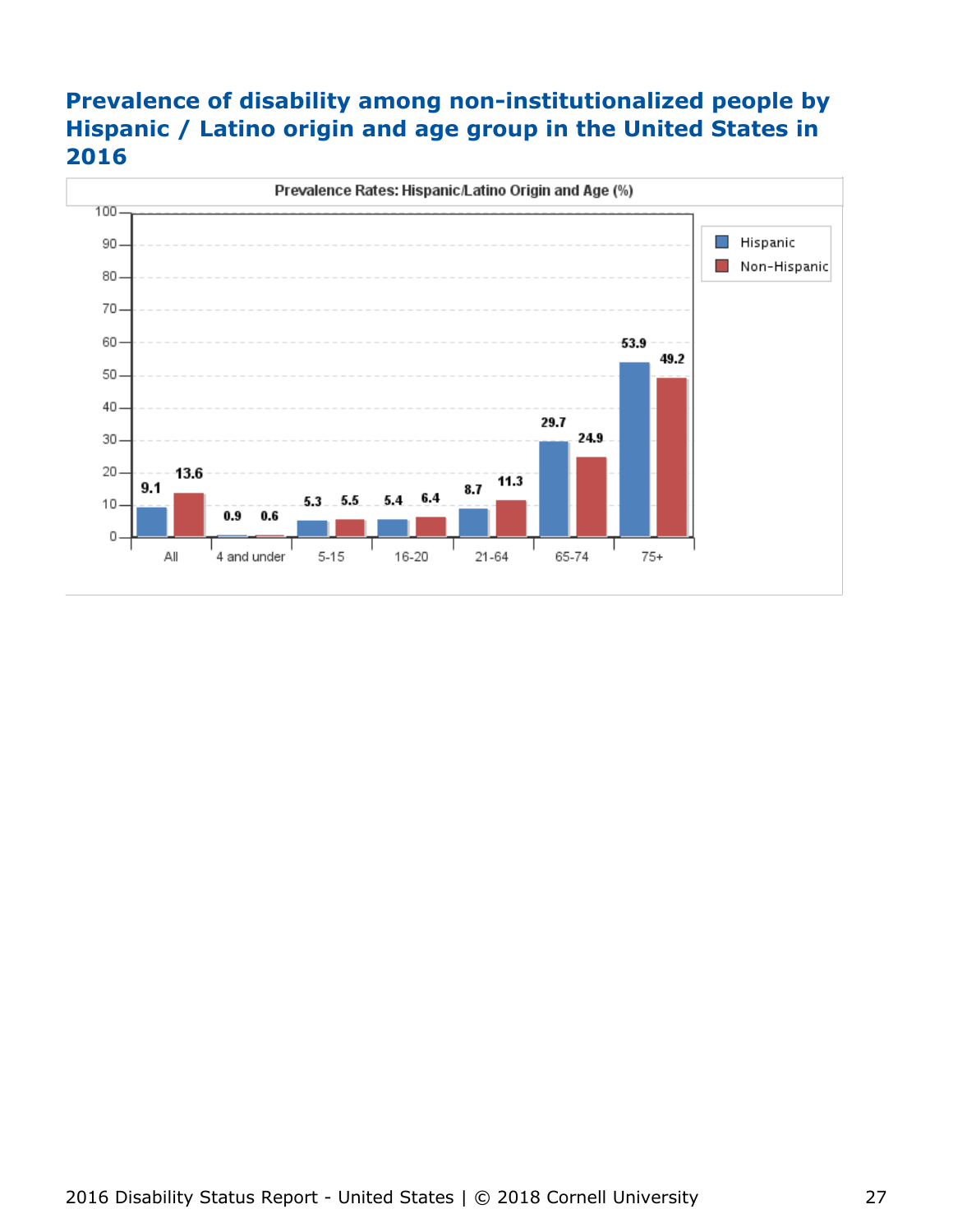| <b>Hispanic/Latino</b><br><b>Origin &amp; Age</b> | $\frac{9}{6}$ | <b>MOE</b> | <b>Number</b> | <b>MOE</b> | <b>Base Pop.</b> | <b>Sample</b><br><b>Size</b> |  |  |  |
|---------------------------------------------------|---------------|------------|---------------|------------|------------------|------------------------------|--|--|--|
| <b>Hispanic</b>                                   |               |            |               |            |                  |                              |  |  |  |
| Hispanic - All Ages                               | 9.1           | 0.10       | 5,191,500     | 59,190     | 56,811,800       | 444,792                      |  |  |  |
| Hispanic - Ages 4 and under                       | 0.9           | 3.29       | 45,900        | 5,610      | 5,074,400        | 33,930                       |  |  |  |
| Hispanic - Ages 5-15                              | 5.3           | 0.18       | 604,300       | 20,340     | 11,299,000       | 86,219                       |  |  |  |
| Hispanic - Ages 16-20                             | 5.4           | 0.27       | 262,700       | 13,420     | 4,844,500        | 39,426                       |  |  |  |
| Hispanic - Ages 21-64                             | 8.7           | 0.13       | 2,769,600     | 43,400     | 31,733,700       | 246,784                      |  |  |  |
| Hispanic - Ages 65-74                             | 29.7          | 0.78       | 704,300       | 21,950     | 2,368,100        | 23,107                       |  |  |  |
| Hispanic - Ages 75+                               | 53.9          | 1.07       | 804,500       | 23,460     | 1,492,100        | 15,326                       |  |  |  |
| <b>Non-Hispanic</b>                               |               |            |               |            |                  |                              |  |  |  |
| Non-Hispanic - All Ages                           | 13.6          | 0.06       | 35,699,400    | 147,570    | 262,403,400      | 2,640,486                    |  |  |  |
| Non-Hispanic - Ages 4 and under                   | 0.6           | 3.29       | 92,600        | 7,970      | 14,650,900       | 128,144                      |  |  |  |
| Non-Hispanic - Ages 5-15                          | 5.5           | 0.10       | 1,879,800     | 35,800     | 34,048,200       | 321,716                      |  |  |  |
| Non-Hispanic - Ages 16-20                         | 6.4           | 0.16       | 1,070,600     | 27,050     | 16,797,000       | 165,578                      |  |  |  |
| Non-Hispanic - Ages 21-64                         | 11.3          | 0.07       | 17,292,900    | 105,950    | 152,849,000      | 1,488,747                    |  |  |  |
| Non-Hispanic - Ages 65-74                         | 24.9          | 0.22       | 6,484,200     | 66,010     | 26,019,800       | 318,260                      |  |  |  |
| Non-Hispanic - Ages 75+                           | 49.2          | 0.31       | 8,879,300     | 76,960     | 18,038,500       | 218,041                      |  |  |  |

**\* Note:** Children ages 0-4 were only asked about visual and hearing disabilities, children ages 5-15 were not asked the "Independent Living Disability" question.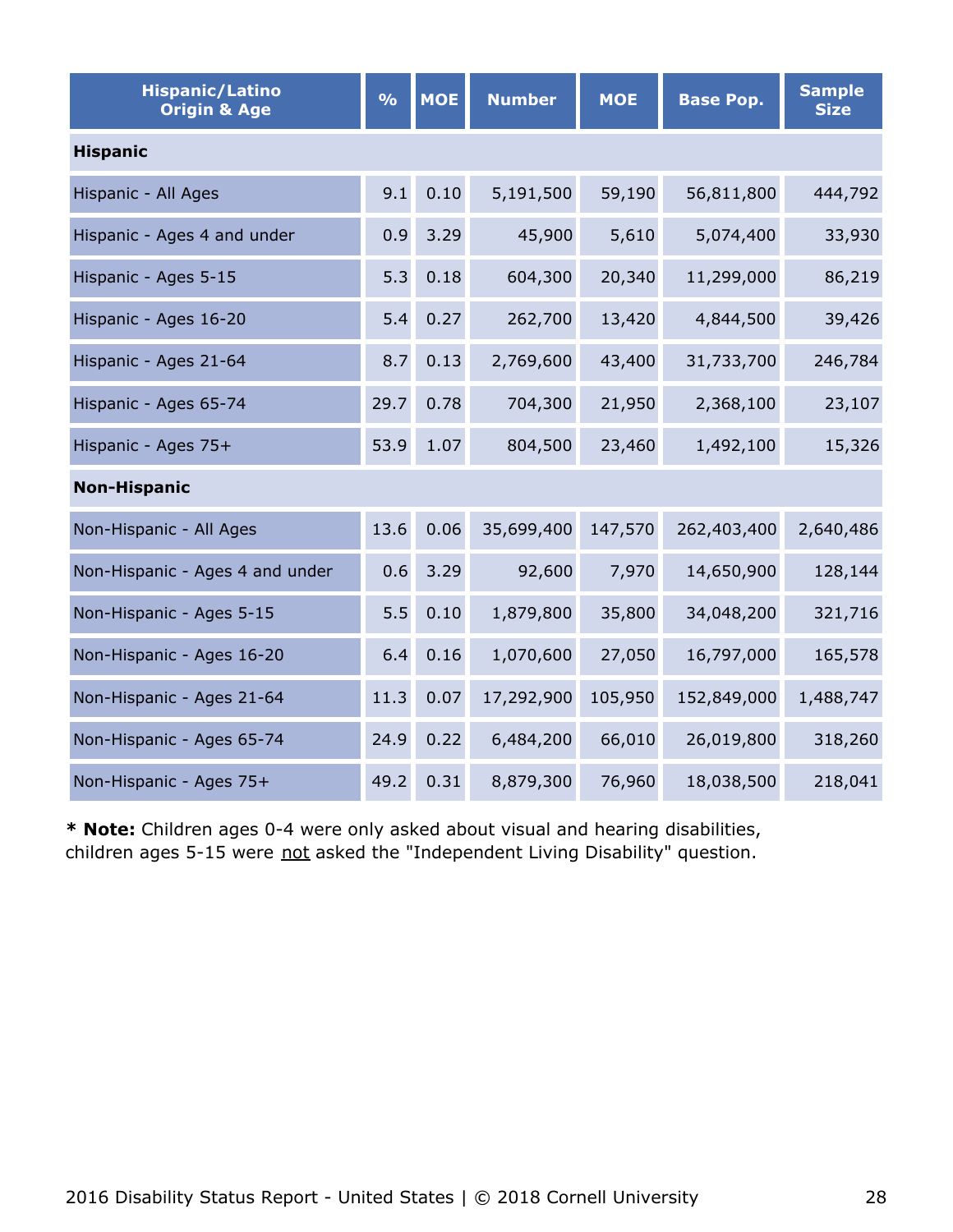## <span id="page-29-0"></span>**Prevalence**

## **Race**

### **Introduction**

This section presents the disability prevalence rate among non-institutionalized working-age people (ages 21 to 64) by race category in the US, using data from the 2016 American Community Survey (ACS). For definitions of terms, see Glossary.

### **Quick Statistics**

In 2016, among working-age people in the US:

- 10.9 percent of persons who were White reported a disability.  $\bullet$
- 14.0 percent of persons who were Black/African American reported a  $\bullet$ disability.
- 18.1 percent of persons who were Native American reported a disability.  $\bullet$
- 4.5 percent of persons who were Asian reported a disability.  $\bullet$
- $\bullet$ 10.1 percent of persons who were some other race(s) reported a disability.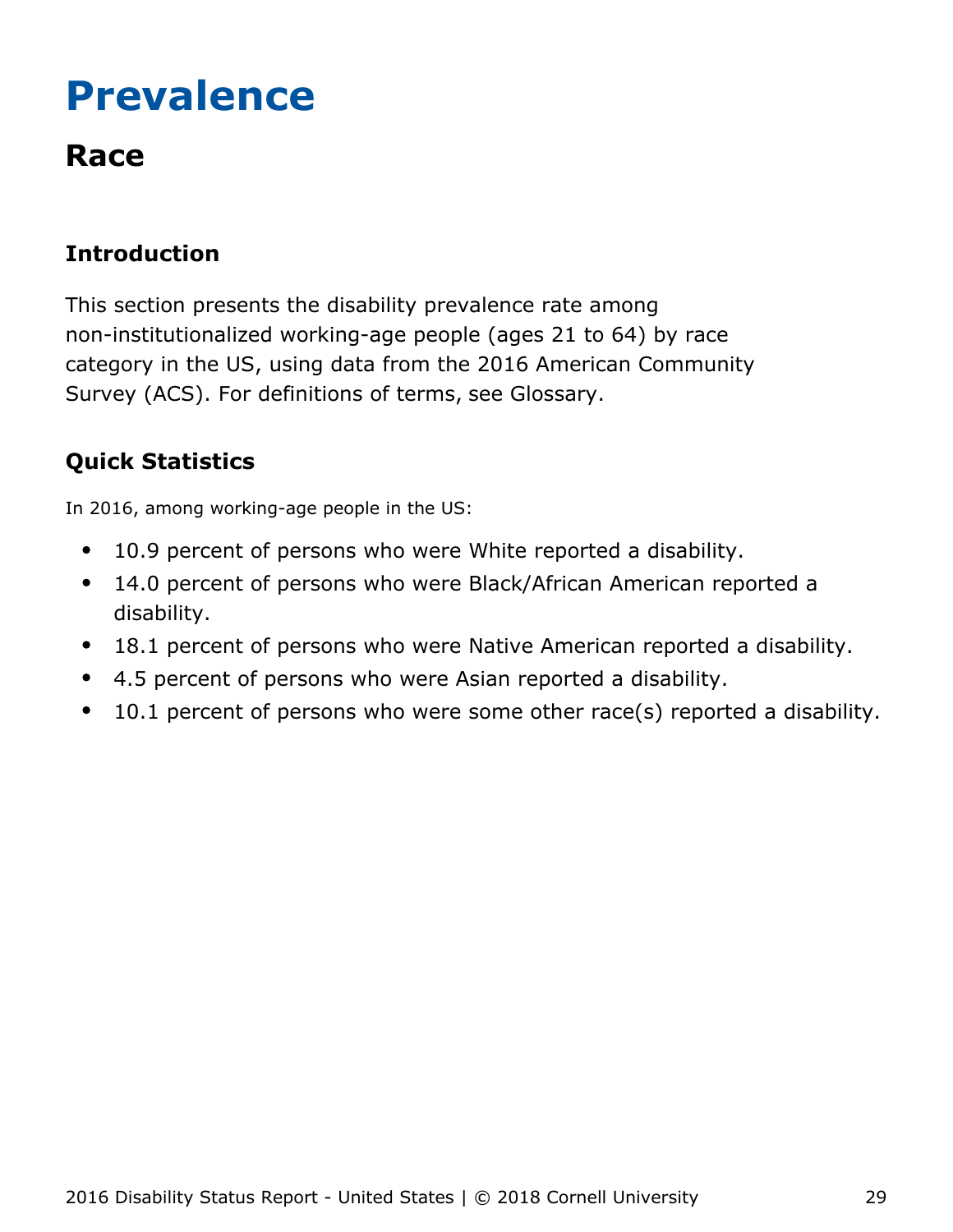

#### **Prevalence of disability among non-institutionalized working-age people (ages 21 to 64) by race in the United States in 2016**

| <b>Race</b>                         | $\frac{9}{6}$ | <b>MOE</b> | <b>Number</b> | <b>MOE</b> | <b>Base Pop.</b> | <b>Sample</b><br><b>Size</b> |
|-------------------------------------|---------------|------------|---------------|------------|------------------|------------------------------|
| White                               | 10.9          | 0.07       | 14,576,100    | 97,700     | 134,256,600      | 1,327,419                    |
| Black/African American              | 14.0          | 0.19       | 3,267,600     | 47,100     | 23,322,800       | 173,912                      |
| Native American or<br>Alaska Native | 18.1          | 0.82       | 272,900       | 13,680     | 1,508,600        | 18,961                       |
| Asian                               | 4.5           | 0.16       | 509,700       | 18,680     | 11,223,000       | 102,195                      |
| Some other race(s)                  | 10.1          | 0.21       | 1,436,200     | 31,310     | 14,271,600       | 113,044                      |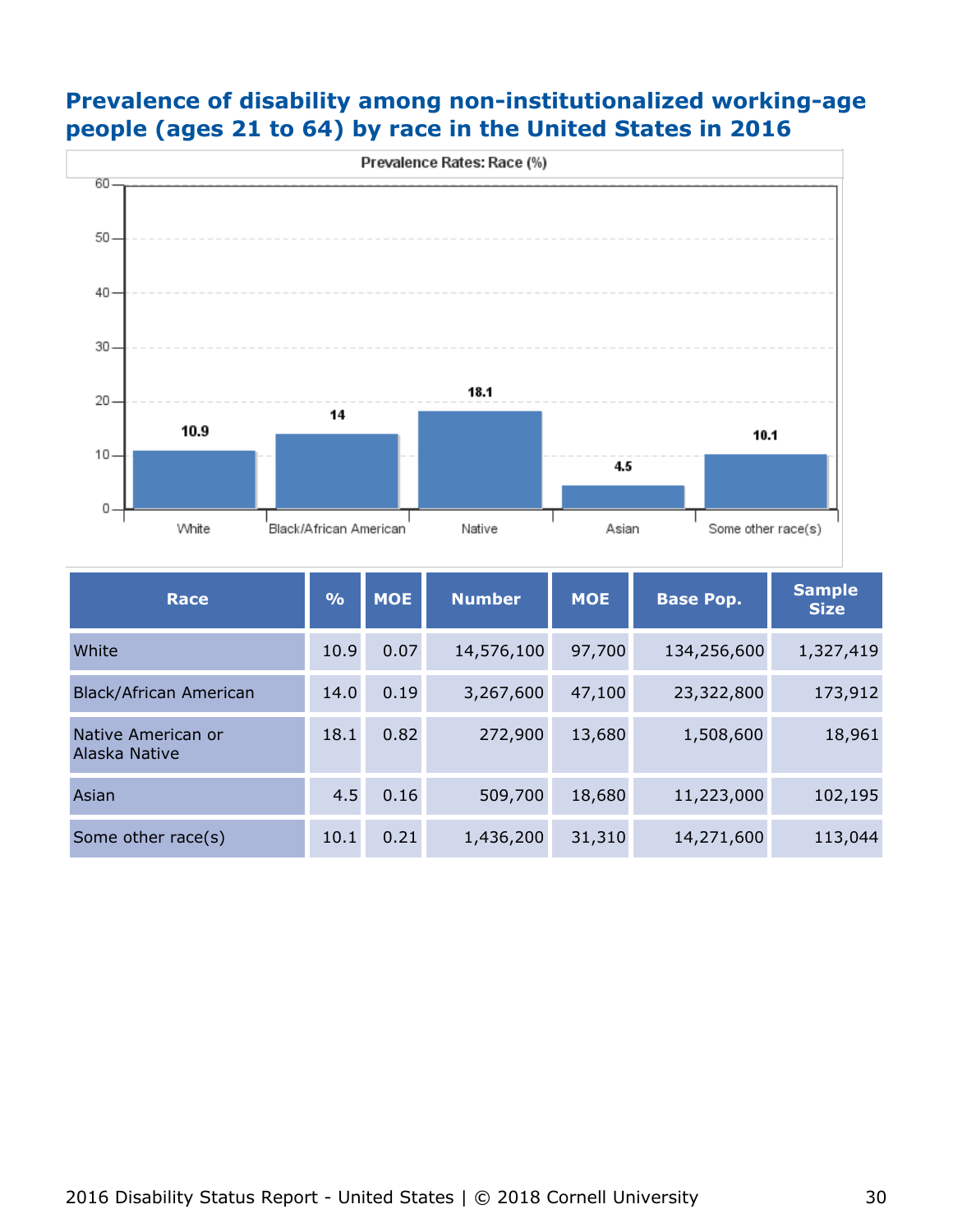# <span id="page-31-0"></span>**Employment**

### **Introduction**

This section examines the employment rates of non-institutionalized working-age people (ages 21 to 64) with disabilities in the United States, using data from the 2016 American Community Survey (ACS). For definitions of terms, see Glossary.



- In 2016, the employment rate of working-age people  $\bullet$ with disabilities in the US was 36.2 percent.
- In 2016, the employment rate of working-age people  $\bullet$ without disabilities in the US was 78.9 percent.
- The gap between the employment rates of  $\bullet$ working-age people with and without disabilities was 42.7 percentage points.
- Among the six types of disabilities identified in the ACS, the highest employment rate was for people with a "Hearing Disability," 52.1 percent. The lowest employment rate was for people with a "Self-Care Disability," 15.4 percent.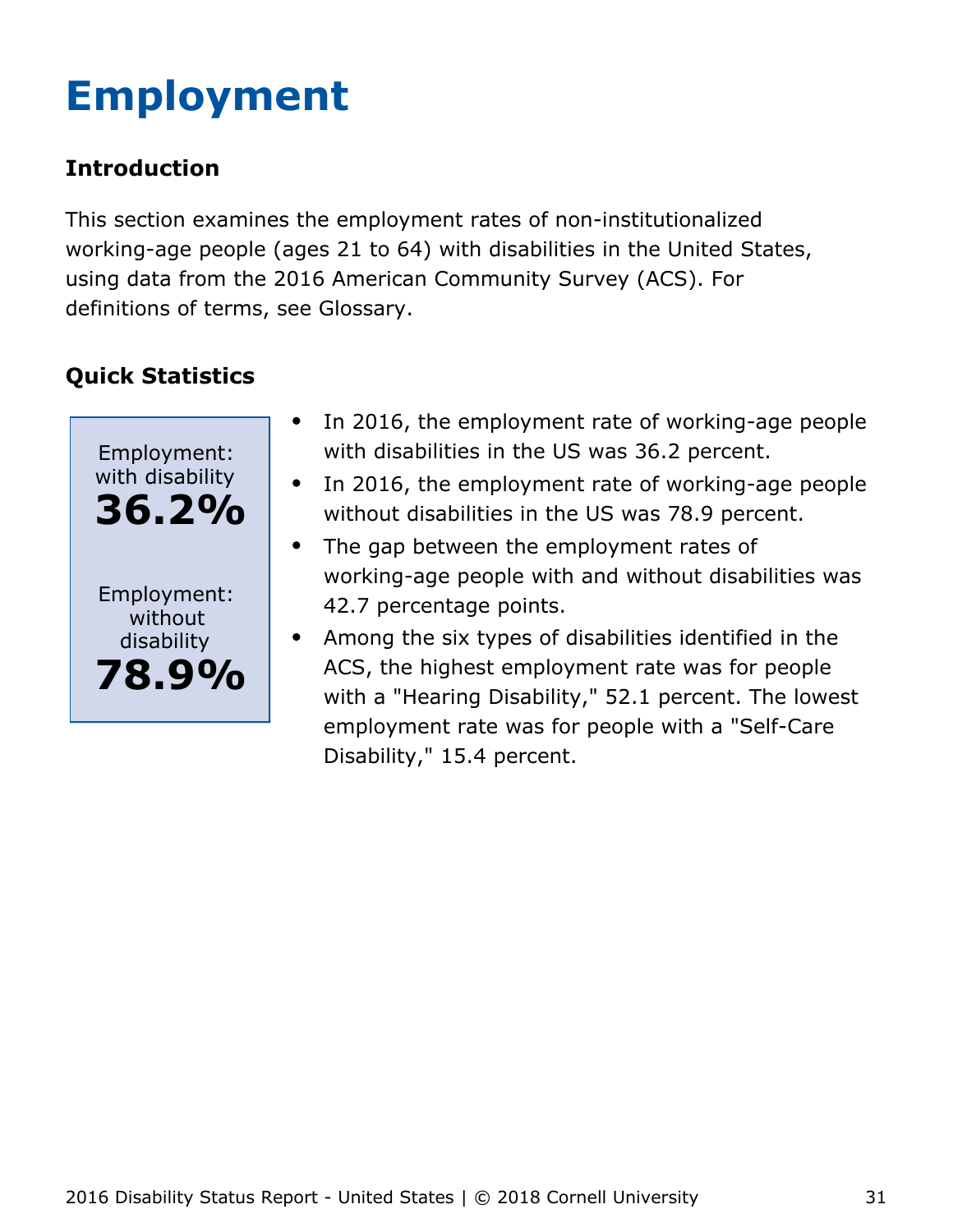

#### **Employment of non-institutionalized working-age people (ages 21 to 64) by disability status in the United States in 2016**

| <b>Disability Type</b> | $\frac{0}{0}$ | <b>MOE</b> | <b>Number</b><br><b>MOE</b><br><b>Base Pop.</b> |         |             | <b>Sample</b><br><b>Size</b> |
|------------------------|---------------|------------|-------------------------------------------------|---------|-------------|------------------------------|
| No Disability          | 78.9          | 0.08       | 129,870,100                                     | 229,850 | 164,520,200 | 1,536,835                    |
| Any Disability         | 36.2          | 0.28       | 7,262,500                                       | 69,770  | 20,062,500  | 198,696                      |
| <b>Visual</b>          | 43.7          | 0.67       | 1,658,600                                       | 33,640  | 3,798,200   | 36,727                       |
| Hearing                | 52.1          | 0.66       | 2,051,300                                       | 37,390  | 3,934,300   | 39,416                       |
| Ambulatory             | 24.9          | 0.36       | 2,493,800                                       | 41,190  | 10,027,900  | 99,215                       |
| Cognitive              | 26.4          | 0.40       | 2,218,300                                       | 38,870  | 8,408,200   | 81,954                       |
| Self-Care              | 15.4          | 0.50       | 552,500                                         | 19,450  | 3,575,900   | 35,973                       |
| Independent Living     | 17.1          | 0.37       | 1,221,200                                       | 28,880  | 7,156,600   | 71,736                       |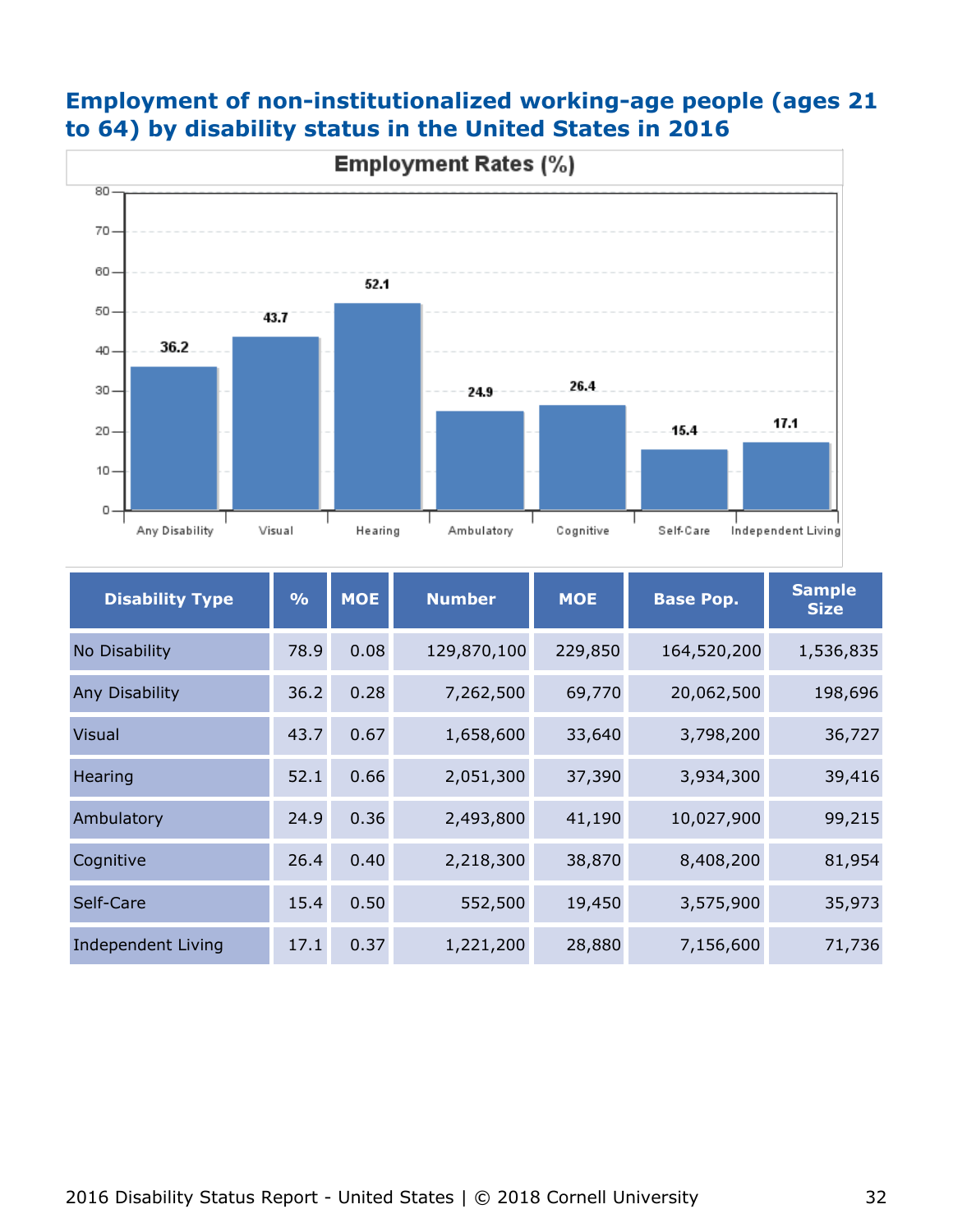# <span id="page-33-0"></span>**Not Working but Actively Looking for Work**

### **Introduction**

This section focuses on the percentage of non-institutionalized working-age people (ages 21 to 64) with disabilities in the United States who are not working but actively looking for work, using data from the 2016 American Community Survey (ACS). For definitions of terms, see Glossary.



- $\bullet$ In 2016 in the US, the percentage of working-age people with disabilities who were not working but actively looking for work was 7.8 percent.
- In 2016 in the US, the percentage of working-age people without disabilities who were not working but actively looking for work was 18.6 percent.
- $\bullet$ The difference in the percentage of not working but actively looking for work between working-age people with and without disabilities was 10.8 percentage points.
	- Among the six types of disabilities identified in the ACS, the highest percentage of not working but actively looking for work was for people with a "Hearing Disability," 9.1 percent. The lowest percentage was for people with a "Self-Care Disability," 3.4 percent.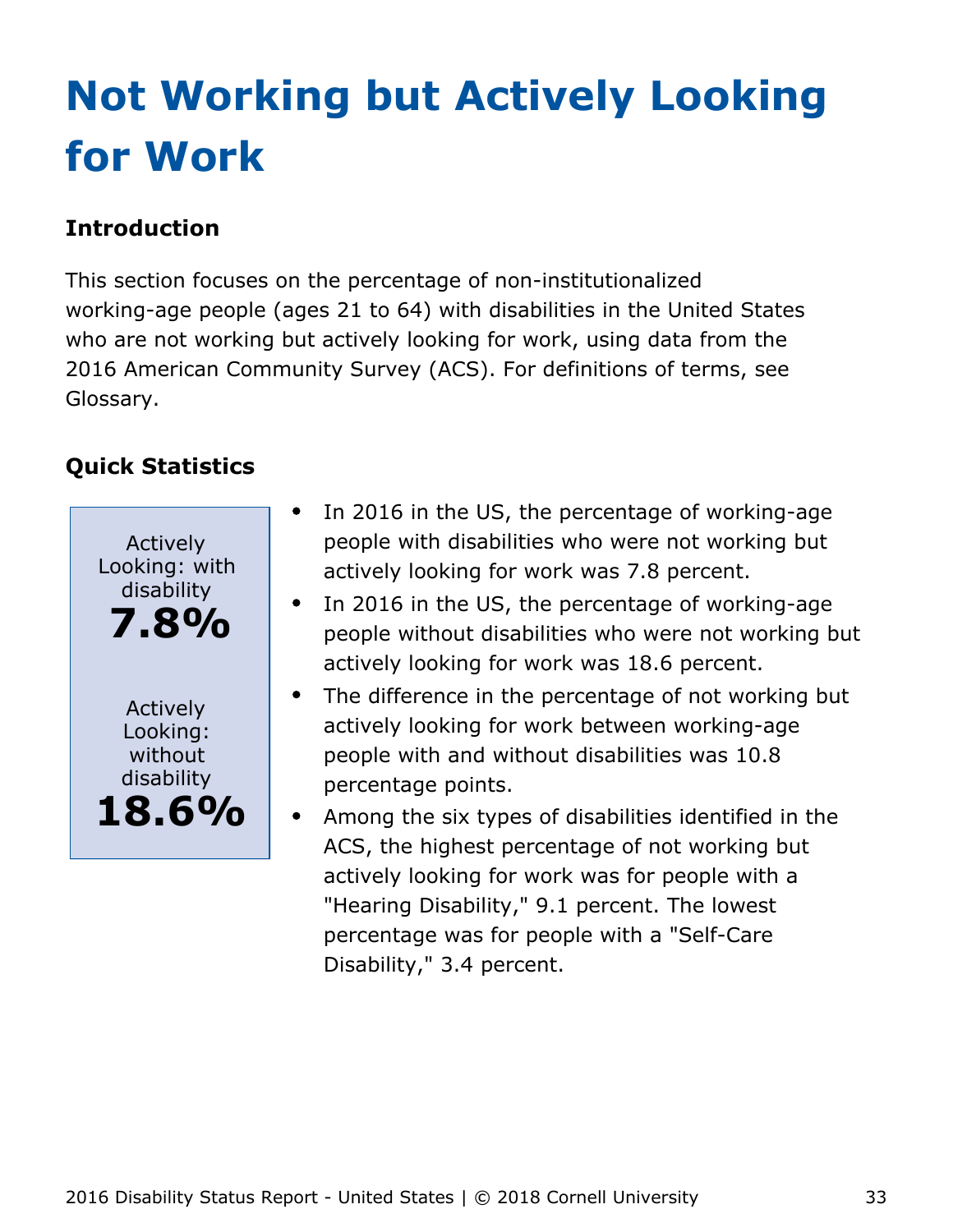#### **Percentage who are not working but actively looking for work among non-institutionalized working-age people (ages 21 to 64) in the United States in 2016**



| <b>Disability Type</b>    | $\frac{9}{6}$ | <b>MOE</b> | <b>Number</b> | <b>MOE</b><br><b>Base Pop.</b> |            | <b>Sample</b><br><b>Size</b> |
|---------------------------|---------------|------------|---------------|--------------------------------|------------|------------------------------|
| No Disability             | 18.6          | 0.17       | 6,448,500     | 65,830                         | 34,650,100 | 325,555                      |
| Any Disability            | 7.8           | 0.20       | 997,800       | 26,120                         | 12,799,900 | 126,788                      |
| <b>Visual</b>             | 8.5           | 0.50       | 181,200       | 11,140                         | 2,139,600  | 20,414                       |
| Hearing                   | 9.1           | 0.55       | 170,800       | 10,820                         | 1,883,000  | 18,681                       |
| Ambulatory                | 4.9           | 0.21       | 369,600       | 15,910                         | 7,534,200  | 74,962                       |
| Cognitive                 | 8.3           | 0.29       | 511,800       | 18,720                         | 6,189,900  | 60,807                       |
| Self-Care                 | 3.4           | 0.27       | 102,800       | 8,400                          | 3,023,500  | 30,640                       |
| <b>Independent Living</b> | 4.7           | 0.23       | 277,000       | 13,780                         | 5,935,400  | 59,635                       |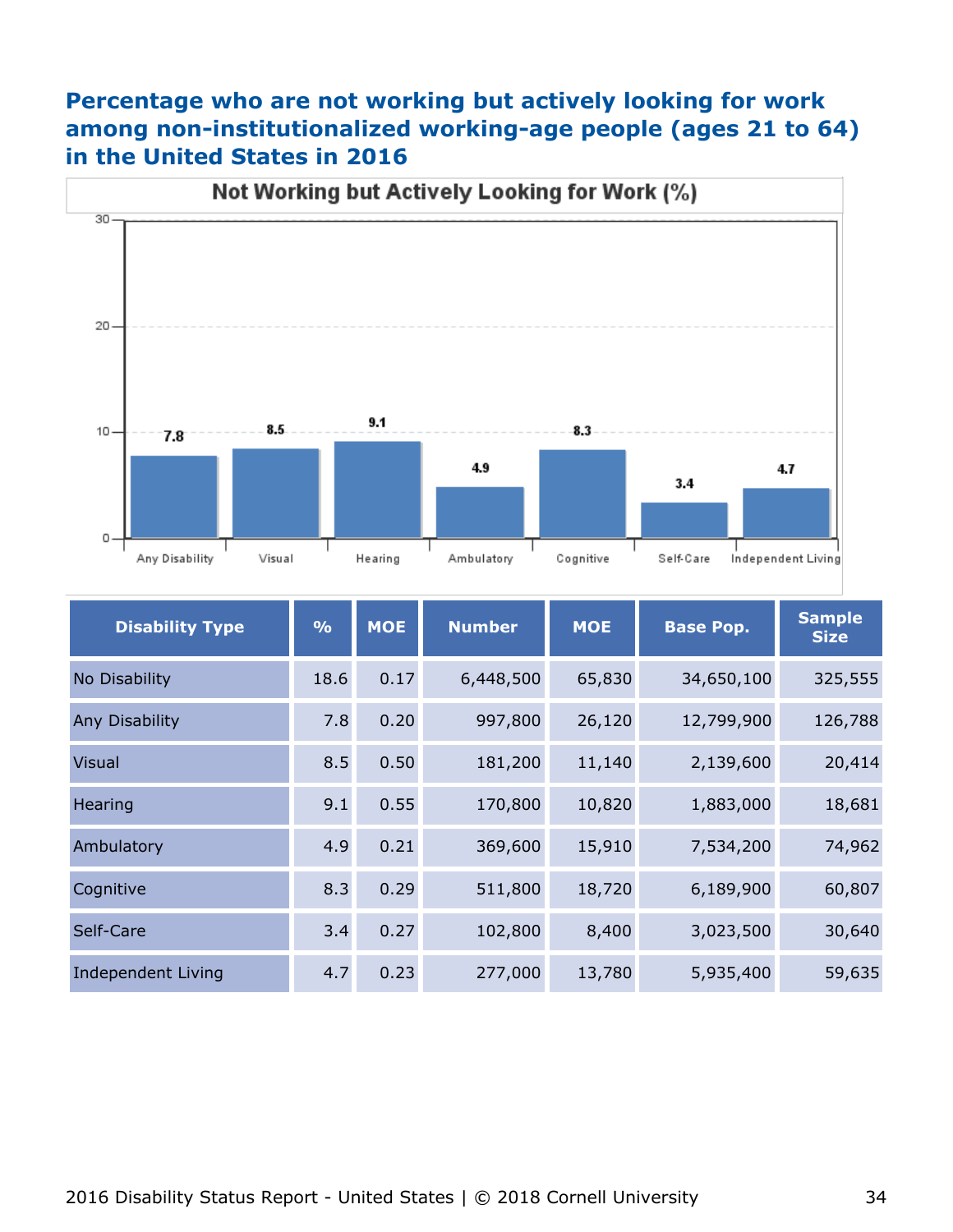# <span id="page-35-0"></span>**Full-Time / Full-Year Employment**

#### **Introduction**

This section presents the percentage of non-institutionalized working-age people (ages 21 to 64) with disabilities working full-time/full-year in the United States, using data from the 2016 American Community Survey (ACS). For definitions of terms, see Glossary.



- In 2016, the percentage of working-age people with disabilities working full-time/full-year in the US was 23.0 percent.
- In 2016, the percentage of working-age people without disabilities working full-time/full-year in the US was 59.4 percent.
- The difference in the percentage working full-time/full-year between working-age people with and without disabilities was 36.4 percentage points.
- Among the six types of disabilities identified in the  $\bullet$ ACS, the highest full-time/full-year employment rate was for people with "Hearing Disability," 37.9 percent. The lowest full-time/full-year employment rate was for people with "Independent Living Disability," 8.0 percent.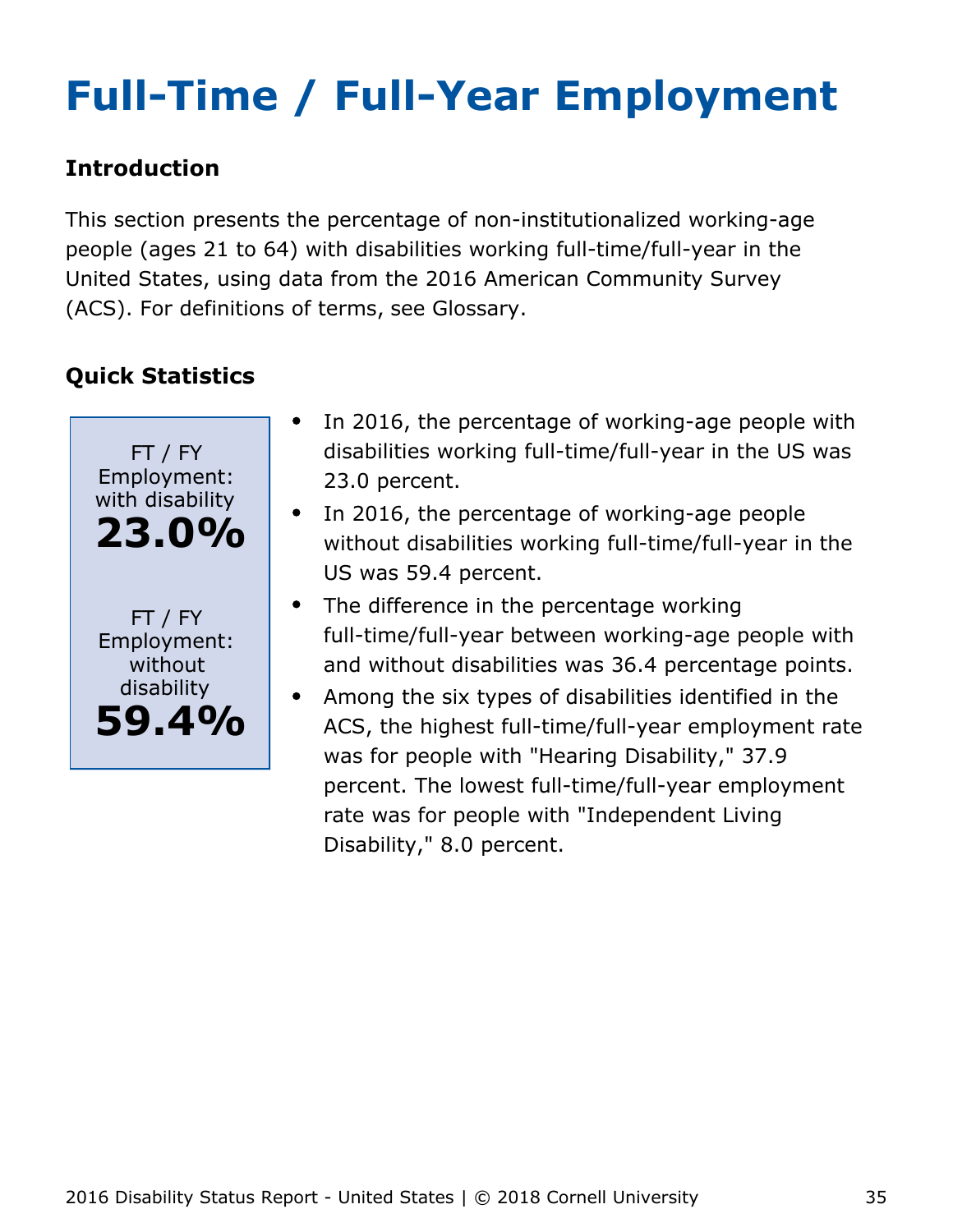#### **Full-Time/Full-Year employment of non-institutionalized working-age people (ages 21 to 64) by disability status in the United States in 2016**



| <b>Disability Type</b> | $\frac{9}{6}$ | <b>MOE</b> | <b>Number</b> | <b>MOE</b> | <b>Base Pop.</b> | <b>Sample</b><br><b>Size</b> |
|------------------------|---------------|------------|---------------|------------|------------------|------------------------------|
| No Disability          | 59.4          | 0.10       | 97,694,900    | 216,200    | 164,520,200      | 1,536,835                    |
| <b>Any Disability</b>  | 23.0          | 0.25       | 4,607,300     | 55,810     | 20,062,500       | 198,696                      |
| <b>Visual</b>          | 29.5          | 0.61       | 1,120,700     | 27,680     | 3,798,200        | 36,727                       |
| Hearing                | 37.9          | 0.64       | 1,491,200     | 31,910     | 3,934,300        | 39,416                       |
| Ambulatory             | 15.4          | 0.30       | 1,548,500     | 32,510     | 10,027,900       | 99,215                       |
| Cognitive              | 13.4          | 0.31       | 1,127,900     | 27,760     | 8,408,200        | 81,954                       |
| Self-Care              | 8.7           | 0.39       | 309,800       | 14,570     | 3,575,900        | 35,973                       |
| Independent Living     | 8.0           | 0.27       | 570,100       | 19,760     | 7,156,600        | 71,736                       |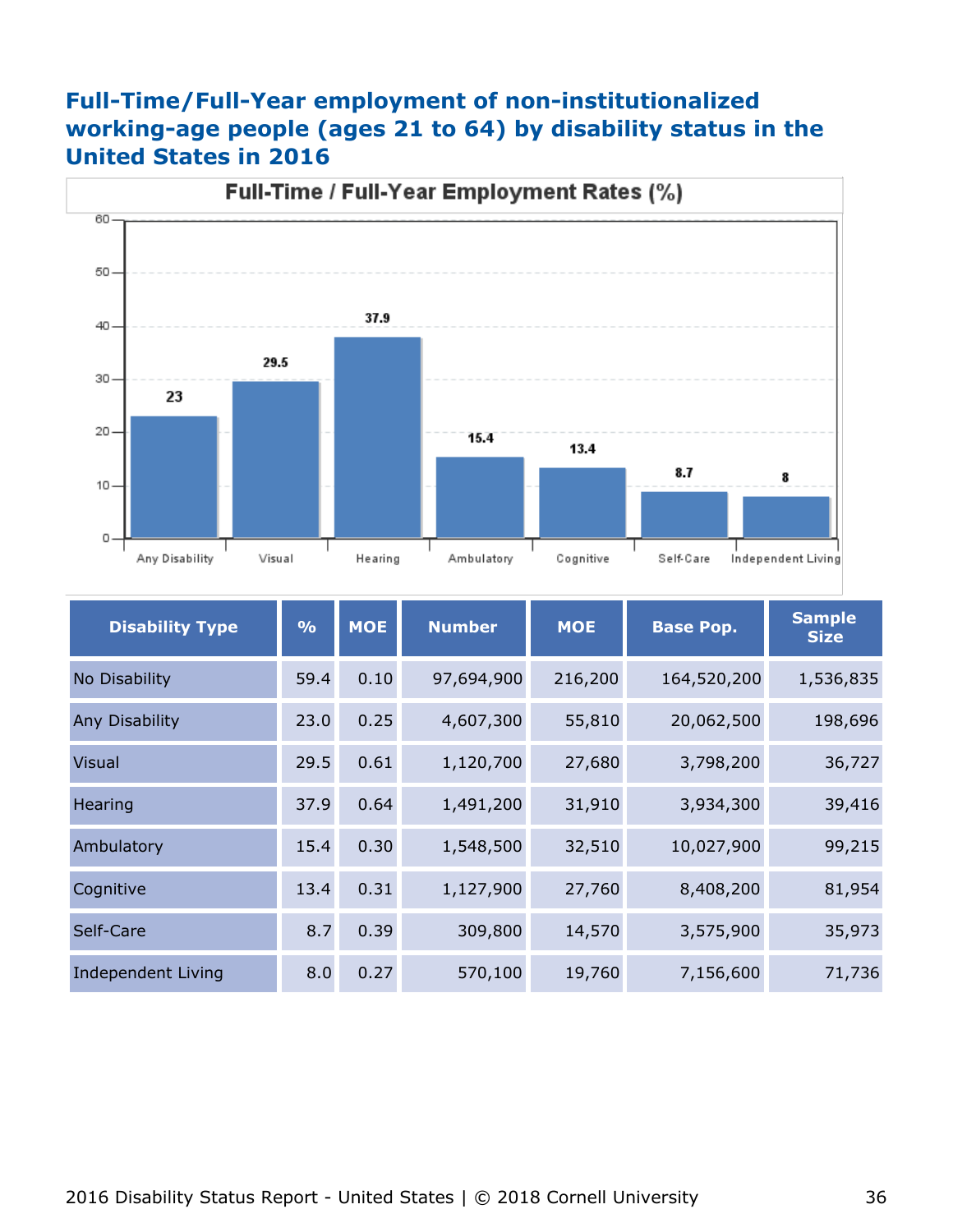# <span id="page-37-0"></span>**Annual Earnings (Full-Time / Full-Year Workers)**

### **Introduction**

This section examines the median annual earnings of non-institutionalized working-age people (ages 21 to 64) with disabilities who work full-time/full-year in the United States, using data from the 2016 American Community Survey (ACS). For definitions of terms, see Glossary.



- In 2016, the median earnings of working-age people with disabilities who worked full-time/full-year in the US was \$40,300.
- In 2016, the median earnings of working-age people without disabilities who worked full-time/full-year in the US was \$45,300.
- The difference in the median earnings between working-age people with and without disabilities who worked full-time/full-year was \$5,000.
- Among the six types of disabilities identified in the ACS, the highest annual earnings was for people with "Hearing Disability," \$46,300. The lowest annual earnings was for people with "Cognitive Disability," \$35,000.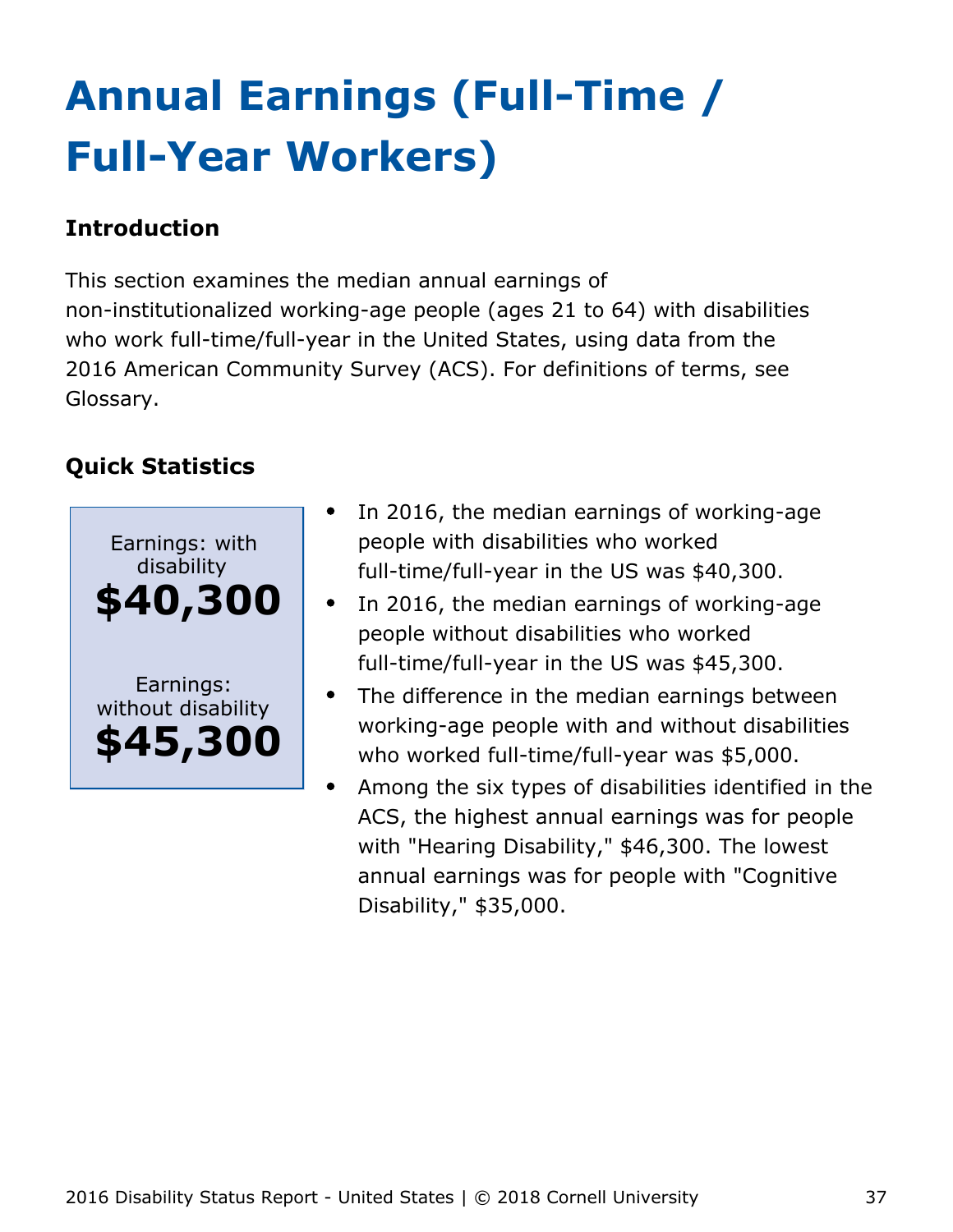#### **Median annual earnings of non-institutionalized working-age people (ages 21 to 64) who work full-time/full-year by disability status in the United States in 2016**



| <b>Disability Type</b>    | <b>Median</b><br><b>Earnings</b> | <b>MOE</b><br><b>Base Pop.</b> |            | <b>Sample</b><br><b>Size</b> |
|---------------------------|----------------------------------|--------------------------------|------------|------------------------------|
| No Disability             | \$45,300                         | \$110                          | 97,695,000 | 910,394                      |
| Any Disability            | \$40,300                         | \$450                          | 4,607,000  | 45,879                       |
| <b>Visual</b>             | \$38,500                         | \$870                          | 1,121,000  | 11,081                       |
| Hearing                   | \$46,300                         | \$890                          | 1,491,000  | 15,171                       |
| Ambulatory                | \$39,300                         | \$740                          | 1,549,000  | 15,104                       |
| Cognitive                 | \$35,000                         | \$800                          | 1,128,000  | 10,490                       |
| Self-Care                 | \$38,300                         | \$1,660                        | 310,000    | 2,927                        |
| <b>Independent Living</b> | \$35,300                         | \$1,120                        | 570,000    | 5,452                        |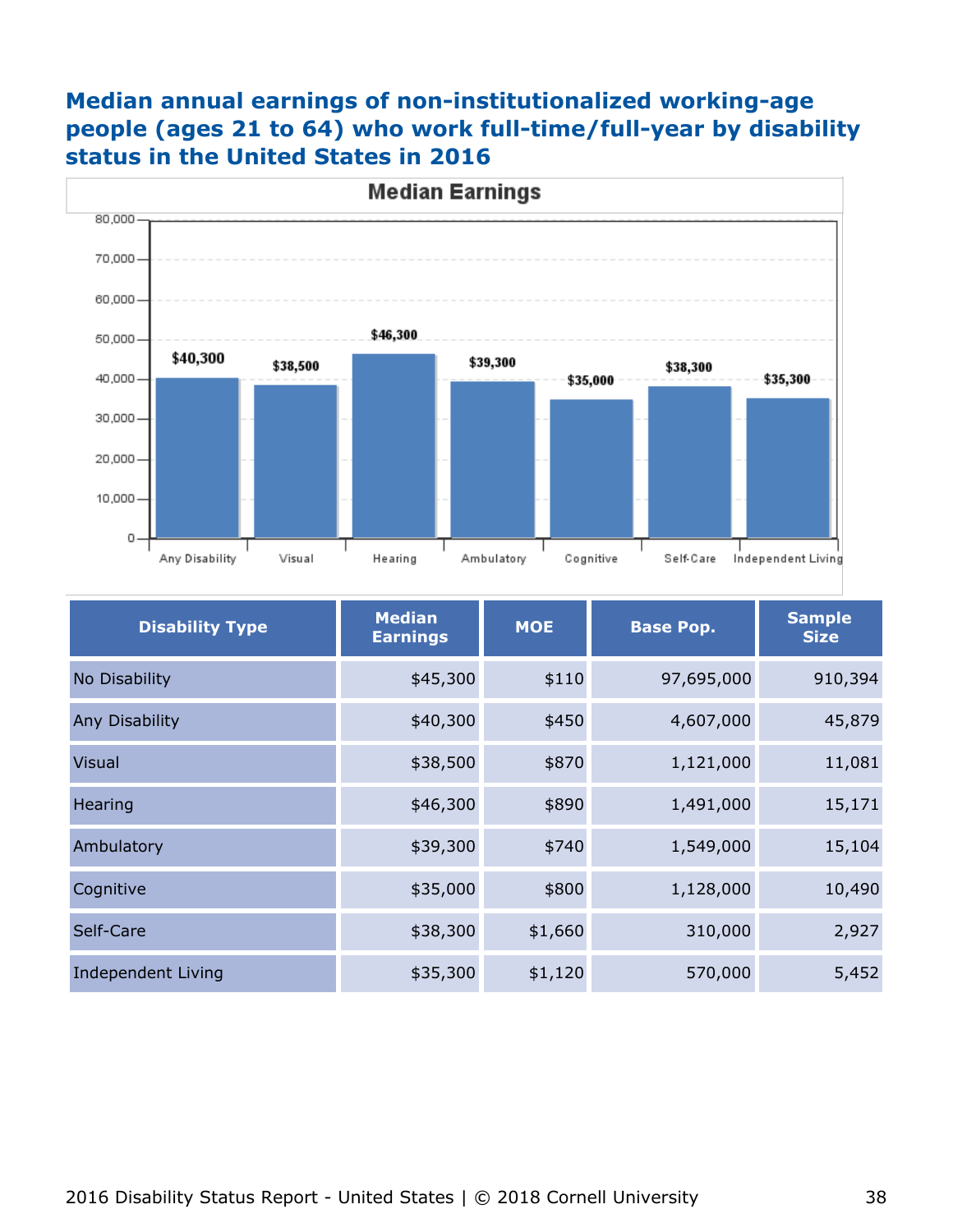# <span id="page-39-0"></span>**Annual Household Income**

### **Introduction**

This section illustrates the median annual income\* of households that include any working-age people (ages 21 to 64) with disabilities in the United States, using data from the 2016 American Community Survey (ACS). For definitions of terms, see Glossary.

## **Quick Statistics**



- In 2016, the median income of households that include any working-age people with disabilities in the US was \$43,300.
- In 2016, the median income of households that do not include any working-age people with disabilities in the US was \$68,700.
- The difference in the median income between households including and not including working-age people with disabilities was \$25,400.
- Among the six types of disabilities identified in the ACS, the highest median income was for households including persons with a "Hearing Disability," \$55,000. The lowest median income was for households containing persons with a "Self-Care Disability" \$36,300.

**\* Note:** Household income is not available for persons living in group quarters.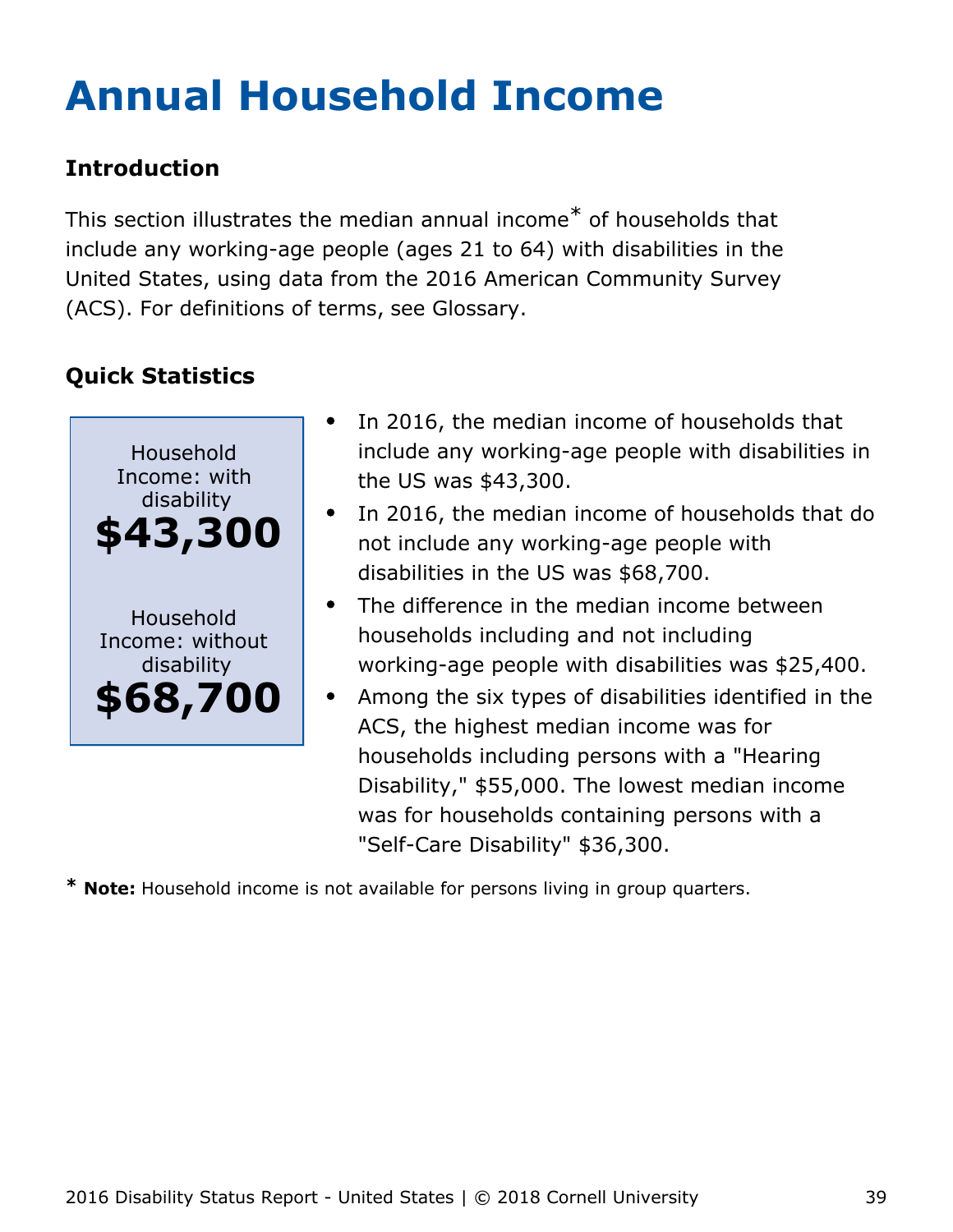### **Median annual income\* of households including any working-age people (ages 21 to 64) by disability status in the United States in 2016**



| <b>Disability Type</b>    | <b>Median</b><br><b>H.H. Income</b> | <b>MOE</b> | <b>Base Pop.</b> | <b>Sample</b><br><b>Size</b> |
|---------------------------|-------------------------------------|------------|------------------|------------------------------|
| No Disability             | \$68,700                            | \$230      | 79,907,000       | 785,456                      |
| Any Disability            | \$43,300                            | 410        | 15,681,000       | 163,672                      |
| <b>Visual</b>             | \$41,300                            | 880        | 3,179,000        | 32,458                       |
| Hearing                   | \$55,000                            | 1,020      | 3,479,000        | 36,584                       |
| Ambulatory                | \$37,400                            | 500        | 8,417,000        | 87,078                       |
| Cognitive                 | \$36,900                            | 580        | 6,502,000        | 67,105                       |
| Self-Care                 | \$36,300                            | 840        | 2,931,000        | 30,560                       |
| <b>Independent Living</b> | \$37,500                            | 610        | 5,654,000        | 60,191                       |

**\* Note:** Household income is not available for persons living in group quarters.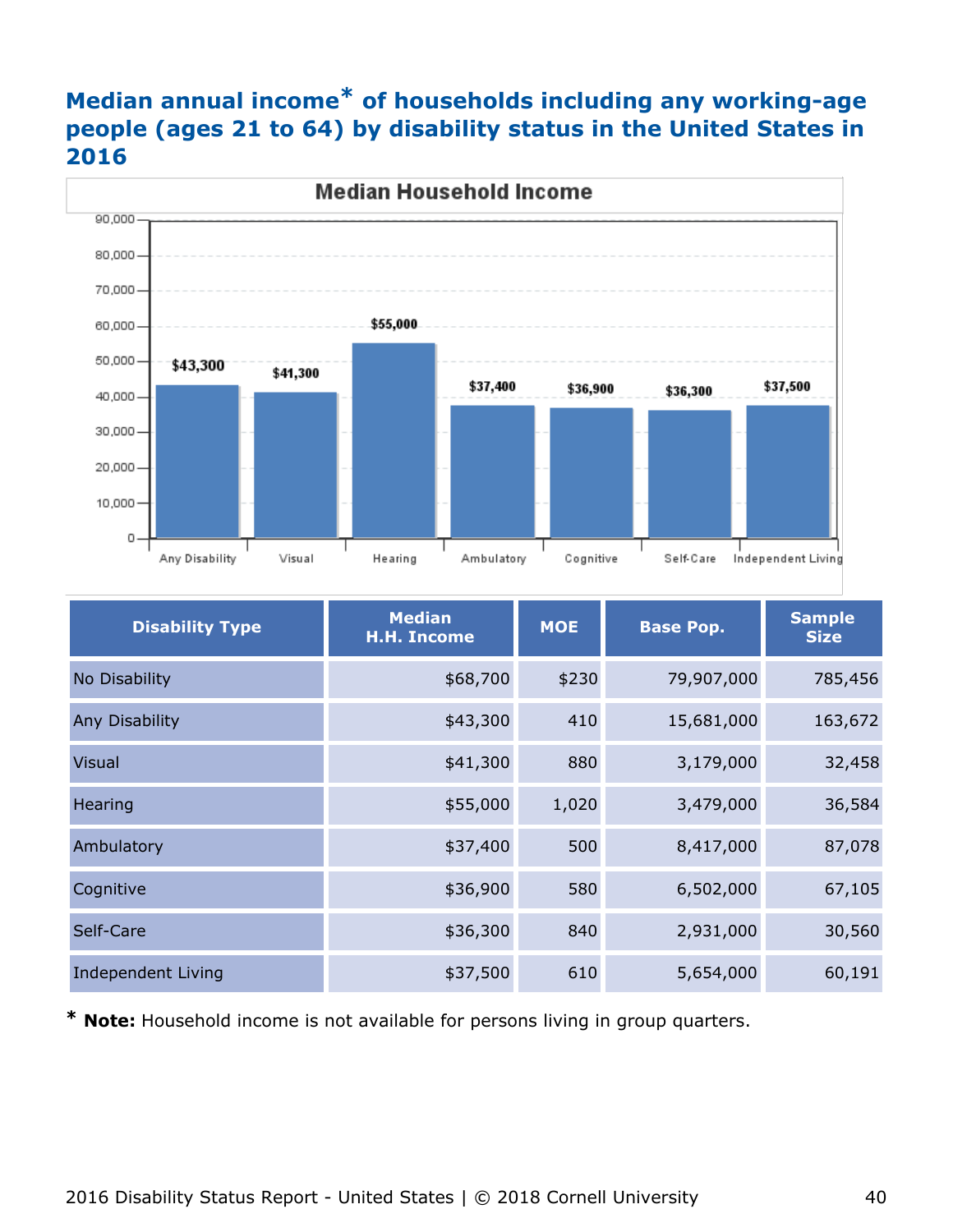## <span id="page-41-0"></span>**Poverty**

### **Introduction**

This section examines the poverty rates\* of non-institutionalized working-age people (ages 21 to 64) with disabilities in the United States, using data from the 2016 American Community Survey (ACS). For definitions of terms, see Glossary.

## **Quick Statistics**



- In 2016, the poverty rate of working-age people with disabilities in the US was 26.6 percent.
- In 2016, the poverty rate of working-age people  $\bullet$ without disabilities in the US was 10.9 percent.
- The difference in the poverty rate between working-age people with and without disabilities was 15.7 percentage points.
- Among the six types of disabilities identified in the ACS, the highest poverty rate was for people with "Cognitive Disability," 32.1 percent. The lowest poverty rate was for people with "Hearing Disability," 20.4 percent.

**\* Note:** The Census Bureau does not calculate poverty status for those people living in military group quarters or college dormitories.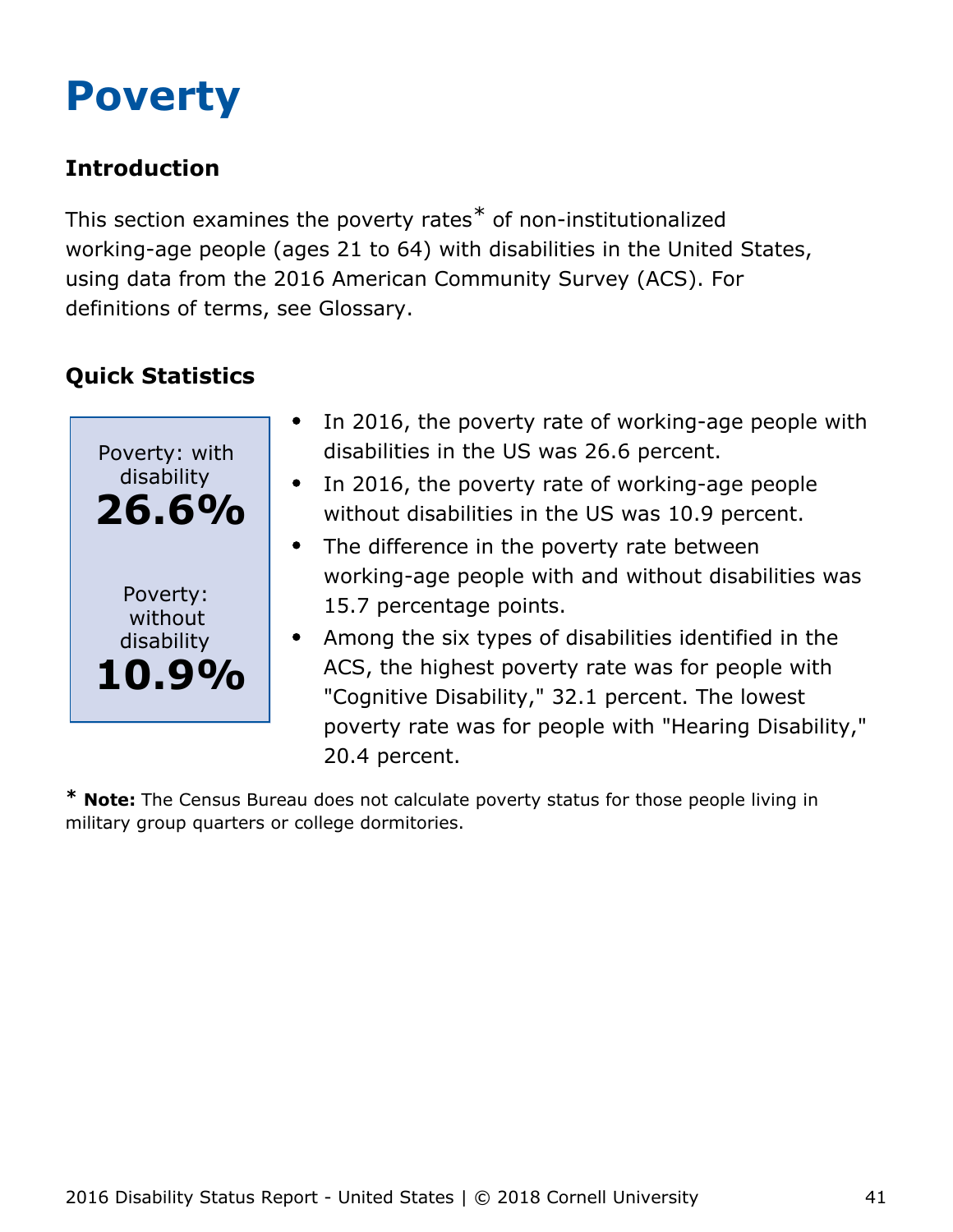

### **Poverty rates\* of non-institutionalized working-age people (ages 21 to 64) by disability status in the United States in 2016**

| <b>Disability Type</b>    | $\frac{9}{6}$ | <b>MOE</b> | <b>Number</b> | <b>MOE</b> | <b>Base Pop.</b> | <b>Sample</b><br><b>Size</b> |
|---------------------------|---------------|------------|---------------|------------|------------------|------------------------------|
| No Disability             | 10.9          | 0.08       | 17,924,800    | 127,960    | 163,771,100      | 1,524,358                    |
| <b>Any Disability</b>     | 26.6          | 0.31       | 5,323,500     | 71,160     | 20,024,300       | 198,038                      |
| <b>Visual</b>             | 27.7          | 0.71       | 1,048,600     | 31,790     | 3,791,700        | 36,617                       |
| Hearing                   | 20.4          | 0.63       | 802,600       | 27,830     | 3,929,500        | 39,325                       |
| Ambulatory                | 29.3          | 0.45       | 2,932,400     | 53,010     | 10,022,400       | 99,121                       |
| Cognitive                 | 32.1          | 0.50       | 2,694,900     | 50,840     | 8,382,400        | 81,514                       |
| Self-Care                 | 31.6          | 0.76       | 1,128,100     | 32,970     | 3,574,400        | 35,946                       |
| <b>Independent Living</b> | 31.4          | 0.54       | 2,248,000     | 46,460     | 7,151,200        | 71,643                       |

**\* Note:** The Census Bureau does not calculate poverty status for those people living in military group quarters or college dormitories.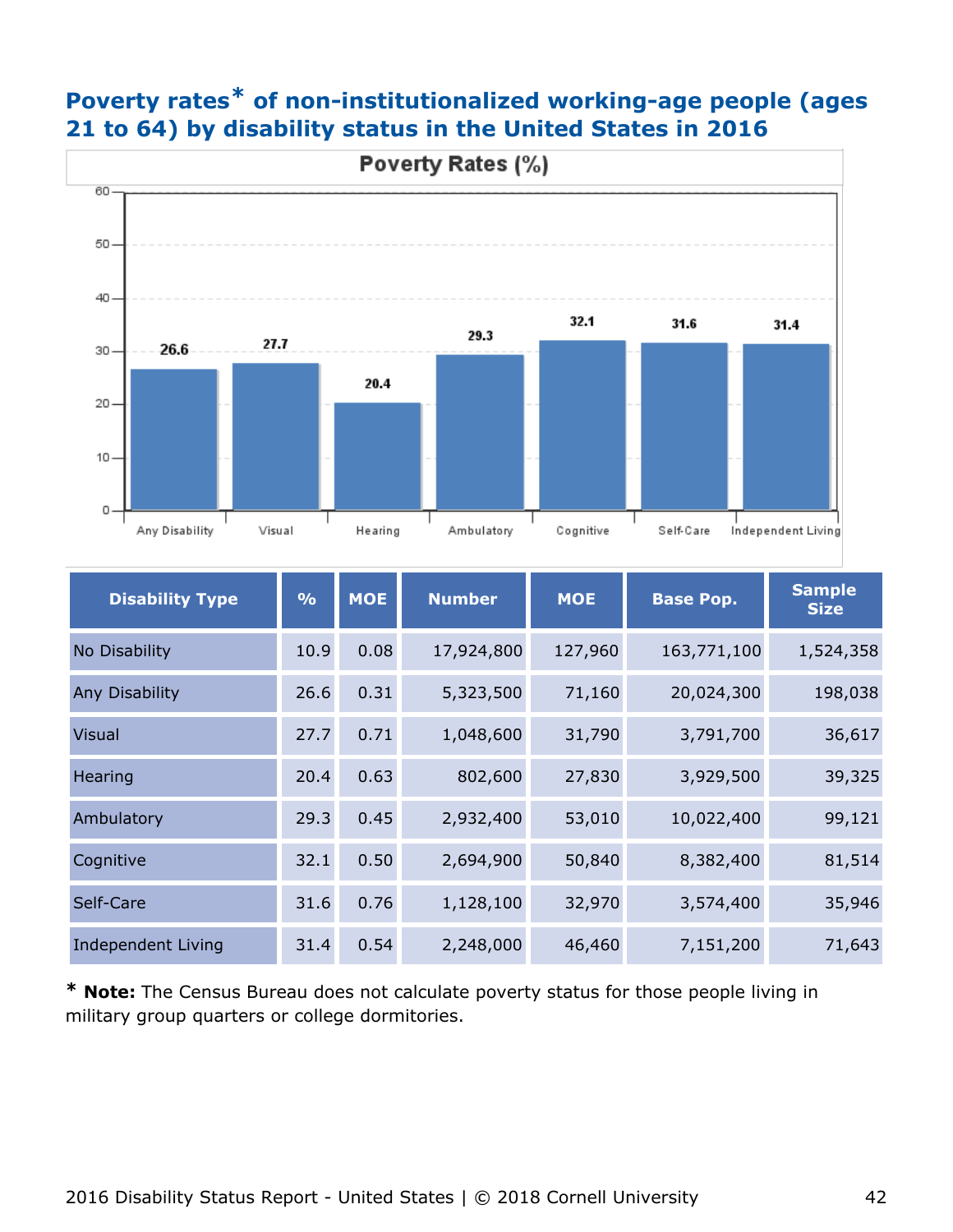# <span id="page-43-0"></span>**Supplemental Security Income (SSI)**

### **Introduction**

This section focuses on the percentage of non-institutionalized working-age people (ages 21 to 64) with disabilities who receive Supplemental Security Income (SSI) payments in the United States, using data from the 2016 American Community Survey (ACS). For definitions of terms, see Glossary. Please note that these results will differ from official Social Security Administration reports for several reasons. For additional information, please email [DisabilityStatistics@cornell.edu](mailto:DisabilityStatistics@cornell.edu).



- In 2016, the percentage of working-age people with  $\bullet$ disabilities receiving Supplemental Security Income payments in the US was 19.2 percent.
- In 2016, the number of working-age people with disabilities receiving Supplemental Security Income payments in the US was 3,858,100.
- Among the six types of disabilities identified in the  $\bullet$ ACS, the highest percentage that received SSI was people with "Self-Care Disability," 29.5 percent. The lowest percentage that received SSI was people with "Hearing Disability," 12.4 percent.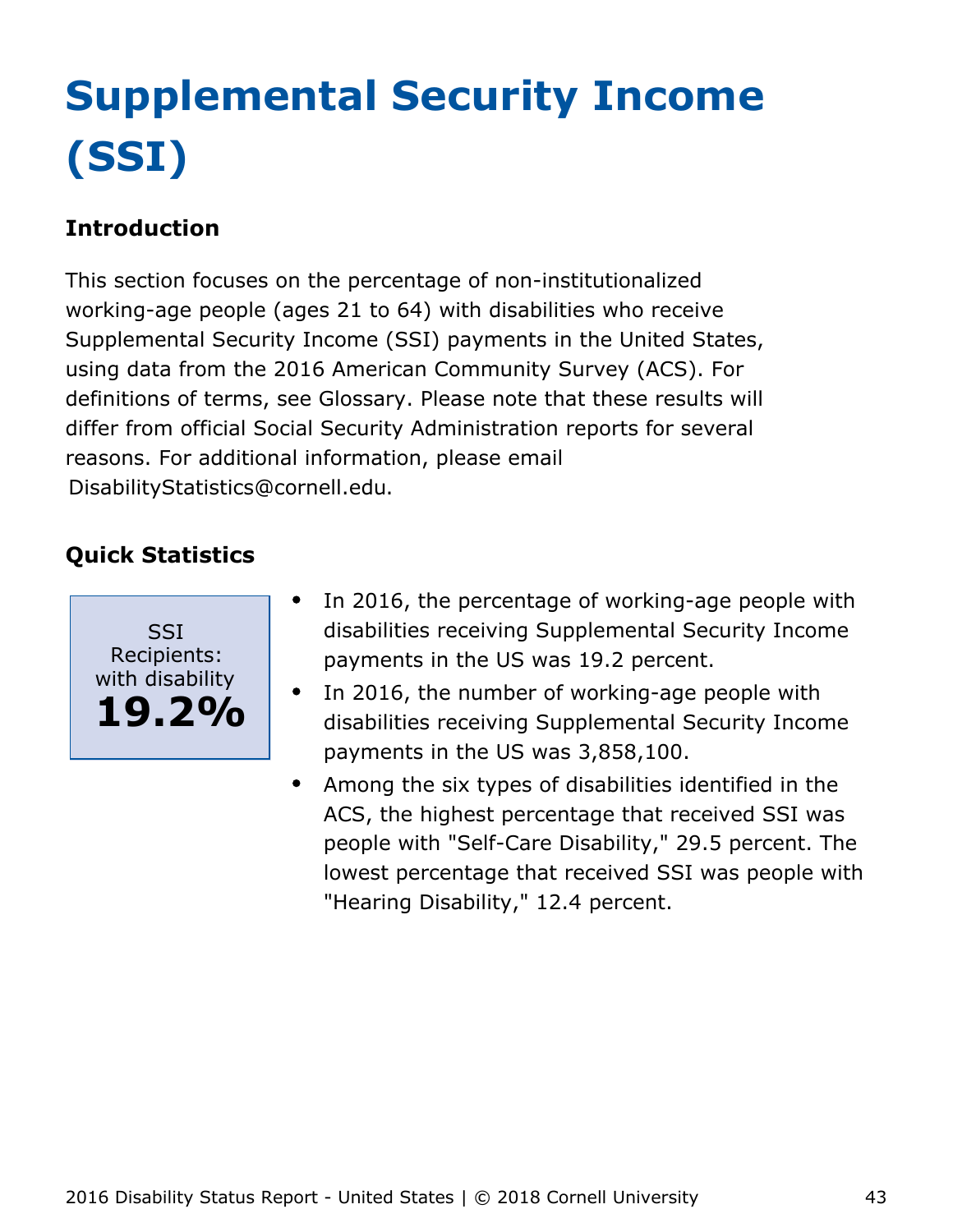#### **Percentage of non-institutionalized working-age people (ages 21 to 64) with disabilities who receive Supplemental Security Income (SSI) payments in the United States in 2016**



| <b>Disability Type</b>    | $\frac{9}{6}$ | <b>MOE</b> | <b>Number</b><br><b>MOE</b> |        | <b>Base Pop.</b> | <b>Sample</b><br><b>Size</b> |
|---------------------------|---------------|------------|-----------------------------|--------|------------------|------------------------------|
| Any Disability            | 19.2          | 0.23       | 3,858,100                   | 51,130 | 20,062,500       | 198,696                      |
| <b>Visual</b>             | 17.1          | 0.51       | 649,900                     | 21,090 | 3,798,200        | 36,727                       |
| Hearing                   | 12.4          | 0.44       | 488,100                     | 18,280 | 3,934,300        | 39,416                       |
| Ambulatory                | 22.1          | 0.34       | 2,219,100                   | 38,880 | 10,027,900       | 99,215                       |
| Cognitive                 | 26.4          | 0.40       | 2,220,200                   | 38,890 | 8,408,200        | 81,954                       |
| Self-Care                 | 29.5          | 0.63       | 1,053,300                   | 26,830 | 3,575,900        | 35,973                       |
| <b>Independent Living</b> | 29.5          | 0.45       | 2,114,700                   | 37,960 | 7,156,600        | 71,736                       |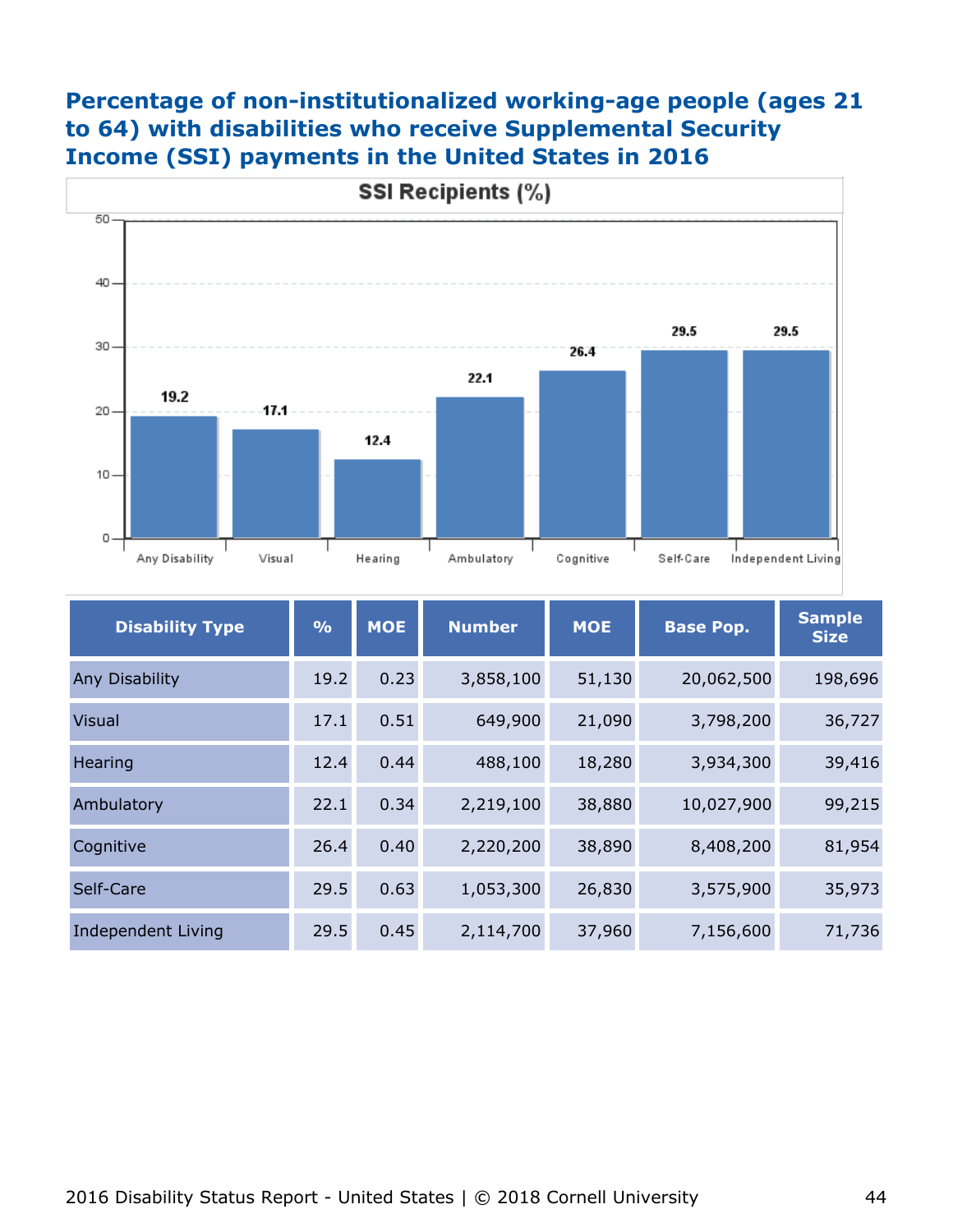# <span id="page-45-0"></span>**Education**

## **High School Diploma/Equivalent**

### **Introduction**

This section explores the percentage of non-institutionalized working-age people (ages 21 to 64) with disabilities with only a high school diploma or equivalent in the United States, using data from the 2016 American Community Survey (ACS). For definitions of terms, see Glossary.



- In 2016, the percentage of working-age people with  $\bullet$ disabilities with only a high school diploma or equivalent in the US was 34.1 percent.
- In 2016, the percentage of working-age people without disabilities with only a high school diploma or equivalent in the US was 24.9 percent.
- The difference in the percentage with only a high school diploma or equivalent between working-age people with and without disabilities was 9.2 percentage points.
- Among the six types of disabilities identified in the ACS, the highest percentage with only a high school diploma or equivalent was for people with "Independent Living Disability," 37.0 percent. The lowest percentage with only a high school diploma or equivalent was for people with "Visual Disability," 31.6 percent.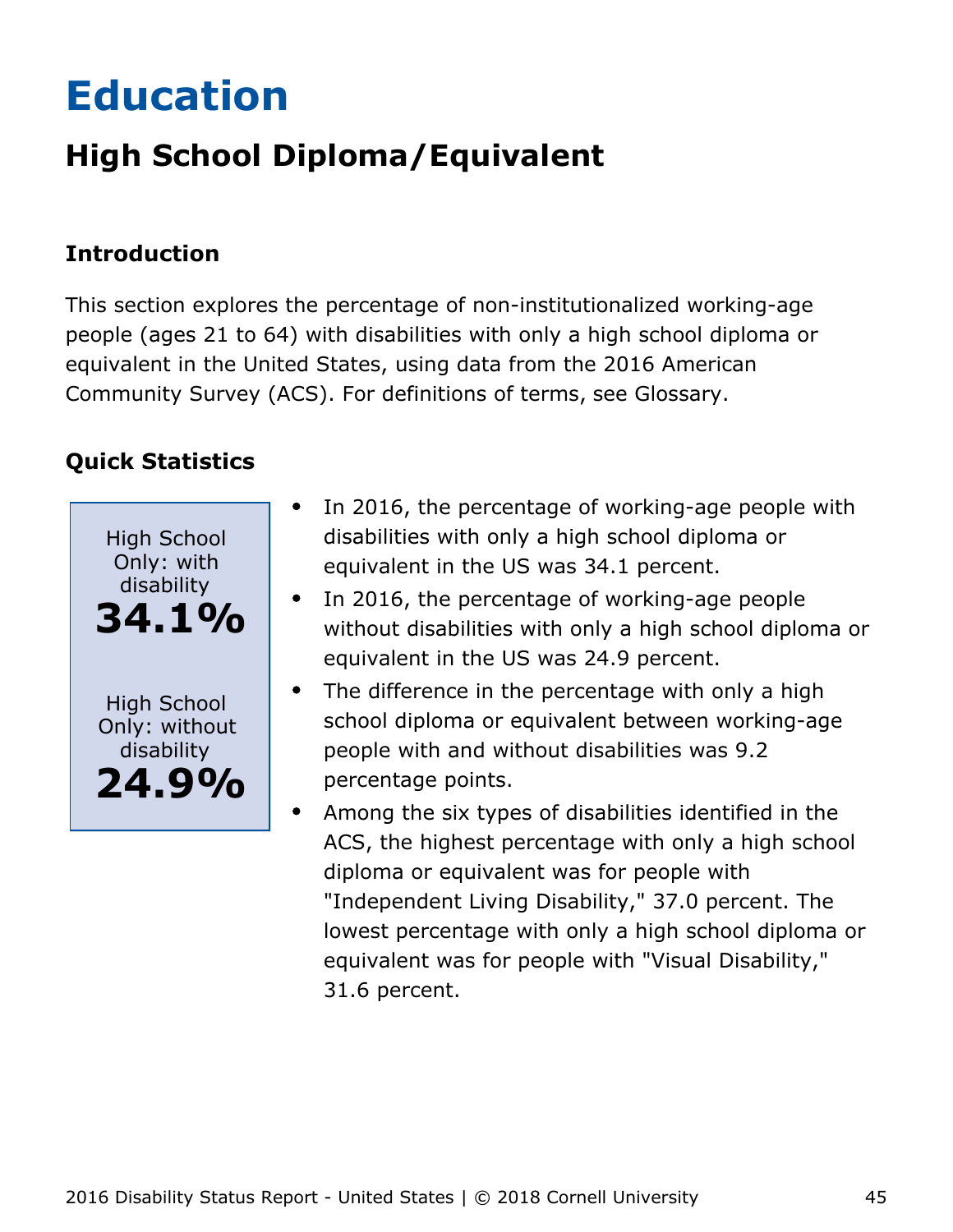#### **Percentage of non-institutionalized working-age people (ages 21 to 64) with only a high school diploma or equivalent by disability status in the US in 2016**



| <b>Disability Type</b>    | $\frac{9}{6}$ | <b>MOE</b> | <b>Number</b> | <b>MOE</b> | <b>Base Pop.</b> | <b>Sample</b><br><b>Size</b> |
|---------------------------|---------------|------------|---------------|------------|------------------|------------------------------|
| No Disability             | 24.9          | 0.09       | 41,024,600    | 156,730    | 164,520,200      | 1,536,835                    |
| Any Disability            | 34.1          | 0.28       | 6,849,800     | 67,810     | 20,062,500       | 198,696                      |
| <b>Visual</b>             | 31.6          | 0.62       | 1,201,600     | 28,650     | 3,798,200        | 36,727                       |
| Hearing                   | 31.6          | 0.61       | 1,241,400     | 29,120     | 3,934,300        | 39,416                       |
| Ambulatory                | 35.0          | 0.39       | 3,508,700     | 48,790     | 10,027,900       | 99,215                       |
| Cognitive                 | 35.6          | 0.43       | 2,996,700     | 45,120     | 8,408,200        | 81,954                       |
| Self-Care                 | 35.3          | 0.66       | 1,261,300     | 29,350     | 3,575,900        | 35,973                       |
| <b>Independent Living</b> | 37.0          | 0.47       | 2,651,400     | 42,470     | 7,156,600        | 71,736                       |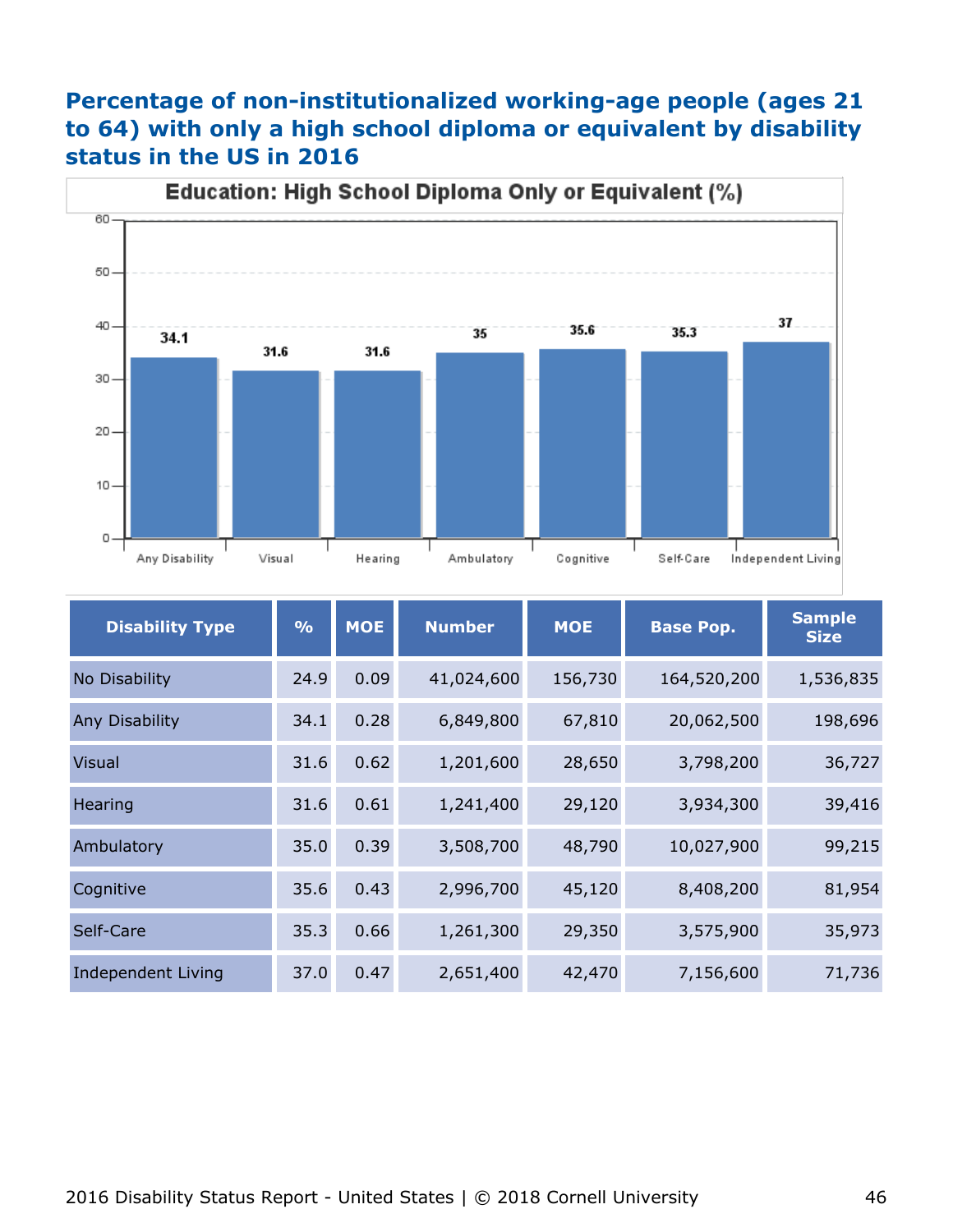# <span id="page-47-0"></span>**Education**

## **Some College/Associate's Degree**

#### **Introduction**

This section examines the percentage of non-institutionalized working-age people (ages 21 to 64) with disabilities with only some college or an Associate's degree in the United States, using data from the 2016 American Community Survey (ACS). For definitions of terms, see Glossary.



- In 2016, the percentage of working-age people with  $\bullet$ disabilities with only some college or an Associate's degree in the US was 31.5 percent.
- In 2016, the percentage of working-age people without disabilities with only some college or an Associate's degree in the US was 31.5 percent.
- The difference in the percentage with only some  $\bullet$ college or an Associate's degree between working-age people with and without disabilities was 0 percentage points.
- Among the six types of disabilities identified in the ACS, the highest percentage with only some college or an Associate's degree was for people with "Hearing Disability," 32.8 percent. The lowest percentage with only some college or Associate's degree was for people with "Independent Living Disability," 27.8 percent.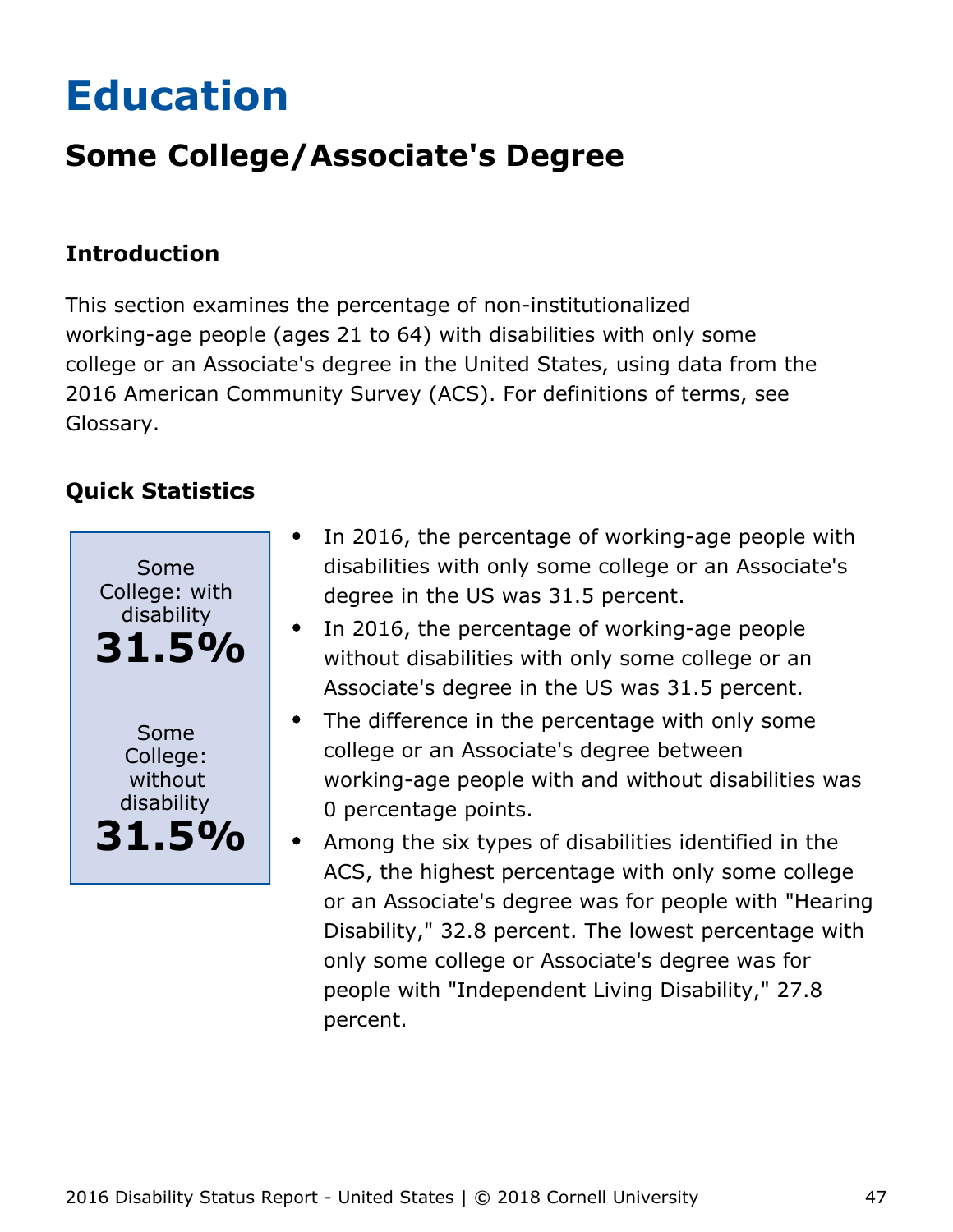#### **Percentage of non-institutionalized working-age people (ages 21 to 64) with only some college or an Associate's degree by disability status in the United States in 2016**



| <b>Disability Type</b>    | $\frac{0}{0}$ | <b>MOE</b> | <b>Number</b> | <b>MOE</b> | <b>Base Pop.</b> | <b>Sample</b><br><b>Size</b> |
|---------------------------|---------------|------------|---------------|------------|------------------|------------------------------|
| No Disability             | 31.5          | 0.09       | 51,804,400    | 172,720    | 164,520,200      | 1,536,835                    |
| Any Disability            | 31.5          | 0.27       | 6,313,900     | 65,160     | 20,062,500       | 198,696                      |
| <b>Visual</b>             | 30.3          | 0.62       | 1,151,500     | 28,050     | 3,798,200        | 36,727                       |
| Hearing                   | 32.8          | 0.62       | 1,289,400     | 29,680     | 3,934,300        | 39,416                       |
| Ambulatory                | 31.5          | 0.38       | 3,159,200     | 46,320     | 10,027,900       | 99,215                       |
| Cognitive                 | 29.3          | 0.41       | 2,462,200     | 40,940     | 8,408,200        | 81,954                       |
| Self-Care                 | 28.6          | 0.63       | 1,024,100     | 26,460     | 3,575,900        | 35,973                       |
| <b>Independent Living</b> | 27.8          | 0.44       | 1,992,100     | 36,850     | 7,156,600        | 71,736                       |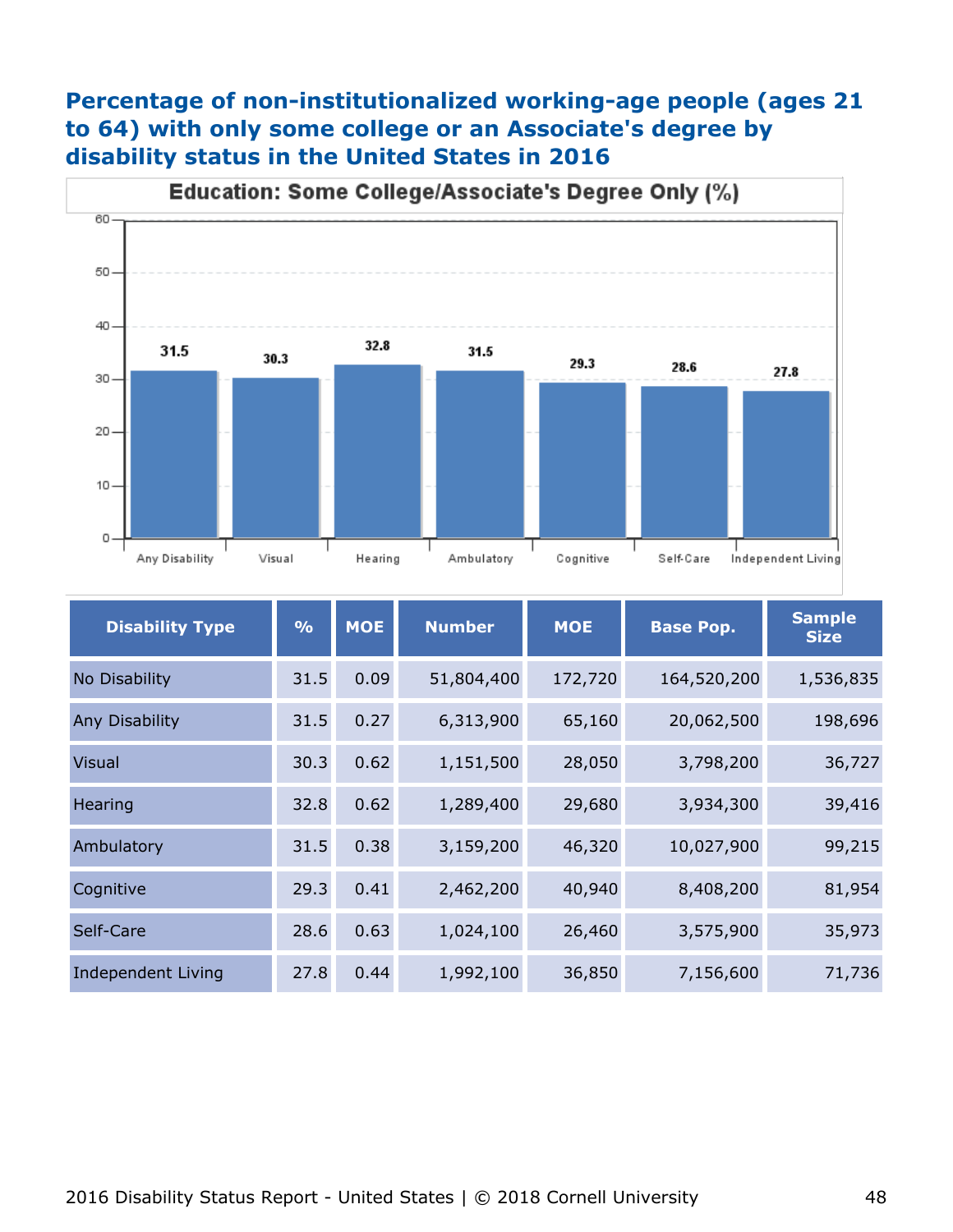## <span id="page-49-0"></span>**Education**

## **Bachelor's Degree or More**

### **Introduction**

This section presents the percentage of non-institutionalized working-age people (ages 21 to 64) with disabilities with a Bachelor's degree or more in the United States, using data from the 2016 American Community Survey (ACS). For definitions of terms, see Glossary.



- In 2016, the percentage of working-age people with disabilities with a Bachelor's degree or more in the US was 14.4 percent.
- In 2016, the percentage of working-age people without disabilities with a Bachelor's degree or more in the US was 33.8 percent.
- The difference in the percentage with a Bachelor's degree or more between working-age people with and without disabilities was 19.4 percentage points.
- Among the six types of disabilities identified in the ACS, the highest percentage with a Bachelor's degree or more was for people with "Hearing Disability," 18.1 percent. The lowest percentage with a Bachelor's degree or more was for people with "Independent Living Disability," 10.8 percent.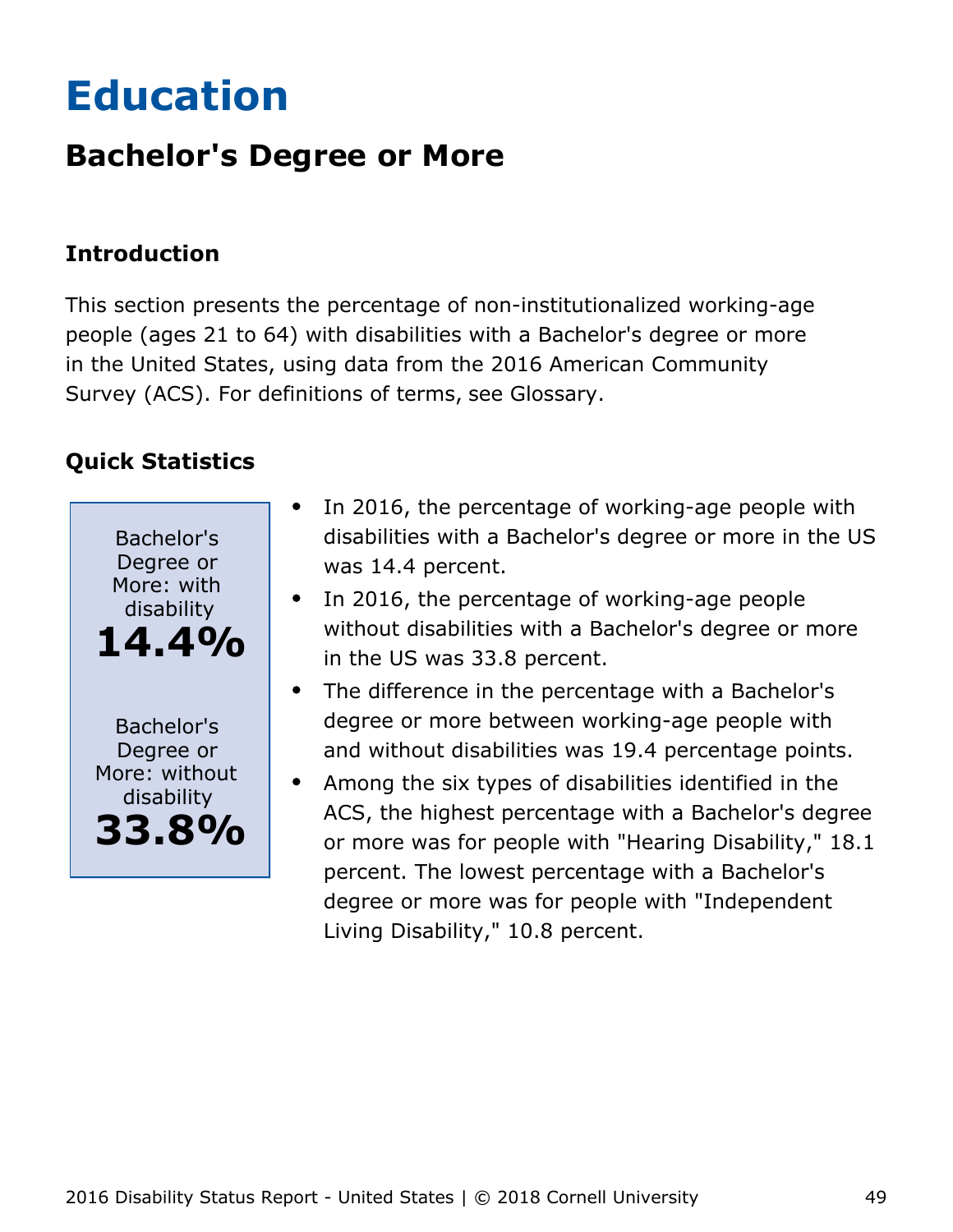### **Percentage of non-institutionalized working-age people (ages 21 to 64) with a Bachelor's degree or more by disability status in the United States in 2016**



| <b>Disability Type</b>    | $\frac{0}{0}$ | <b>MOE</b> | <b>Number</b> | <b>MOE</b> | <b>Base Pop.</b> | <b>Sample</b><br><b>Size</b> |
|---------------------------|---------------|------------|---------------|------------|------------------|------------------------------|
| No Disability             | 33.8          | 0.10       | 55,661,700    | 177,760    | 164,520,200      | 1,536,835                    |
| <b>Any Disability</b>     | 14.4          | 0.21       | 2,890,200     | 44,320     | 20,062,500       | 198,696                      |
| <b>Visual</b>             | 15.7          | 0.49       | 598,000       | 20,230     | 3,798,200        | 36,727                       |
| Hearing                   | 18.1          | 0.51       | 710,200       | 22,050     | 3,934,300        | 39,416                       |
| Ambulatory                | 12.1          | 0.27       | 1,210,400     | 28,760     | 10,027,900       | 99,215                       |
| Cognitive                 | 11.3          | 0.29       | 948,200       | 25,460     | 8,408,200        | 81,954                       |
| Self-Care                 | 11.3          | 0.44       | 402,500       | 16,600     | 3,575,900        | 35,973                       |
| <b>Independent Living</b> | 10.8          | 0.30       | 771,100       | 22,970     | 7,156,600        | 71,736                       |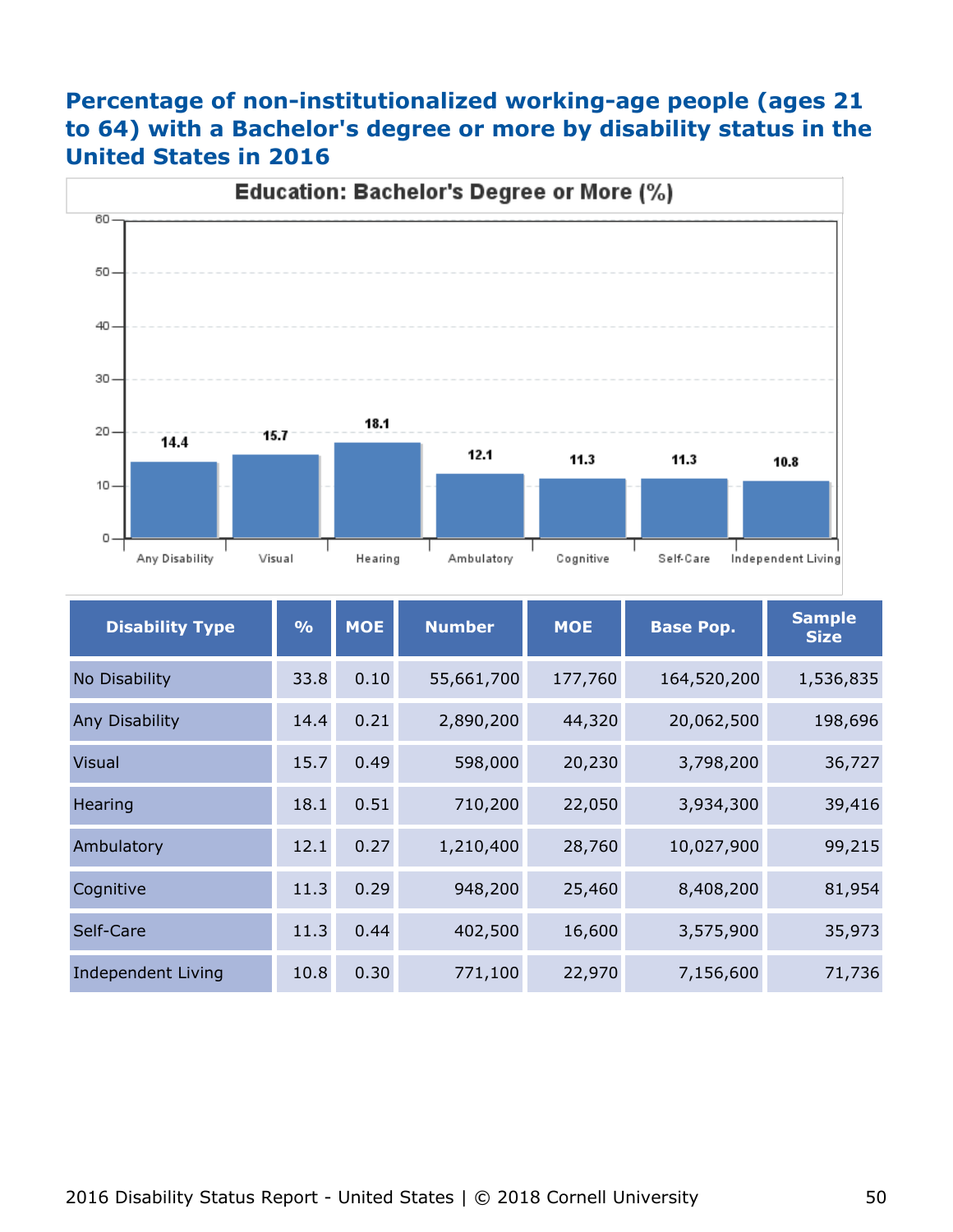# <span id="page-51-0"></span>**Veterans Service-Connected Disability Rating**

#### **Introduction**

This section presents the percentage of non-institutionalized working-age (ages 21 to 64) civilian veterans reporting a service-connected disability rating in the United States. The 2016 American Community Survey (ACS) asks if the veteran has a service-connected disability, and if so, what their rating is (0-100%). A "service-connected" disability is one that has been determined by the Department of Veterans Affairs (VA) as being a result of disease or injury incurred or aggravated during military service. Note that a veteran can receive disability compensation for a wide range of conditions, and a veteran with a service-connected disability may not report having one of the six ACS functional or activity limitation disabilities. For definitions of terms, see Glossary.

### **Quick Statistics**

Veterans with a Service-Connected Disability **25.1%**

- In 2016, there were 9,127,900 working-age civilian veterans in the US, of whom 2,287,800 had a VA service-connected disability.
- $\bullet$ In 2016, the percentage of working-age civilian veterans in the US with a VA service-connected disability was 25.1 percent.
- In 2016, 704,300 working-age civilian veterans  $\bullet$ in the US had the most severe service-connected disability rating (70 percent or above).
- In 2016, 30.8 percent of the working-age civilian  $\bullet$ veterans in the US who had a service-connected disability had a service-connected disability rating of 70 percent or above.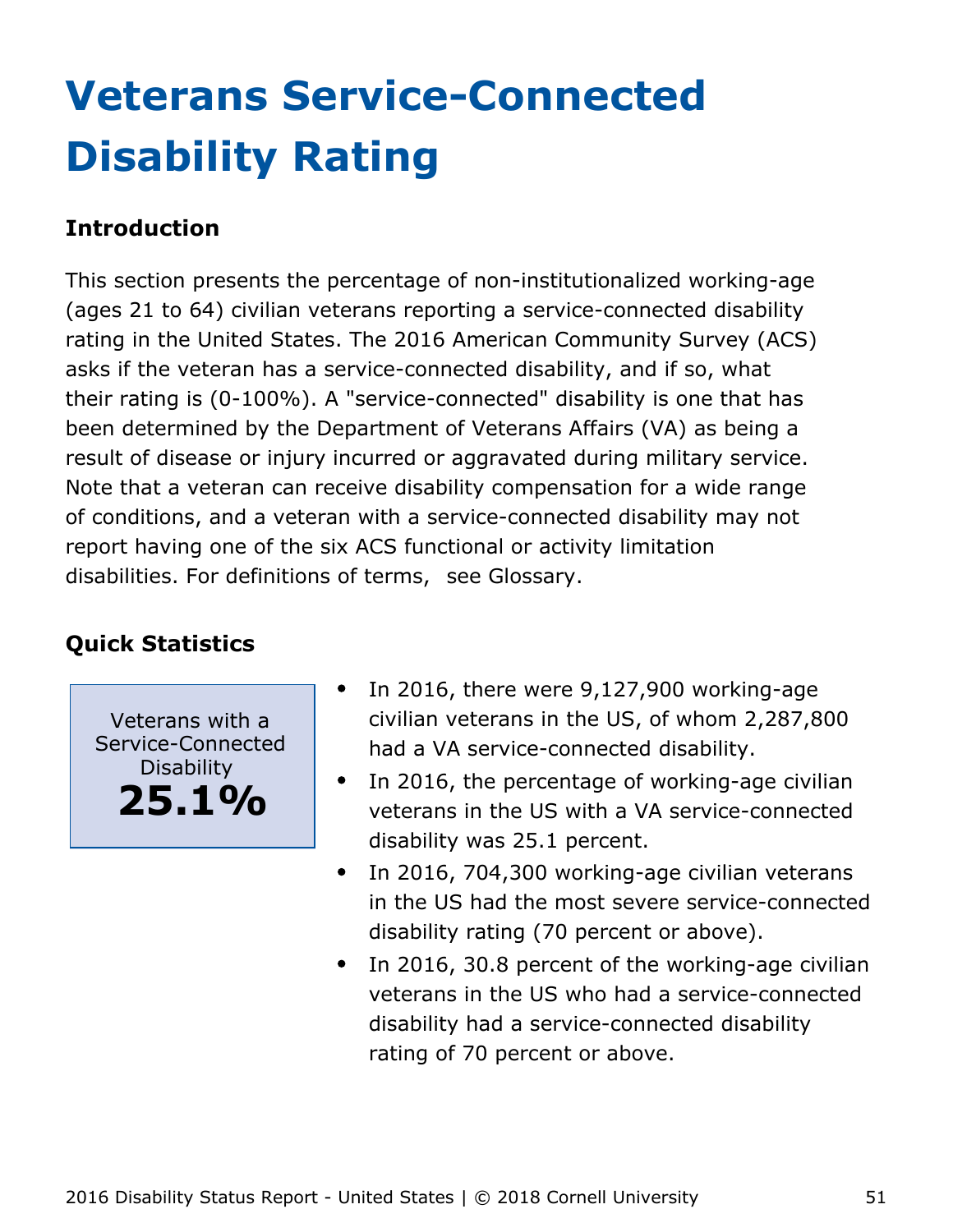#### **Disability rating of working-age civilian veterans (ages 21 to 64) with a service-connected disability in the United States in 2016**



| <b>Service-Connected</b><br><b>Disability</b>            |  |  | % MOE Number MOE Base Pop. Sample    |        |
|----------------------------------------------------------|--|--|--------------------------------------|--------|
| Has a service-connected disability rating<br>$(0-100\%)$ |  |  | 25.1 0.38 2,287,800 39,470 9,127,900 | 90,868 |

#### **Disability rating of veterans with a service connected-disability**

| 0 percent            |      | $4.7 \ 0.37$ | 106,500 | 8,540 2,287,800          | 22,745 |
|----------------------|------|--------------|---------|--------------------------|--------|
| 10 or 20 percent     |      | 27.4 0.77    |         | 627,400 20,720 2,287,800 | 22,745 |
| 30 or 40 percent     |      | 17.5 0.66    |         | 399,900 16,550 2,287,800 | 22,745 |
| 50 or 60 percent     | 14.1 | 0.60         |         | 321,600 14,840 2,287,800 | 22,745 |
| 70 percent or higher | 30.8 | 0.80         |         | 704,300 21,950 2,287,800 | 22,745 |
| Rating not reported  |      | 5.6 0.40     | 128,200 | 9,370 2,287,800          | 22,745 |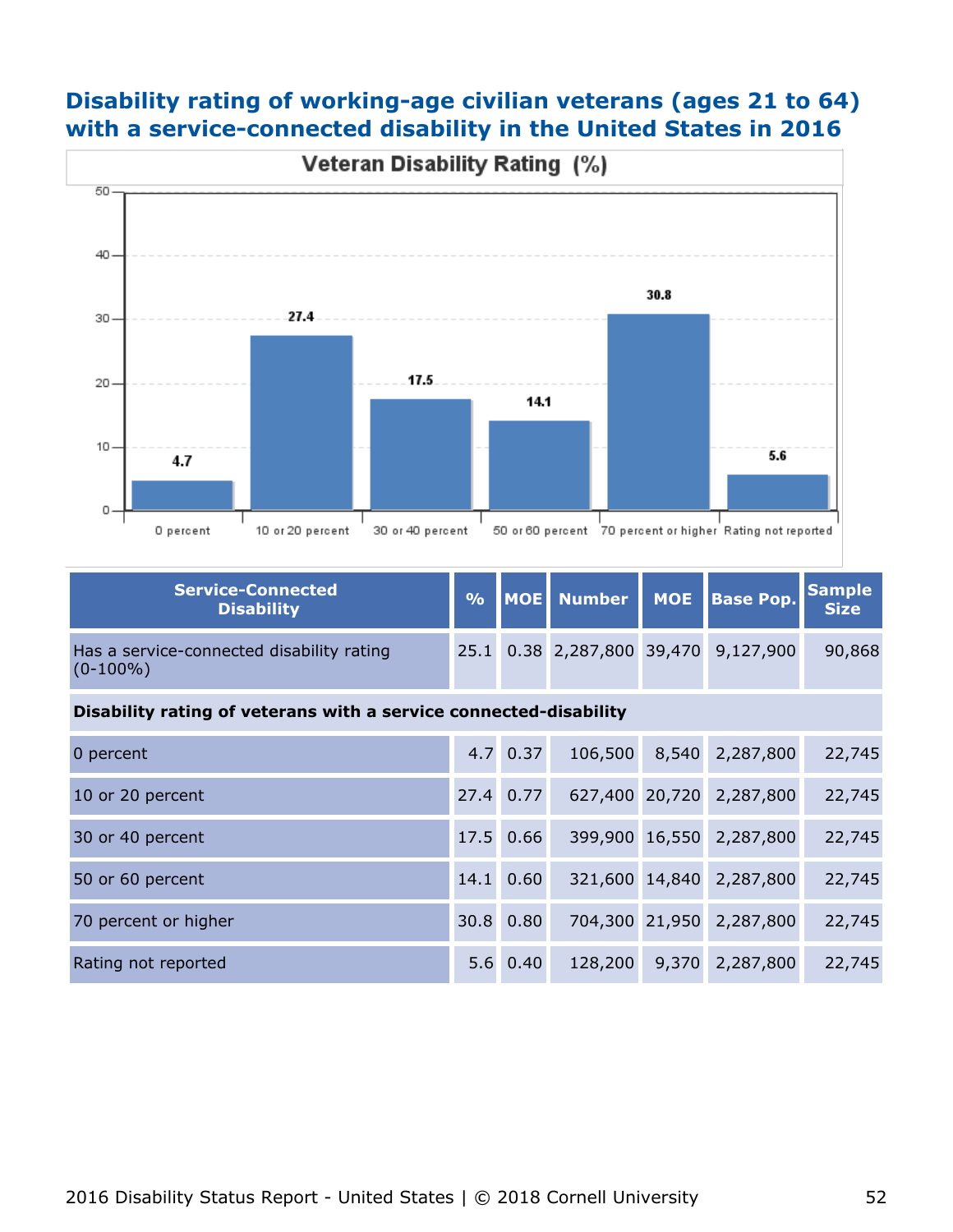# <span id="page-53-0"></span>**Health Insurance Coverage**

### **Introduction**

This section examines the health insurance coverage of non-institutionalized working-age people (ages 21 to 64) with disabilities in the United States, using data from the 2016 American Community Survey (ACS). For definitions of terms, see Glossary.



- In 2016, 90.3 percent of working-age people with disabilities in the US had some type of health insurance coverage.
- In 2016, 87.7 percent of working-age people without disabilities in the US had some type of health insurance coverage.
- The difference in the health insurance coverage rate between working-age people with and without disabilities was 2.6 percentage points.
- Among the six types of disabilities identified in the  $\bullet$ ACS, the highest health insurance coverage rate was for people with "Self-Care Disability," 93.0 percent. The lowest health insurance coverage rate was for people with "Visual Disability," 87.6 percent.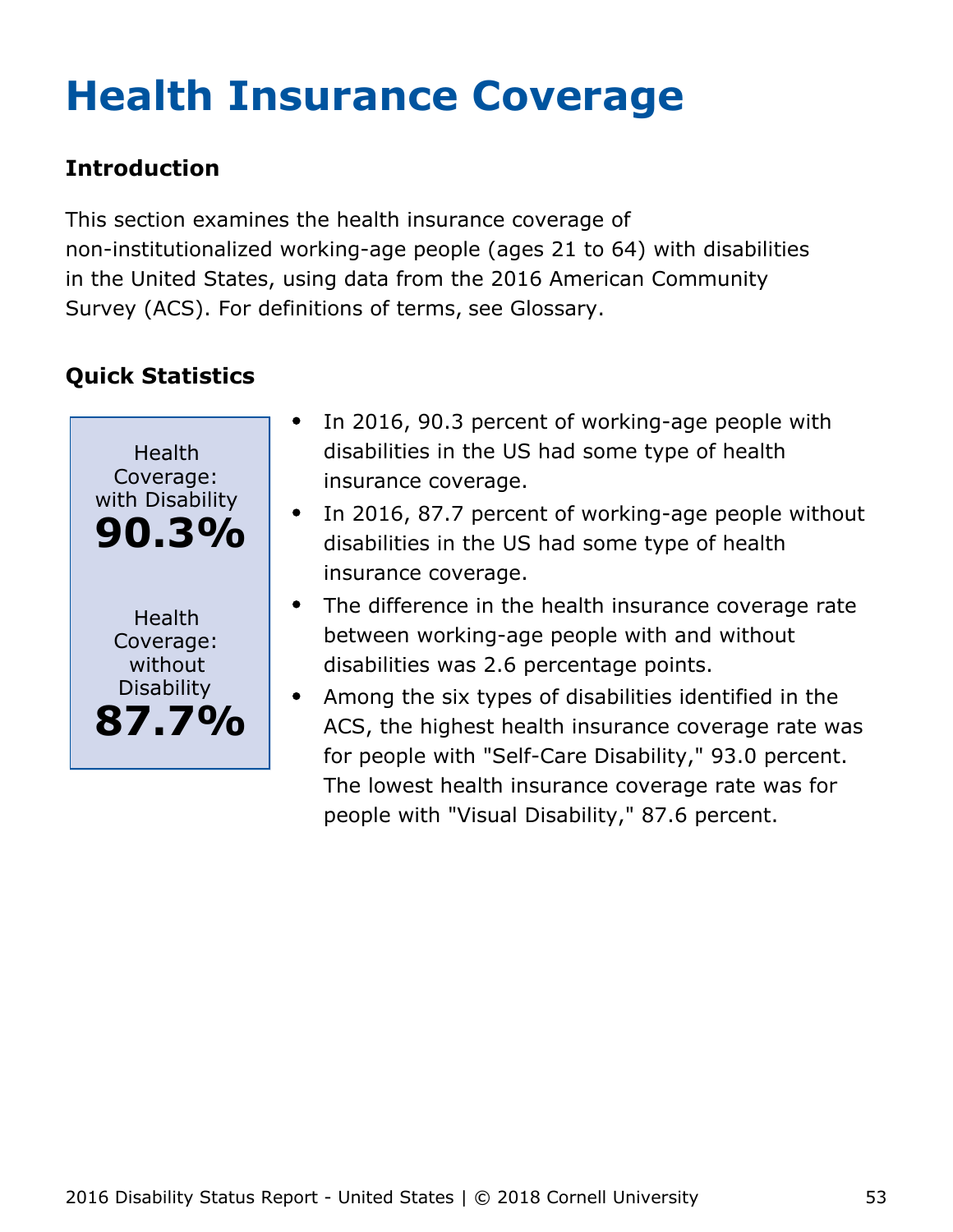#### **Health insurance coverage of non-institutionalized working-age people (ages 21 to 64) by disability status in the United States in 2016**



| <b>Disability Type</b>    | $\frac{9}{6}$ | <b>MOE</b> | <b>Number</b> | <b>MOE</b> | <b>Base Pop.</b> | <b>Sample</b><br><b>Size</b> |
|---------------------------|---------------|------------|---------------|------------|------------------|------------------------------|
| No Disability             | 87.7          | 0.07       | 144,363,400   | 234,040    | 164,520,200      | 1,536,835                    |
| Any Disability            | 90.3          | 0.17       | 18,112,700    | 108,290    | 20,062,500       | 198,696                      |
| <b>Visual</b>             | 87.6          | 0.44       | 3,326,300     | 47,520     | 3,798,200        | 36,727                       |
| Hearing                   | 90.1          | 0.39       | 3,544,600     | 49,030     | 3,934,300        | 39,416                       |
| Ambulatory                | 91.7          | 0.23       | 9,197,700     | 78,280     | 10,027,900       | 99,215                       |
| Cognitive                 | 90.7          | 0.26       | 7,622,800     | 71,450     | 8,408,200        | 81,954                       |
| Self-Care                 | 93.0          | 0.35       | 3,326,000     | 47,510     | 3,575,900        | 35,973                       |
| <b>Independent Living</b> | 92.5          | 0.26       | 6,619,200     | 66,680     | 7,156,600        | 71,736                       |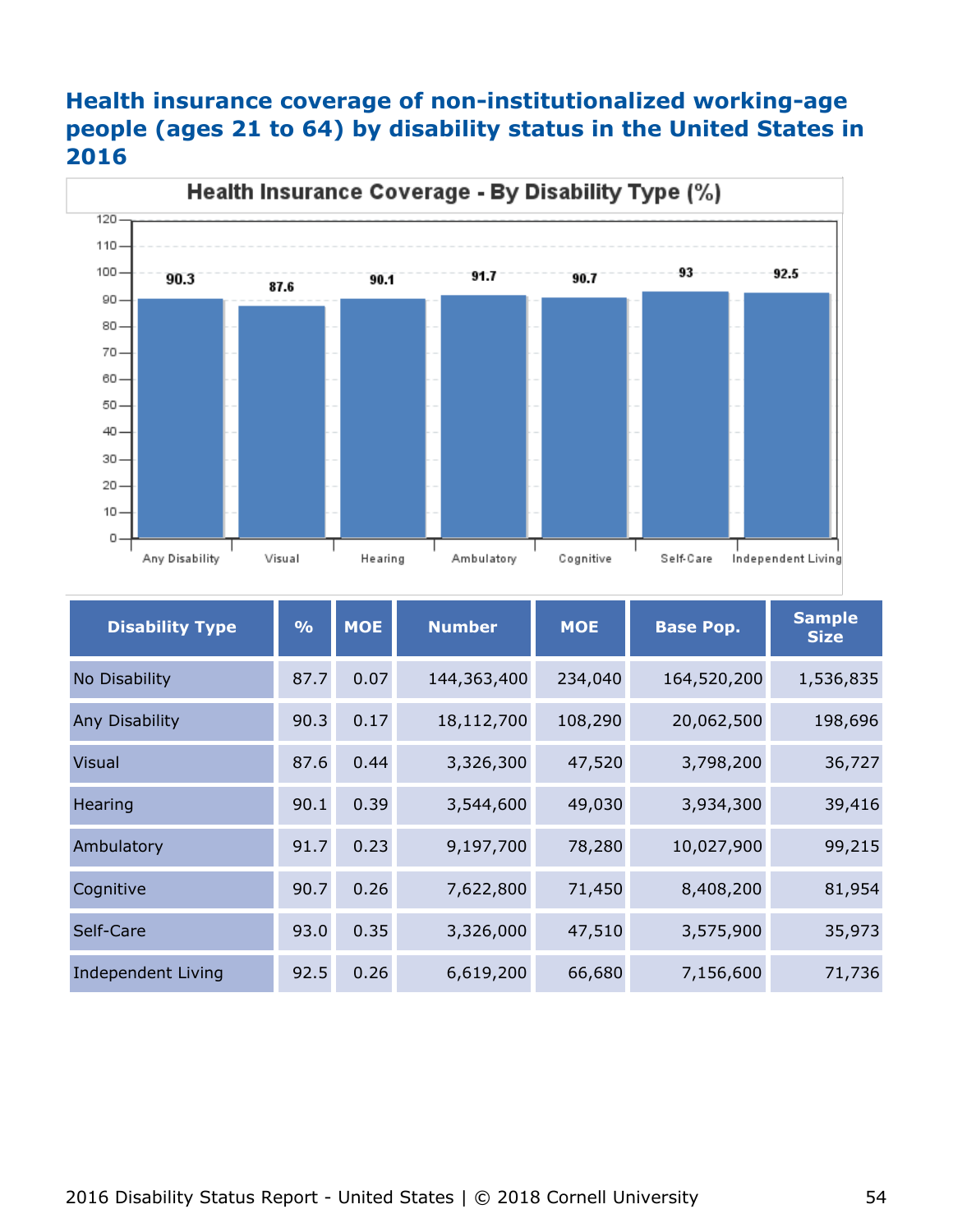# <span id="page-55-0"></span>**Type of Health Insurance Coverage**

### **Introduction**

This section examines the type of health insurance coverage for non-institutionalized working-age people (ages 21 to 64) with disabilities in the United States, using data from the 2016 American Community Survey (ACS). Note that people can report more than one type of insurance coverage. For definitions of terms, see Glossary.



- In 2016, 34.3 percent of working-age people with disabilities in the US reported health insurance coverage through a current or former employer or union (theirs or another family member).
- In 2016, 64.9 percent of working-age people  $\bullet$ without disabilities in the US reported health insurance coverage through a current or former employer or union (theirs or another family member).
- In 2016, 11.1 percent of working-age people with disabilities in the US reported purchasing health insurance coverage directly from an insurance company (by themselves or another family member).
- In 2016, 23.9 percent of working-age people with  $\bullet$ disabilities in the US reported Medicare coverage and 42.1 percent reported Medicaid coverage (or other government-assistance plan for those with low incomes or a disability).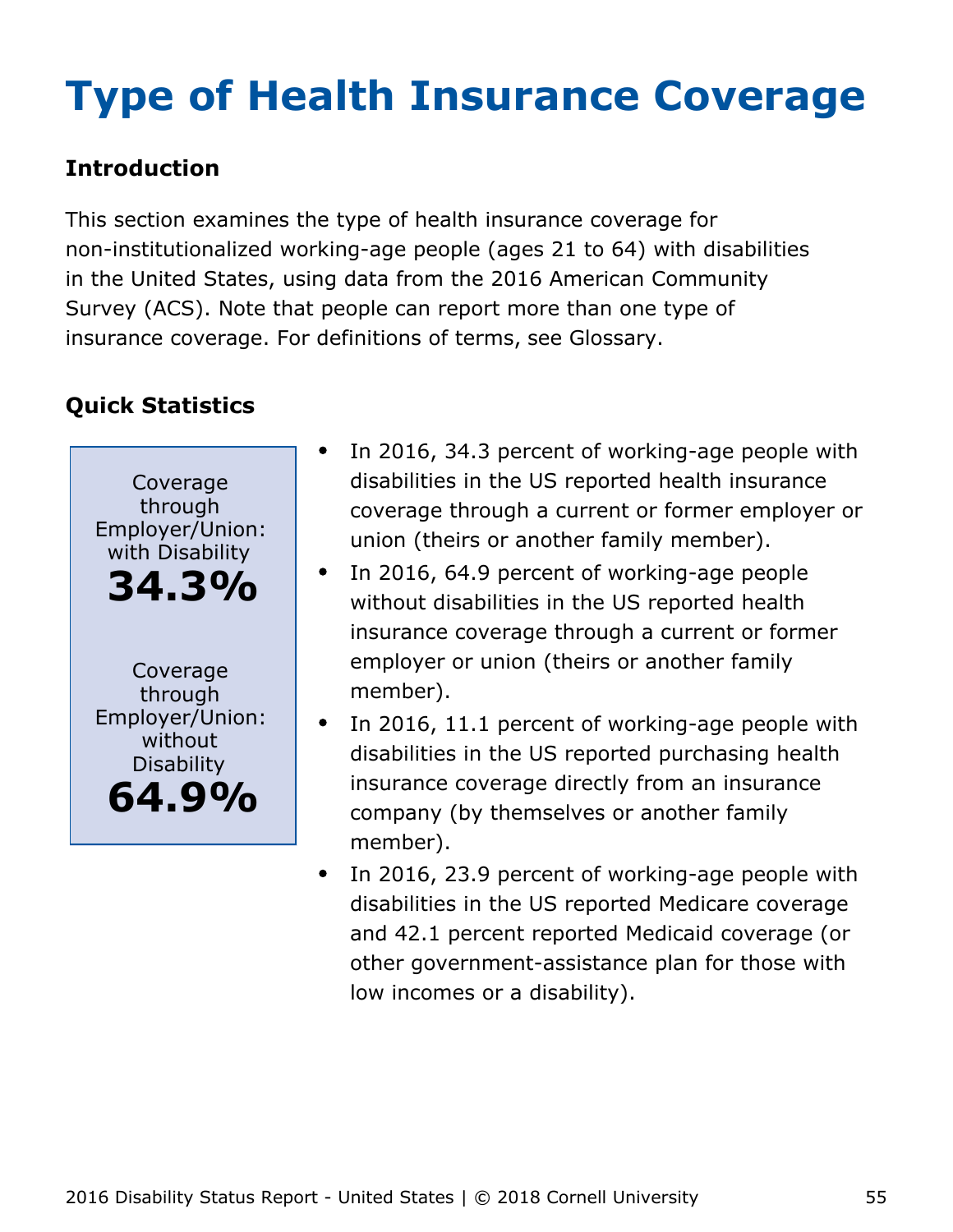#### **Type of health insurance coverage of non-institutionalized working-age people (ages 21 to 64) by disability status in the United States in 2016**

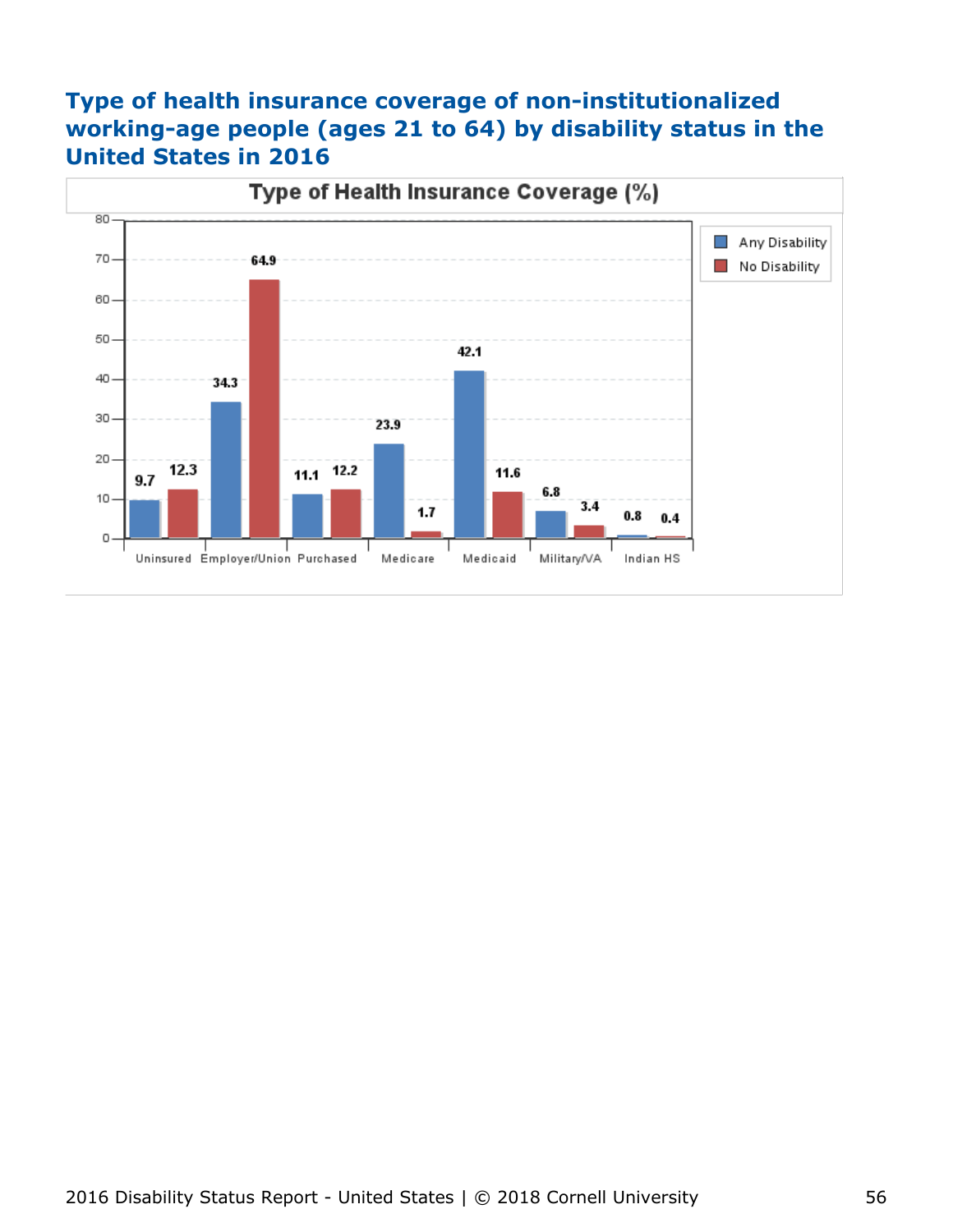| <b>Disability Status/</b><br><b>Insurance Type</b> | $\frac{1}{2}$ | <b>MOE</b> | <b>Number</b> | <b>MOE</b> | <b>Base Pop.</b> | <b>Sample</b><br><b>Size</b> |  |  |  |  |
|----------------------------------------------------|---------------|------------|---------------|------------|------------------|------------------------------|--|--|--|--|
| <b>Any Disability</b>                              |               |            |               |            |                  |                              |  |  |  |  |
| Uninsured                                          | 9.7           | 0.17       | 1,949,800     | 36,460     | 20,062,500       | 198,696                      |  |  |  |  |
| Employer/Union                                     | 34.3          | 0.28       | 6,890,100     | 68,000     | 20,062,500       | 198,696                      |  |  |  |  |
| Purchased                                          | 11.1          | 0.18       | 2,233,800     | 39,010     | 20,062,500       | 198,696                      |  |  |  |  |
| Medicare                                           | 23.9          | 0.25       | 4,799,700     | 56,950     | 20,062,500       | 198,696                      |  |  |  |  |
| Medicaid                                           | 42.1          | 0.29       | 8,441,200     | 75,090     | 20,062,500       | 198,696                      |  |  |  |  |
| Military/VA                                        | 6.8           | 0.15       | 1,364,800     | 30,530     | 20,062,500       | 198,696                      |  |  |  |  |
| <b>Indian Health Service</b>                       | 0.8           | 3.29       | 158,500       | 10,420     | 20,062,500       | 198,696                      |  |  |  |  |
| <b>No Disability</b>                               |               |            |               |            |                  |                              |  |  |  |  |
| Uninsured                                          | 12.3          | 0.07       | 20,156,800    | 113,850    | 164,520,200      | 1,536,835                    |  |  |  |  |
| Employer/Union                                     | 64.9          | 0.10       | 106,827,200   | 221,460    | 164,520,200      | 1,536,835                    |  |  |  |  |
| Purchased                                          | 12.2          | 0.07       | 20,021,200    | 113,490    | 164,520,200      | 1,536,835                    |  |  |  |  |
| Medicare                                           | 1.7           | 3.29       | 2,747,400     | 43,220     | 164,520,200      | 1,536,835                    |  |  |  |  |
| Medicaid                                           | 11.6          | 0.07       | 19,139,500    | 111,120    | 164,520,200      | 1,536,835                    |  |  |  |  |
| Military/VA                                        | 3.4           | 0.04       | 5,565,000     | 61,240     | 164,520,200      | 1,536,835                    |  |  |  |  |
| <b>Indian Health Service</b>                       | 0.4           | 3.29       | 719,200       | 22,180     | 164,520,200      | 1,536,835                    |  |  |  |  |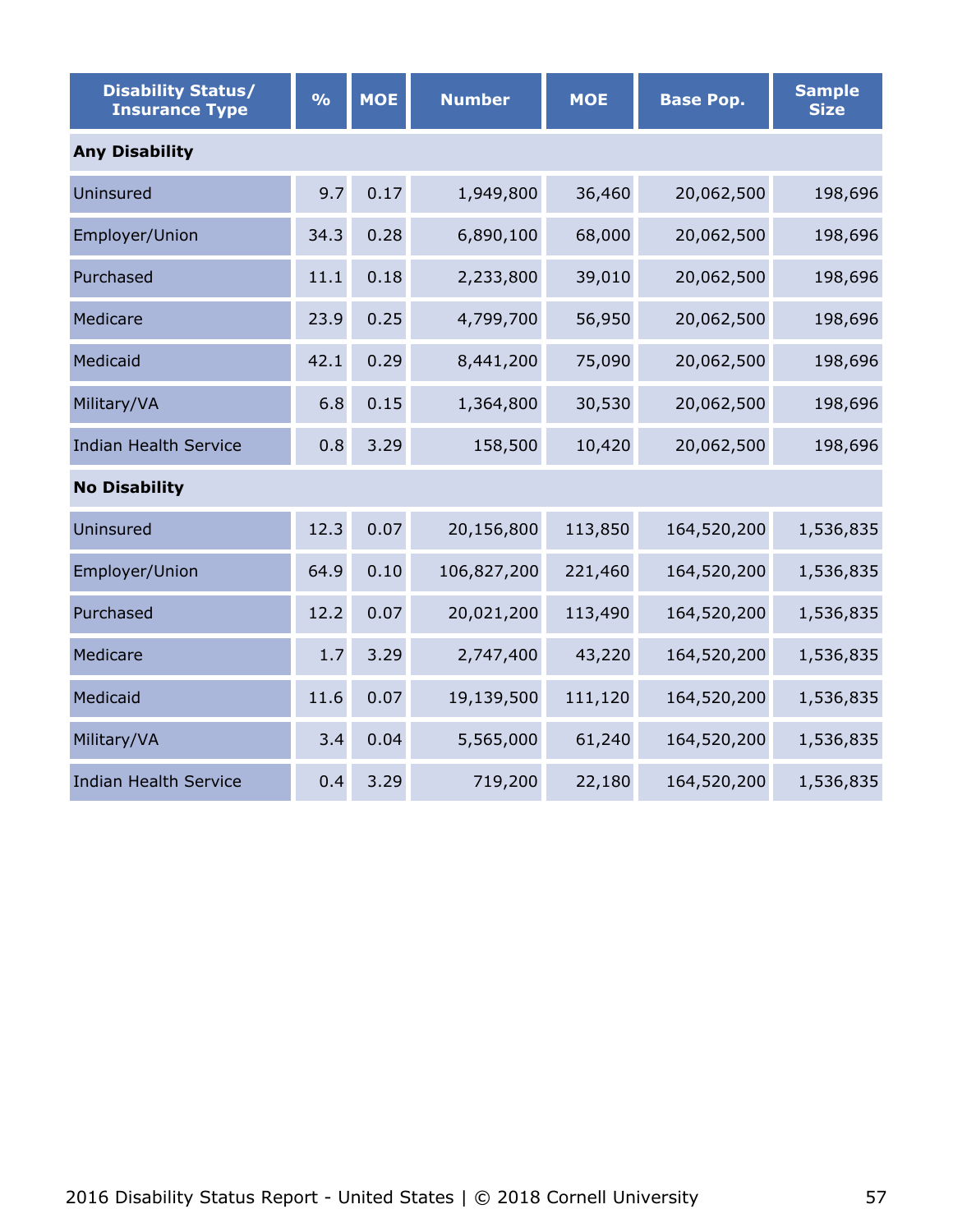## <span id="page-58-0"></span>**Glossary**

#### **Actively Looking for Work**

A person is defined as ACTIVELY looking for work if he or she reports looking for work during the last four weeks.

#### **Ambulatory Disability**

This disability type is based on the question (*asked of persons ages 5 or older*): Does this person have serious difficulty walking or climbing stairs?

#### **Base Population (Base Pop.)**

The estimated number of individuals upon which the calculation is based. (For percentages, this is the denominator).

#### **Cognitive Disability**

This disability type is based on the question (*asked of persons ages 5 or older*): Because of a physical, mental, or emotional condition, does this person have serious difficulty concentrating, remembering, or making decisions?

### **Disability and Disability Types**

The ACS definition of disability is based on six questions. A person is coded as having a disability if he or she or a proxy respondent answers affirmatively for one or more of these six categories.

- *Hearing Disability (asked of all ages):* Is this person deaf or does he/she have serious difficulty hearing?
- *Visual Disability (asked of all ages)*: Is this person blind or does he/she have serious difficulty seeing even when wearing glasses?
- *Cognitive Disability (asked of persons ages 5 or older)*: Because of a physical, mental, or emotional condition, does this person have serious difficulty concentrating, remembering, or making decisions?
- *Ambulatory Disability* (asked of persons ages 5 or older): Does this person have serious difficulty walking or climbing stairs?
- *Self-care Disability (asked of persons ages 5 or older)*: Does this person have difficulty dressing or bathing?
- *Independent Living Disability (asked of persons ages 15 or older):* Because of a physical, mental, or emotional condition, does this person have difficulty doing errands alone such as visiting a doctor's office or shopping?

#### **Earnings**

Earnings are defined as wages, salary, commissions, bonuses, or tips from all jobs including self-employment income (NET income after business expenses) from own nonfarm businesses or farm businesses, including proprietorships and partnerships.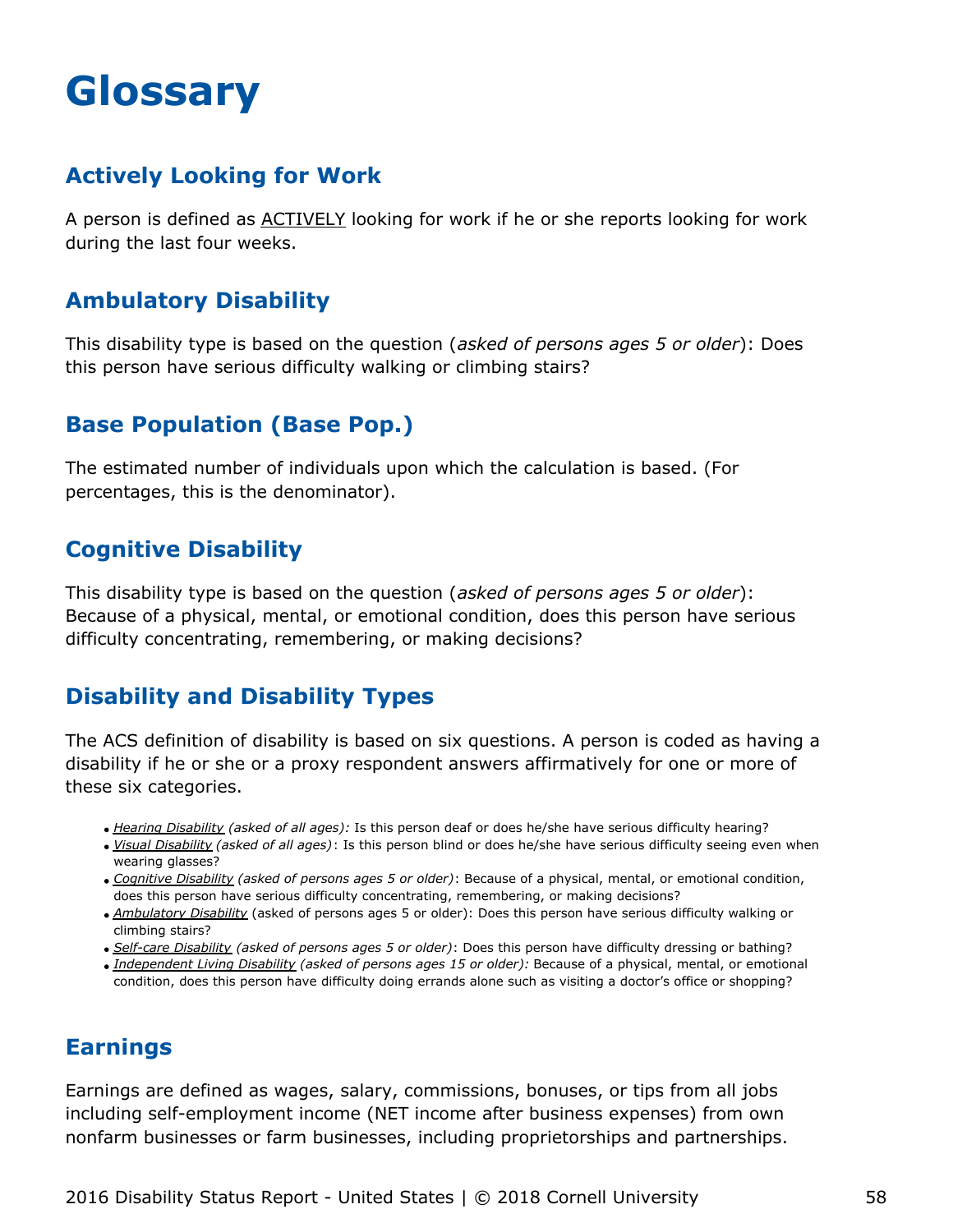#### **Education**

Our definition is based on the responses to the question: "What is the highest degree or level of school this person has completed? If currently enrolled, mark the previous grade or highest degree received." Our category "high school diploma/equivalent" includes those marking the ACS option "Regular high school diploma — GED or alternative credential." Our category "Some college/Associate's degree" includes those marking the ACS options: some college credit, but less than 1 year of college credit; one or more years of college credit but no degree, or "Associate's degree (for example: AA, AS)." Our category "a Bachelor's or more" includes those marking the ACS options: "Bachelor's degree (for example: BA, BS)"; "Master's degree (for example: MA, MS, MEng, MEd, MSW, MBA)"; "Professional degree (for example: MD, DDS, DVM, LLB, JD)"; or "Doctorate degree (for example: PhD, EdD)." Note in 2008 changes were made to some of the response categories and the layout of this question.

#### **Employment**

A person is considered employed if he or she is either

- a. "at work": those who did any work at all during the reference week as a paid employee (worked in his or her own business or profession, worked on his or her own farm, or worked 15 or more hours as an unpaid worker on a family farm or business) or
- b. "with a job but not at work": had a job but temporarily did not work at that job during the reference week due to illness, bad weather, industrial dispute, vacation or other personal reasons. The reference week is defined as the week preceding the date the questionnaire was completed.

#### **Full-Time/Full-Year Employment**

A person is considered employed full-time/full-year if he or she worked 35 hours or more per week (full-time) and 50 or more weeks per year (full-year). The reference period is defined as the year preceding the date the questionnaire was completed. Note: this does not signify whether a person is eligible for fringe benefits. The question and response categories regarding weeks worked per year was changed in 2008.

#### **Group Quarters (GQ)**

A GQ is a place where people live or stay that is normally owned or managed by an entity or organization providing housing and/or services for the residents. These services may include custodial or medical care as well as other types of assistance, and residency is commonly restricted to those receiving these services. People living in group quarters are usually not related to each other. Group quarters include such places as college residence halls, residential treatment centers, skilled nursing facilities, group homes, military barracks, correctional facilities, and workers' dormitories. See the definitions of institutional GQs and non-institutional GQs for more information. In addition, a description of the types of group quarters included in the 2008 ACS is located on the U.S. Census Bureau's Web site at [www.census.gov/acs/www/Downloads/](http://www.census.gov/acs/www/Downloads/2008_ACS_GQ_Definitions.pdf)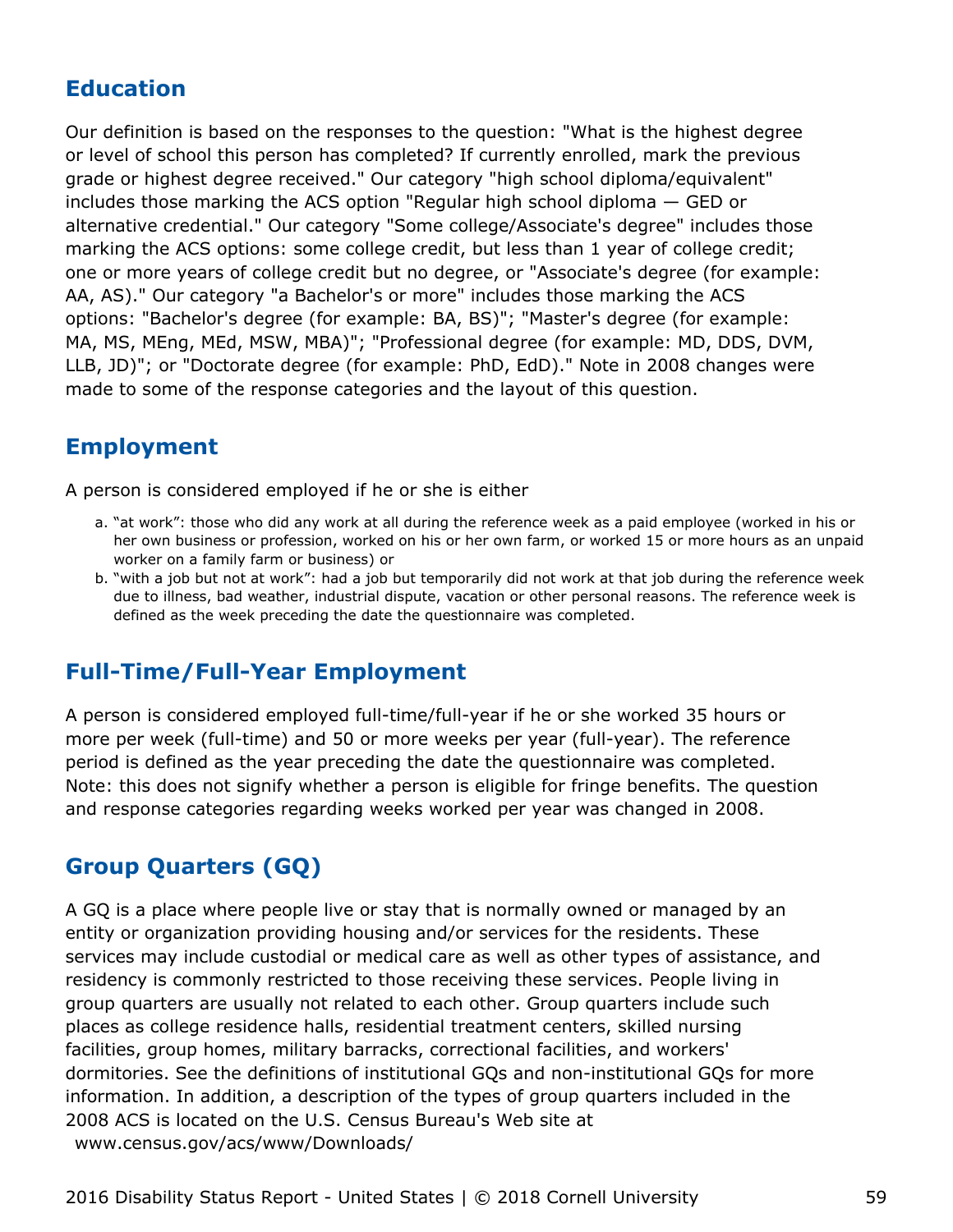#### **Health Insurance Coverage**

Is based on the following question: Is this person CURRENTLY covered by any of the following types of health insurance or health coverage plans? Mark "Yes" or "No" for EACH type of coverage in items a – h.

- a. Insurance through a current or former employer or union (of this person or another family member)
- b. Insurance purchased directly from an insurance company (by this person or another family member)
- c. Medicare, for people 65 and older, or people with certain disabilities
- d. Medicaid, Medical Assistance, or any kind of government-assistance plan for those with low incomes or a disability
- e. VA (including those who have ever used or enrolled for VA health care)
- f. TRICARE or other military health care
- g. Indian Health Service
- h. Any other type of health insurance or health coverage plan Specify (Note: "Other type" were recoded into one of the categories a-g by the Census Bureau)

#### **Hearing Disability**

This disability type is based on the question *(asked of all ages)*: Is this person deaf or does he/she have serious difficulty hearing?

#### **Hispanic or Latino Origin**

People of Hispanic or Latino origin are those who classify themselves in a specific Hispanic or Latino category in response to the question, "Is this person Spanish/Hispanic/Latino?" Specifically, those of Hispanic or Latino origin are those who are Cuban; Mexican, Mexican American, Chicano; Puerto Rican; or other Spanish/Hispanic/Latino. Origin may be the heritage, nationality group, lineage, or country of birth of the person or the person's parents or ancestors before their arrival in the United States. People who identify their origin as Spanish, Hispanic, or Latino may be of any race.

#### **Household Income**

Household Income is defined as the total income of a household including: wages, salary, commissions, bonuses, or tips from all jobs; self-employment income (NET income after business expenses) from own non-farm or farm businesses, including proprietorships and partnerships; interest, dividends, net rental income, royalty income, or income from real estates and trusts; Social Security or Railroad Retirement; Supplemental Security Income; any public assistance or welfare payments from the state or local welfare office; retirement, survivor or disability pensions; and any other regularly received income (e.g., Veterans' payments, unemployment compensation, child support or alimony). Median household income is calculated with the household as the unit of analysis, using household weights without adjusting for household size.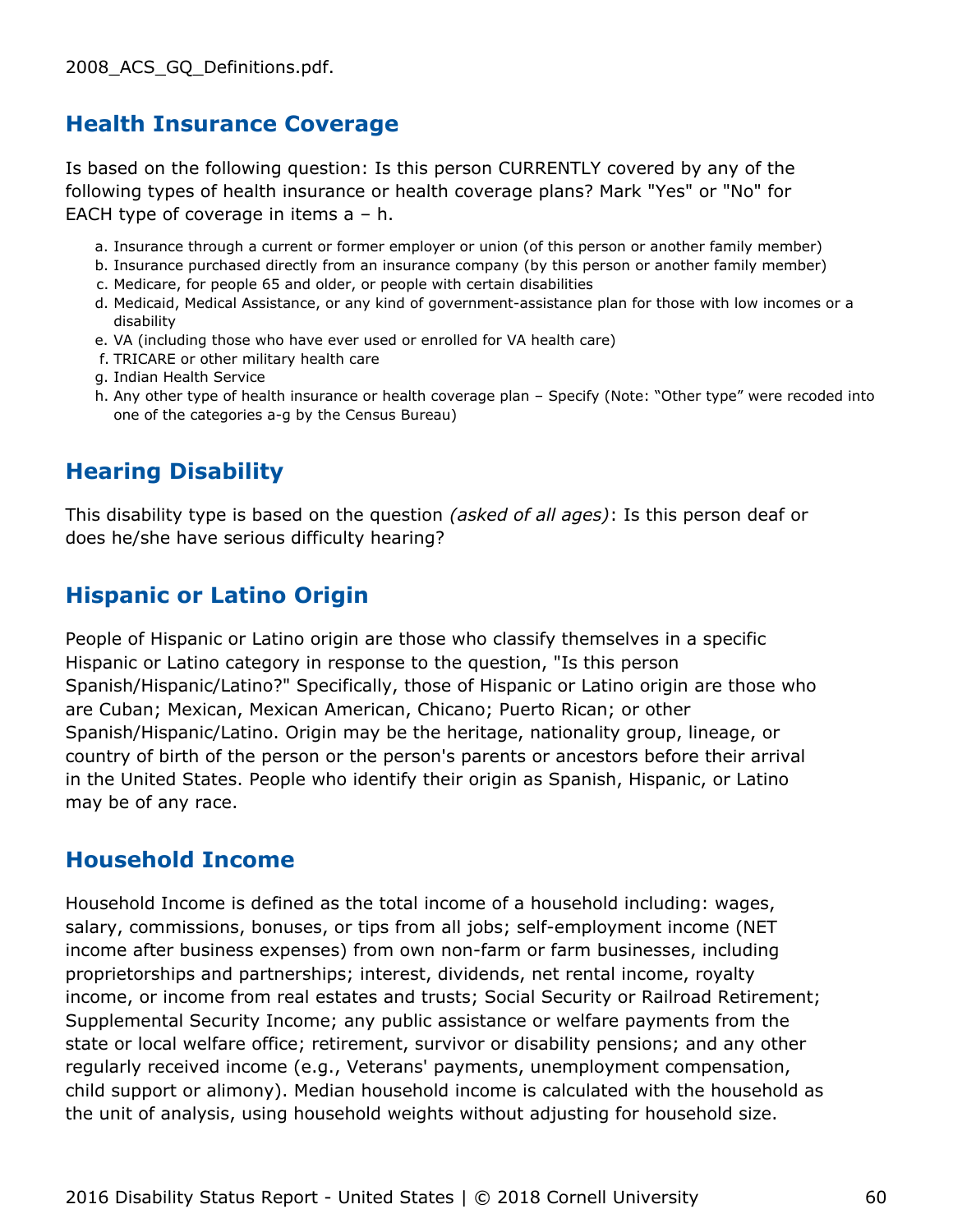#### **Independent Living Disability**

This disability type is based on the question *(asked of persons ages 15 or older)*: Because of a physical, mental, or emotional condition, does this person have difficulty doing errands alone such as visiting a doctors office or shopping?

#### **Institutional Group Quarters (GQs)**

Includes facilities for people under formally authorized, supervised care or custody at the time of enumeration. Generally, restricted to the institution, under the care or supervision of trained staff, and classified as "patients" or "inmates." Includes: correctional, nursing, and in-patient hospice facilities, psychiatric hospitals, juvenile group homes and residential treatment centers.

#### **Margin of Error (MOE)**

Data, such as data from the American Community Survey, is based on a sample, and therefore statistics derived from this data are subject to sampling variability. The margin of error (MOE) is a measure of the degree of sampling variability. In a random sample, the degree of sampling variation is determined by the underlying variability of the phenomena being estimated (e.g., income) and the size of the sample (i.e., the number of survey participants used to calculate the statistic). The smaller the margin of error, the lower the sampling variability and the more "precise" the estimate. A margin of error is the difference between an estimate and its upper or lower confidence bounds. Confidence bounds are calculated by adding the MOE to the estimate (upper bound) and subtracting the MOE from the estimate (lower bound). All margins of error in this report are based on a 90 percent confidence level. This means that there is a 90% certainty that the actual value lies somewhere between the upper and lower confidence bounds.

#### **Non-Institutional Group Quarters (GQs)**

Includes facilities that are not classified as institutional group quarters; such as college/university housing, group homes intended for adults, residential treatment facilities for adults, workers' group living quarters and Job Corps centers and religious group quarters.

#### **Not Working but Actively Looking for Work**

A person is defined as not working but actively looking for work if he or she reports not being employed, but has been looking for work during the last four weeks.

#### **Number**

This term appears in the tables; it refers to estimated number of people in the category. (for percentages, this is the numerator).

2016 Disability Status Report - United States | © 2018 Cornell University 61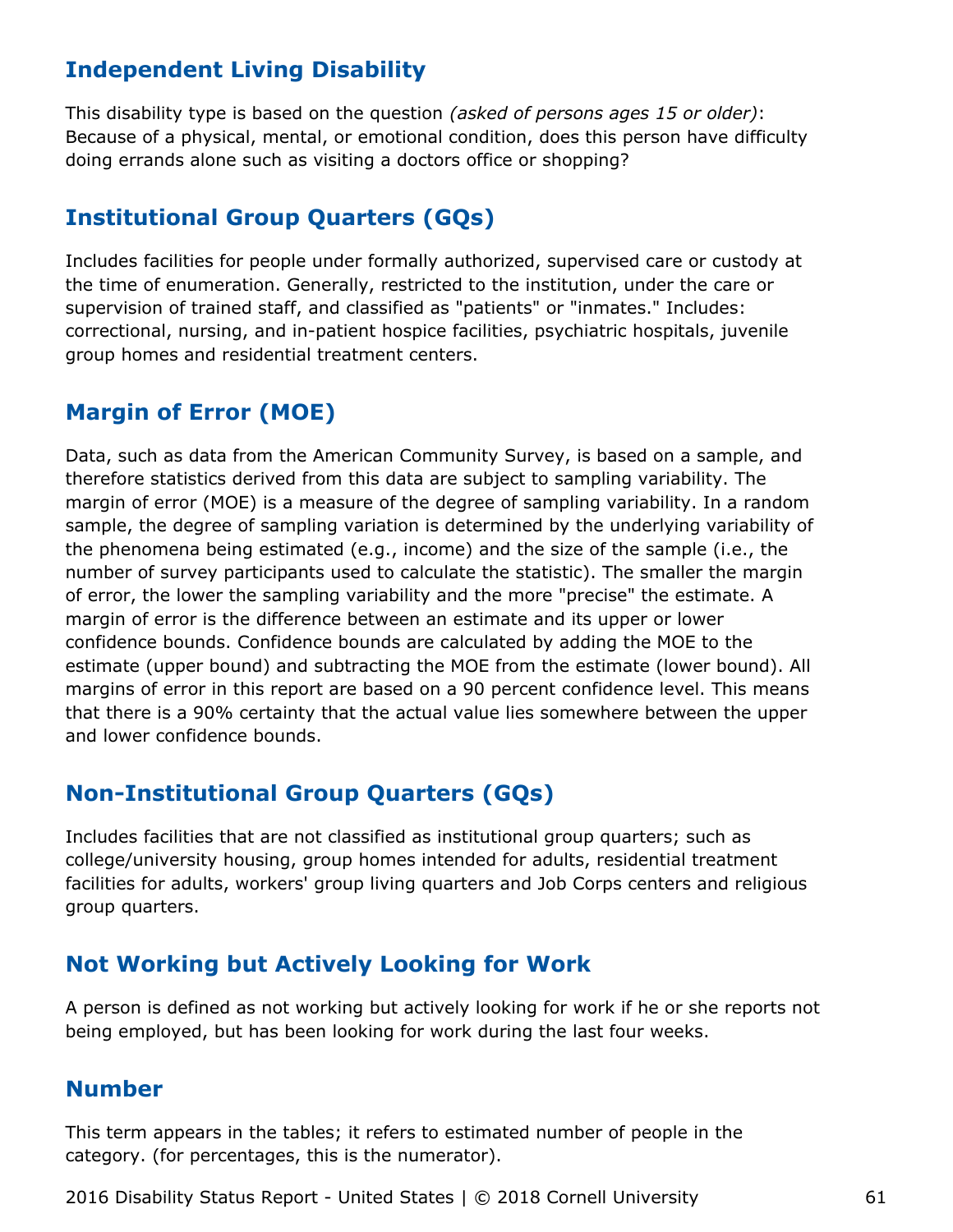#### **Poverty**

The poverty measure is computed based upon the standards defined in Directive 14 from the Office of Management and Budget. These standards use poverty thresholds created in 1982 and index these thresholds to 2008 dollars using poverty factors based upon the Consumer Price Index. They use the family as the income sharing unit and family income is the sum of total income from each family member living in the household. The poverty threshold depends upon the size of the family; the age of the householder; and the number of related children under the age of 18.

#### **Race**

Race categories are based on the question, "[w]hat is this person's race? Mark (X) one or more races to indicate what this person considers himself/herself to be." Responses include the following: White; Black or African-American; American Indian or Alaska Native (print name of enrolled or principal tribe); Asian Indian; Chinese; Filipino; Japanese; Korean; Vietnamese; Other Asian (Print Race); Native Hawaiian; Guamanian or Chamarro; Samoan; Other Pacific Islander (Print Race Below); Some other race (print race below). "Other race" also contains people who report more than one race.

#### **Sample Size**

The number of survey participants used to calculate the statistic.

#### **Self-care Disability**

This disability type is based on the question (*asked of persons ages 5 or older*): 17c. Does this person have difficulty dressing or bathing?

#### **Supplemental Security Income (SSI)**

A person is defined as receiving SSI payments if he or she reports receiving (SSI) income in the 12 months prior to the survey.

**Note:** The Supplemental Security Income (SSI) does not apply to Puerto Rico. SSI is a federal cash assistance program that provides monthly payments to low-income aged, blind, or disabled persons in the 50 states, the District of Columbia, and the Northern Mariana Islands.

#### **Veteran Service-Connected Disability**

A disease or injury determined to have occurred in or to have been aggravated by military service. A disability is evaluated according to the VA Schedule for Rating Disabilities in Title 38, CFR, and Part 4. Extent of disability is expressed as a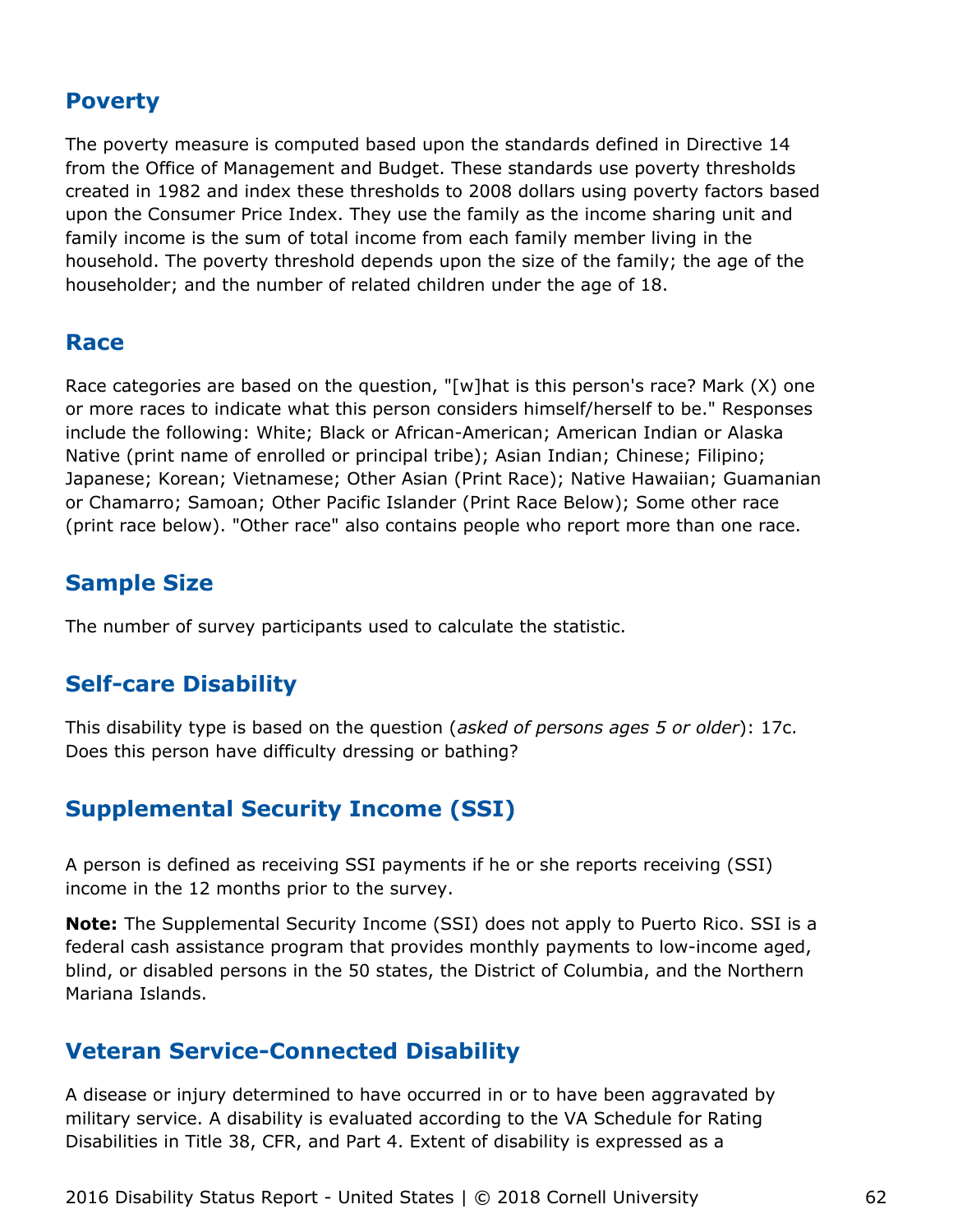percentage from 0% (for conditions that exist but are not disabling to a compensable degree) to 100%, in increments of 10%. This information was determined by the following two part question:

- **Does this person have a VA service-connected disability rating?** a. Yes (such as 0%, 10%, 20%, ... , 100%) No *SKIP* to question 28a
- **What is this person's service-connected disability rating?"** b. Responses included: 0 percent; 10 or 20 percent; 30 or 40 percent; 50 or 60 percent; 70 percent or higher

## **Visual Disability**

This disability type is based on the question:*(asked of all ages)*: Is this person blind or does he/she have serious difficulty seeing even when wearing glasses?